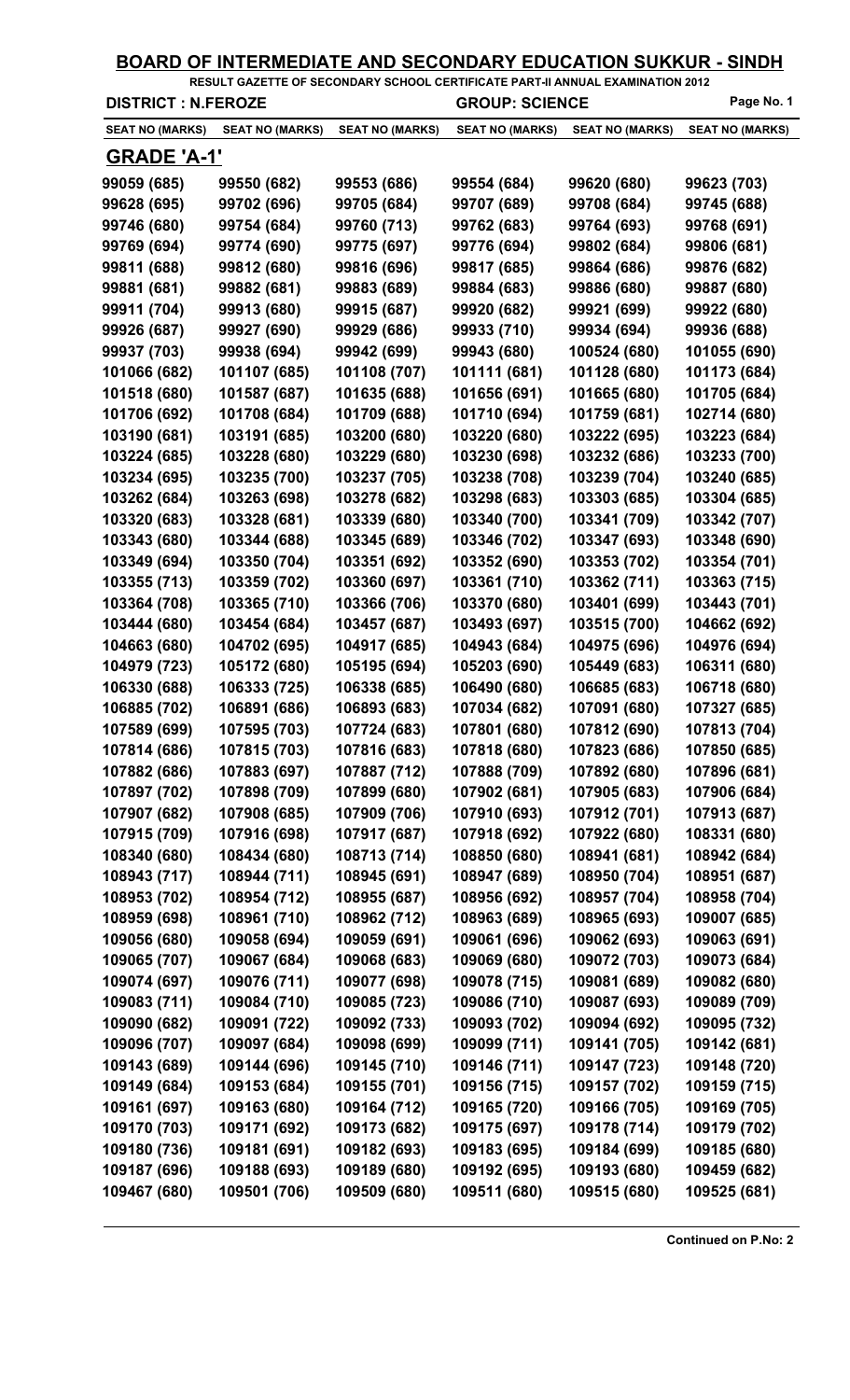| <b>DISTRICT : N.FEROZE</b> |                        |                        | <b>GROUP: SCIENCE</b>  |                        | Page No. 2             |
|----------------------------|------------------------|------------------------|------------------------|------------------------|------------------------|
| <b>SEAT NO (MARKS)</b>     | <b>SEAT NO (MARKS)</b> | <b>SEAT NO (MARKS)</b> | <b>SEAT NO (MARKS)</b> | <b>SEAT NO (MARKS)</b> | <b>SEAT NO (MARKS)</b> |
| <b>GRADE 'A-1'</b>         |                        |                        |                        |                        |                        |
| 109535 (680)               | 109548 (680)           | 110038 (689)           | 110194 (680)           | 110239 (711)           | 110240 (719)           |
| 110245 (690)               | 110273 (731)           | 110294 (691)           | 110376 (701)           | 110393 (689)           | 110413 (684)           |
| 110436 (680)               | 110449 (680)           | 110770 (680)           | 110779 (680)           | 110863 (680)           | 111107 (700)           |
| 111108 (694)               | 111118 (680)           | 111202 (684)           | 111221 (703)           | 111223 (715)           | 111237 (702)           |
| 111298 (683)               | 111304 (695)           | 111471 (680)           | 111476 (688)           | 111477 (683)           | 111480 (698)           |
| 111485 (698)               | 111487 (687)           | 111488 (706)           | 111567 (680)           | 112323 (680)           | 112407 (694)           |
| 112411 (704)               | 112413 (733)           | 112420 (697)           | 112433 (692)           | 112456 (681)           | 112461 (687)           |
| 112462 (680)               | 112463 (680)           | 112503 (680)           | 112510 (685)           | 112533 (680)           | 112642 (721)           |
| 112650 (690)               | 112660 (680)           | 112707 (686)           | 112920 (680)           | 112944 (680)           | 113021 (680)           |
| 113040 (680)               | 113070 (680)           | 113192 (685)           | 138203 (689)           |                        |                        |
| <b>GRADE 'A'</b>           |                        |                        |                        |                        |                        |
| 99007 (628)                | 99010 (637)            | 99015 (638)            | 99016 (600)            | 99017 (632)            | 99019 (625)            |
| 99024 (630)                | 99031 (655)            | 99037 (628)            | 99038 (600)            | 99039 (631)            | 99044 (617)            |
| 99049 (621)                | 99050 (614)            | 99053 (620)            | 99064 (595)            | 99065 (620)            | 99067 (673)            |
| 99068 (619)                | 99069 (628)            | 99070 (603)            | 99090 (600)            | 99096 (644)            | 99098 (612)            |
| 99099 (625)                | 99108 (595)            | 99116 (599)            | 99117 (672)            | 99118 (667)            | 99120 (650)            |
| 99131 (595)                | 99142 (635)            | 99146 (595)            | 99162 (599)            | 99221 (634)            | 99233 (595)            |
| 99236 (629)                | 99243 (604)            | 99247 (611)            | 99250 (595)            | 99252 (595)            | 99253 (612)            |
| 99256 (600)                | 99264 (596)            | 99273 (613)            | 99279 (618)            | 99287 (614)            | 99288 (596)            |
| 99291 (629)                | 99295 (596)            | 99297 (636)            | 99298 (606)            | 99306 (609)            | 99307 (596)            |
| 99311 (656)                | 99314 (595)            | 99315 (649)            | 99319 (653)            | 99340 (611)            | 99345 (614)            |
| 99349 (606)                | 99353 (615)            | 99354 (643)            | 99369 (644)            | 99371 (631)            | 99373 (596)            |
| 99376 (595)                | 99383 (661)            | 99384 (637)            | 99397 (633)            | 99398 (644)            | 99400 (603)            |
| 99401 (645)                | 99403 (595)            | 99431 (618)            | 99432 (634)            | 99447 (614)            | 99455 (595)            |
| 99457 (617)                | 99459 (608)            | 99460 (621)            | 99463 (595)            | 99466 (607)            | 99467 (631)            |
| 99468 (613)                | 99472 (600)            | 99473 (619)            | 99480 (596)            | 99516 (622)            | 99521 (638)            |
| 99542 (629)                | 99544 (609)            | 99546 (633)            | 99547 (655)            | 99548 (640)            | 99549 (652)            |
| 99551 (654)                | 99552 (618)            | 99571 (599)            | 99572 (602)            | 99573 (640)            | 99575 (666)            |
| 99576 (626)                | 99578 (660)            | 99580 (632)            | 99581 (621)            | 99582 (636)            | 99583 (624)            |
| 99586 (645)                | 99587 (642)            | 99588 (664)            | 99589 (609)            | 99590 (619)            | 99592 (649)            |
| 99593 (626)                | 99594 (606)            | 99595 (614)            | 99596 (635)            | 99598 (595)            | 99600 (603)            |
| 99602 (597)                | 99603 (628)            | 99605 (611)            | 99607 (596)            | 99608 (604)            | 99610 (616)            |
| 99611 (647)                | 99612 (595)            | 99613 (599)            | 99614 (650)            | 99615 (595)            | 99616 (662)            |
| 99617 (618)                | 99618 (612)            | 99619 (649)            | 99621 (668)            | 99622 (662)            | 99624 (616)            |
| 99625 (633)                | 99626 (622)            | 99629 (627)            | 99657 (634)            | 99659 (595)            | 99662 (608)            |
| 99663 (668)                | 99665 (595)            | 99667 (613)            | 99669 (628)            | 99672 (622)            | 99675 (634)            |
| 99676 (605)                | 99677 (607)            | 99679 (598)            | 99680 (649)            | 99683 (616)            | 99684 (609)            |
| 99687 (634)                | 99688 (646)            | 99689 (621)            | 99690 (613)            | 99691 (642)            | 99692 (615)            |
| 99697 (626)                | 99698 (634)            | 99699 (636)            | 99700 (658)            | 99701 (602)            | 99703 (611)            |
| 99704 (612)                | 99706 (673)            | 99709 (600)            | 99710 (608)            | 99712 (656)            | 99713 (640)            |
| 99714 (642)                | 99715 (660)            | 99718 (595)            | 99719 (609)            | 99741 (606)            | 99742 (643)            |
| 99743 (652)                | 99744 (654)            | 99747 (633)            | 99748 (642)            | 99749 (659)            | 99750 (666)            |
| 99751 (619)                | 99752 (650)            | 99753 (653)            | 99755 (668)            | 99756 (664)            | 99757 (671)            |
| 99758 (656)                | 99759 (641)            | 99761 (652)            | 99763 (673)            | 99765 (670)            | 99766 (650)            |
| 99767 (660)                | 99770 (668)            | 99771 (666)            | 99772 (674)            | 99773 (667)            | 99803 (660)            |
| 99804 (652)                | 99807 (595)            | 99808 (623)            | 99809 (644)            | 99810 (659)            | 99813 (671)            |
| 99814 (665)                | 99815 (668)            | 99818 (674)            | 99819 (672)            | 99820 (606)            | 99821 (615)            |
| 99822 (596)                | 99823 (660)            | 99824 (663)            | 99826 (652)            | 99830 (664)            | 99831 (636)            |
| 99833 (621)                | 99861 (651)            | 99862 (597)            | 99863 (669)            | 99865 (618)            | 99866 (607)            |
| 99867 (641)                | 99868 (607)            | 99869 (619)            | 99870 (622)            | 99871 (614)            | 99872 (619)            |
| 99873 (666)                | 99874 (636)            | 99875 (654)            | 99877 (668)            | 99878 (674)            | 99879 (666)            |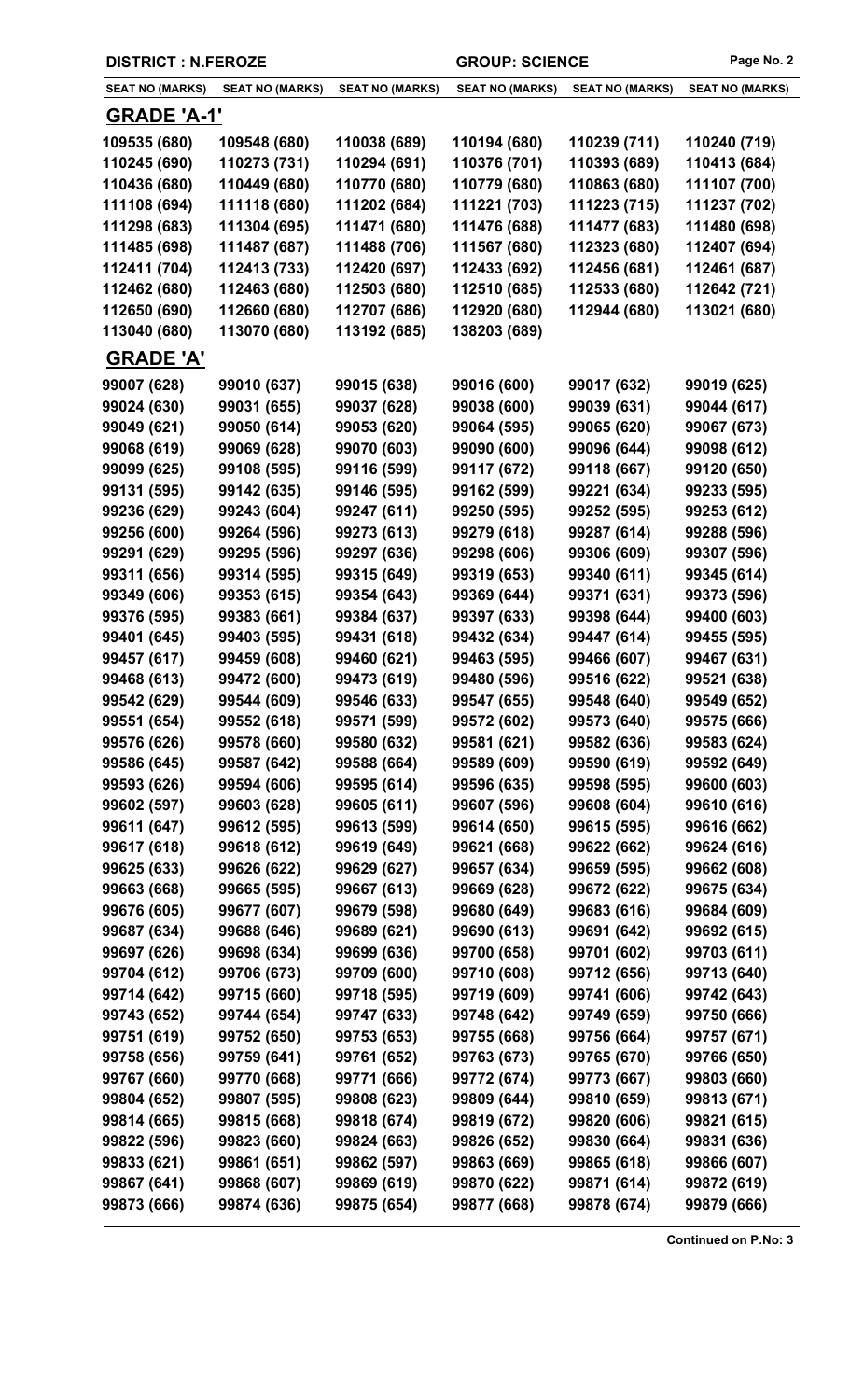| <b>SEAT NO (MARKS)</b> | <b>SEAT NO (MARKS)</b> | <b>SEAT NO (MARKS)</b> | <b>SEAT NO (MARKS)</b> | <b>SEAT NO (MARKS)</b> | <b>SEAT NO (MARKS)</b> |
|------------------------|------------------------|------------------------|------------------------|------------------------|------------------------|
| <b>GRADE 'A'</b>       |                        |                        |                        |                        |                        |
| 99880 (658)            | 99885 (667)            | 99888 (674)            | 99889 (647)            | 99912 (655)            | 99914 (601)            |
| 99916 (644)            | 99917 (661)            | 99918 (621)            | 99919 (671)            | 99923 (643)            | 99924 (649)            |
| 99925 (668)            | 99928 (673)            | 99931 (631)            | 99932 (673)            | 99935 (670)            | 99974 (628)            |
| 99975 (624)            | 99976 (612)            | 99994 (664)            | 99995 (670)            | 99996 (623)            | 99997 (614)            |
| 100002 (670)           | 100003 (626)           | 100007 (595)           | 100009 (610)           | 100012 (648)           | 100013 (642)           |
| 100014 (636)           | 100015 (599)           | 100017 (613)           | 100020 (613)           | 100026 (603)           | 100027 (633)           |
| 100029 (611)           | 100031 (625)           | 100034 (629)           | 100035 (599)           | 100037 (601)           | 100038 (595)           |
| 100039 (613)           | 100047 (608)           | 100050 (646)           | 100051 (613)           | 100055 (604)           | 100056 (638)           |
| 100058 (595)           | 100060 (620)           | 100068 (602)           | 100069 (641)           | 100070 (613)           | 100073 (669)           |
| 100076 (595)           | 100077 (596)           | 100078 (633)           | 100081 (595)           | 100083 (595)           | 100086 (651)           |
| 100087 (618)           | 100090 (664)           | 100092 (600)           | 100093 (639)           | 100094 (607)           | 100095 (608)           |
| 100098 (670)           | 100101 (628)           | 100104 (610)           | 100106 (615)           | 100107 (655)           | 100108 (617)           |
| 100109 (627)           | 100112 (660)           | 100113 (660)           | 100114 (655)           | 100119 (603)           | 100134 (610)           |
| 100135 (598)           | 100141 (624)           | 100148 (644)           | 100149 (669)           | 100150 (622)           | 100151 (648)           |
| 100156 (607)           | 100159 (627)           | 100160 (602)           | 100162 (629)           | 100164 (609)           | 100167 (653)           |
| 100168 (604)           | 100169 (614)           | 100173 (634)           | 100175 (624)           | 100176 (627)           | 100177 (612)           |
| 100179 (643)           | 100181 (612)           | 100183 (655)           | 100185 (608)           | 100189 (595)           | 100190 (595)           |
| 100191 (598)           | 100197 (612)           | 100198 (596)           | 100201 (665)           | 100202 (595)           | 100204 (615)           |
| 100206 (656)           | 100207 (602)           | 100208 (597)           | 100211 (612)           | 100213 (649)           | 100214 (611)           |
| 100215 (603)           | 100219 (595)           | 100281 (599)           | 100283 (615)           | 100287 (602)           | 100305 (604)           |
| 100307 (661)           | 100308 (623)           | 100310 (624)           | 100311 (635)           | 100314 (620)           | 100315 (621)           |
| 100316 (641)           | 100322 (599)           | 100326 (614)           | 100327 (631)           | 100337 (662)           | 100372 (595)           |
| 100374 (608)           | 100377 (664)           | 100378 (660)           | 100379 (595)           | 100381 (618)           | 100382 (599)           |
| 100383 (638)           | 100385 (621)           | 100386 (595)           | 100387 (626)           | 100388 (619)           | 100390 (596)           |
| 100392 (595)           | 100397 (618)           | 100401 (625)           | 100411 (631)           | 100414 (625)           | 100416 (652)           |
| 100418 (612)           | 100419 (615)           | 100422 (601)           | 100424 (606)           | 100437 (595)           | 100463 (624)           |
| 100475 (632)           | 100487 (627)           | 100488 (664)           | 100494 (663)           | 100496 (607)           | 100498 (612)           |
| 100499 (649)           | 100501 (612)           | 100502 (614)           | 100503 (632)           | 100504 (610)           | 100505 (595)           |
| 100507 (624)           | 100509 (600)           | 100510 (634)           | 100512 (642)           | 100513 (641)           | 100515 (621)           |
| 100517 (595)           | 100518 (595)           | 100520 (606)           | 100526 (614)           | 100581 (618)           | 100582 (609)           |
| 100584 (621)           | 100585 (597)           | 100587 (603)           | 100589 (623)           | 100596 (606)           | 100597 (632)           |
| 100599 (623)           | 100600 (635)           | 100602 (596)           | 100603 (635)           | 100624 (640)           | 100625 (602)           |
| 100628 (623)           | 100629 (615)           | 100630 (636)           | 100631 (601)           | 100634 (650)           | 100637 (636)           |
| 100638 (664)           | 100639 (611)           | 100663 (602)           | 100681 (612)           | 100682 (595)           | 100688 (599)           |
| 100697 (595)           | 100699 (627)           | 100706 (605)           | 100708 (615)           | 100752 (626)           | 100754 (595)           |
| 100760 (637)           | 100763 (638)           | 100764 (599)           | 100765 (595)           | 100768 (608)           | 100771 (599)           |
| 100832 (602)           | 100833 (626)           | 100834 (608)           | 100836 (602)           | 100837 (613)           | 100843 (622)           |
| 100848 (616)           | 100899 (595)           | 100903 (604)           | 100916 (595)           | 100978 (645)           | 100984 (598)           |
| 100985 (597)           | 100986 (597)           | 100990 (612)           | 100991 (608)           | 100992 (595)           | 100994 (609)           |
| 101005 (595)           | 101008 (607)           | 101009 (595)           | 101041 (629)           | 101042 (659)           | 101043 (669)           |
| 101044 (612)           | 101045 (611)           | 101046 (643)           | 101047 (656)           | 101048 (614)           | 101051 (618)           |
| 101052 (611)           | 101053 (647)           | 101054 (639)           | 101056 (626)           | 101058 (630)           | 101059 (632)           |
| 101060 (597)           | 101062 (595)           | 101067 (605)           | 101068 (595)           | 101069 (624)           | 101070 (595)           |
| 101071 (649)           | 101073 (616)           | 101076 (595)           | 101077 (605)           | 101079 (668)           | 101082 (642)           |
| 101083 (634)           | 101086 (615)           | 101088 (620)           | 101100 (652)           | 101101 (597)           | 101102 (627)           |
| 101106 (666)           | 101109 (635)           | 101110 (626)           | 101113 (595)           | 101114 (601)           | 101116 (613)           |
| 101117 (600)           | 101119 (663)           | 101120 (669)           | 101124 (670)           | 101126 (660)           | 101127 (668)           |
| 101135 (634)           | 101137 (618)           | 101138 (621)           | 101143 (595)           | 101144 (595)           | 101148 (606)           |
| 101149 (639)           | 101150 (618)           | 101151 (643)           | 101152 (650)           | 101154 (652)           | 101155 (621)           |
| 101156 (598)           | 101159 (629)           | 101160 (608)           | 101165 (597)           | 101167 (665)           | 101168 (660)           |
| 101169 (628)           | 101170 (653)           | 101172 (624)           | 101176 (656)           | 101177 (614)           | 101178 (609)           |

**DISTRICT : N.FEROZE GROUP: SCIENCE Page No. 3**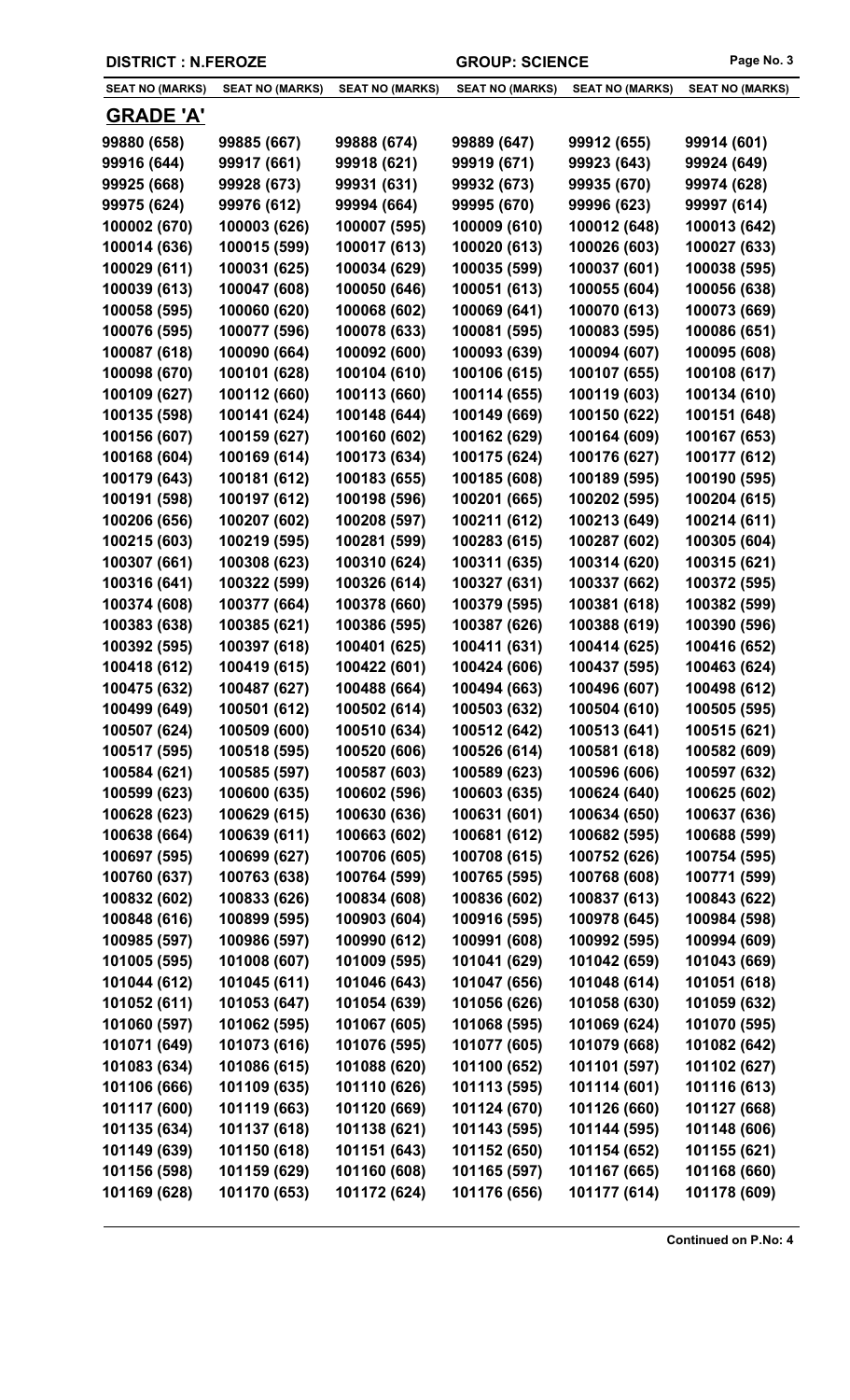| <b>SEAT NO (MARKS)</b> | <b>SEAT NO (MARKS)</b> | <b>SEAT NO (MARKS)</b> | <b>SEAT NO (MARKS)</b> | <b>SEAT NO (MARKS)</b> | <b>SEAT NO (MARKS)</b> |
|------------------------|------------------------|------------------------|------------------------|------------------------|------------------------|
| <b>GRADE 'A'</b>       |                        |                        |                        |                        |                        |
| 101179 (653)           | 101180 (595)           | 101181 (610)           | 101182 (603)           | 101183 (607)           | 101184 (604)           |
| 101185 (654)           | 101186 (597)           | 101187 (601)           | 101188 (652)           | 101189 (660)           | 101191 (595)           |
| 101192 (614)           | 101194 (603)           | 101246 (623)           | 101250 (624)           | 101251 (609)           | 101252 (632)           |
| 101254 (611)           | 101263 (605)           | 101283 (650)           | 101285 (642)           | 101291 (613)           | 101294 (667)           |
| 101297 (598)           | 101372 (671)           | 101373 (639)           | 101380 (598)           | 101406 (595)           | 101408 (650)           |
| 101409 (607)           | 101410 (595)           | 101411 (637)           | 101412 (615)           | 101413 (604)           | 101414 (631)           |
| 101415 (639)           | 101424 (632)           | 101448 (620)           | 101451 (595)           | 101454 (654)           | 101455 (596)           |
| 101458 (611)           | 101459 (633)           | 101463 (606)           | 101469 (670)           | 101470 (595)           | 101472 (652)           |
| 101474 (643)           | 101475 (632)           | 101476 (674)           | 101477 (601)           | 101479 (601)           | 101480 (595)           |
| 101481 (621)           | 101483 (622)           | 101485 (624)           | 101486 (646)           | 101487 (647)           | 101488 (616)           |
| 101490 (670)           | 101491 (632)           | 101492 (595)           | 101494 (596)           | 101495 (607)           | 101497 (597)           |
| 101503 (631)           | 101505 (656)           | 101506 (595)           | 101508 (651)           | 101512 (604)           | 101513 (662)           |
| 101514 (667)           | 101517 (631)           | 101519 (656)           | 101520 (625)           | 101562 (603)           | 101564 (626)           |
| 101566 (650)           | 101567 (595)           | 101575 (603)           | 101576 (614)           | 101580 (629)           | 101592 (595)           |
| 101593 (598)           | 101595 (628)           | 101599 (642)           | 101600 (663)           | 101607 (603)           | 101610 (637)           |
| 101615 (613)           | 101618 (646)           | 101621 (647)           | 101623 (595)           | 101624 (662)           | 101625 (625)           |
| 101626 (596)           | 101630 (608)           | 101634 (595)           | 101640 (608)           | 101644 (613)           | 101647 (608)           |
| 101649 (618)           | 101653 (602)           | 101654 (661)           | 101655 (647)           | 101658 (609)           | 101659 (629)           |
| 101663 (597)           | 101666 (625)           | 101667 (628)           | 101669 (607)           | 101670 (597)           | 101671 (595)           |
| 101676 (638)           | 101678 (601)           | 101680 (619)           | 101681 (659)           | 101683 (610)           | 101684 (617)           |
| 101686 (609)           | 101687 (603)           | 101689 (616)           | 101690 (603)           | 101691 (673)           | 101695 (658)           |
| 101696 (639)           | 101697 (656)           | 101700 (648)           | 101701 (613)           | 101702 (646)           | 101704 (641)           |
| 101707 (659)           | 101711 (668)           | 101712 (644)           | 101714 (668)           | 101716 (608)           | 101717 (612)           |
| 101718 (668)           | 101719 (598)           | 101722 (618)           | 101726 (598)           | 101731 (600)           | 101736 (649)           |
| 101737 (607)           | 101738 (633)           | 101741 (615)           | 101743 (618)           | 101745 (671)           | 101746 (604)           |
| 101747 (608)           | 101750 (601)           | 101751 (621)           | 101756 (608)           | 101760 (635)           | 101761 (619)           |
| 101762 (595)           | 101764 (655)           | 101766 (649)           | 101767 (645)           | 101768 (621)           | 101769 (636)           |
| 101772 (600)           | 101774 (627)           | 101775 (613)           | 101776 (602)           | 101777 (623)           | 101778 (625)           |
| 101779 (622)           | 101780 (665)           | 101782 (633)           | 101783 (642)           | 101784 (634)           | 101785 (619)           |
| 101786 (628)           | 101787 (628)           | 101788 (599)           | 101867 (600)           | 101870 (613)           | 101871 (605)           |
| 101883 (640)           | 101884 (595)           | 101935 (601)           | 101961 (595)           | 101966 (608)           | 101971 (612)           |
| 101973 (629)           | 101983 (612)           | 101990 (620)           | 101996 (595)           | 101997 (611)           | 102001 (620)           |
| 102002 (626)           | 102003 (633)           | 102004 (623)           | 102007 (597)           | 102008 (597)           | 102016 (608)           |
| 102017 (606)           | 102018 (614)           | 102074 (608)           | 102075 (603)           | 102082 (595)           | 102088 (628)           |
| 102094 (612)           | 102107 (595)           | 102110 (630)           | 102112 (644)           | 102113 (595)           | 102120 (607)           |
| 102124 (618)           | 102126 (606)           | 102128 (606)           | 102133 (607)           | 102141 (602)           | 102144 (634)           |
| 102147 (622)           | 102149 (620)           | 102150 (610)           | 102151 (664)           | 102152 (610)           | 102167 (621)           |
| 102172 (660)           | 102180 (618)           | 102248 (595)           | 102254 (601)           | 102255 (621)           | 102265 (612)           |
| 102272 (595)           | 102276 (604)           | 102278 (625)           | 102281 (608)           | 102282 (662)           | 102291 (605)           |
| 102313 (617)           | 102317 (595)           | 102320 (611)           | 102321 (632)           | 102326 (597)           | 102327 (629)           |
| 102338 (606)           | 102339 (611)           | 102342 (648)           | 102344 (619)           | 102345 (638)           | 102348 (616)           |
| 102349 (615)           | 102354 (638)           | 102356 (619)           | 102394 (622)           | 102403 (595)           | 102406 (595)           |
| 102407 (605)           | 102408 (612)           | 102410 (597)           | 102412 (622)           | 102441 (660)           | 102442 (636)           |
| 102443 (640)           | 102444 (595)           | 102449 (595)           | 102458 (595)           | 102467 (621)           | 102469 (595)           |
| 102472 (595)           | 102475 (609)           | 102476 (600)           | 102504 (637)           | 102506 (640)           | 102508 (623)           |
| 102514 (638)           | 102518 (657)           | 102534 (619)           | 102539 (595)           | 102550 (610)           | 102551 (595)           |
| 102552 (616)           | 102570 (621)           | 102578 (619)           | 102582 (616)           | 102606 (612)           | 102611 (607)           |
| 102614 (595)           | 102691 (654)           | 102694 (646)           | 102695 (660)           | 102698 (628)           | 102699 (638)           |
| 102700 (615)           | 102701 (595)           | 102704 (608)           | 102709 (624)           | 102713 (621)           | 102726 (650)           |
| 102729 (624)           | 102730 (636)           | 102734 (610)           | 102740 (626)           | 102742 (595)           | 102745 (635)           |
| 102751 (639)           | 102752 (603)           | 102756 (631)           | 102765 (646)           | 102769 (595)           | 102801 (638)           |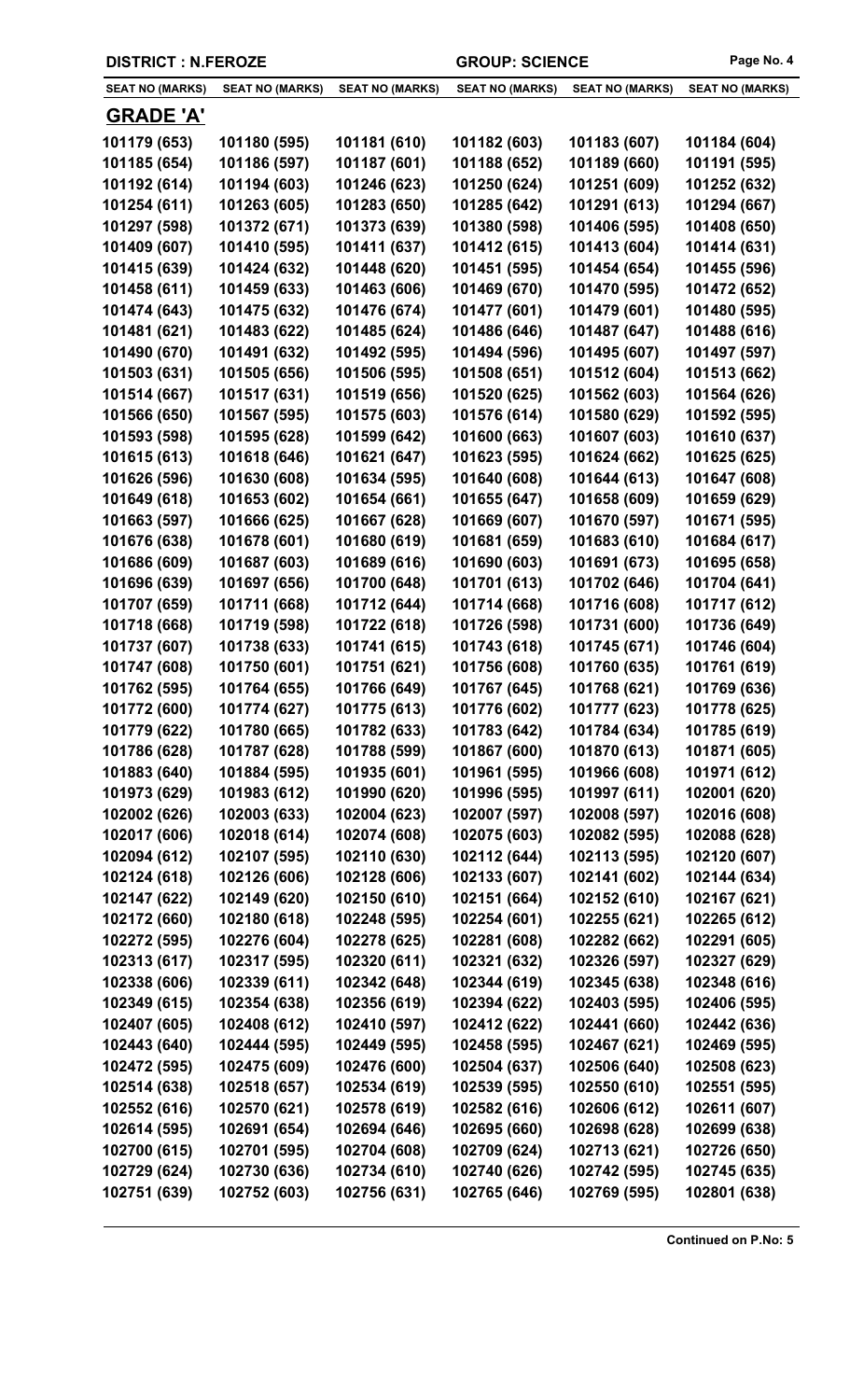| <b>DISTRICT : N.FEROZE</b> | <b>GROUP: SCIENCE</b>  |                        | Page No. 5             |                        |                        |
|----------------------------|------------------------|------------------------|------------------------|------------------------|------------------------|
| <b>SEAT NO (MARKS)</b>     | <b>SEAT NO (MARKS)</b> | <b>SEAT NO (MARKS)</b> | <b>SEAT NO (MARKS)</b> | <b>SEAT NO (MARKS)</b> | <b>SEAT NO (MARKS)</b> |
| <b>GRADE 'A'</b>           |                        |                        |                        |                        |                        |
| 102816 (635)               | 102821 (601)           | 102823 (609)           | 102826 (630)           | 102832 (595)           | 102856 (615)           |
| 102867 (595)               | 102871 (607)           | 102875 (630)           | 102881 (599)           | 102888 (615)           | 102893 (672)           |
| 102898 (637)               | 102944 (645)           | 102950 (598)           | 102959 (627)           | 102961 (610)           | 102964 (615)           |
| 102965 (608)               | 102966 (621)           | 102967 (649)           | 102969 (632)           | 102977 (595)           | 102980 (595)           |
| 102981 (611)               | 102985 (635)           | 102986 (609)           | 102989 (603)           | 102991 (609)           | 102992 (650)           |
| 102997 (663)               | 102999 (644)           | 103006 (598)           | 103007 (622)           | 103008 (633)           | 103009 (602)           |
| 103010 (639)               | 103014 (604)           | 103015 (599)           | 103016 (641)           | 103017 (608)           | 103020 (596)           |
| 103021 (600)               | 103022 (596)           | 103023 (626)           | 103024 (641)           | 103028 (621)           | 103030 (622)           |
| 103036 (597)               | 103037 (638)           | 103065 (609)           | 103069 (598)           | 103071 (595)           | 103076 (602)           |
| 103077 (645)               | 103082 (599)           | 103085 (599)           | 103093 (607)           | 103097 (607)           | 103100 (597)           |
| 103102 (604)               | 103104 (605)           | 103107 (643)           | 103111 (598)           | 103112 (640)           | 103113 (610)           |
| 103114 (598)               | 103115 (613)           | 103121 (600)           | 103123 (608)           | 103124 (628)           | 103181 (673)           |
| 103182 (606)               | 103183 (659)           | 103184 (660)           | 103185 (649)           | 103186 (663)           | 103187 (623)           |
| 103188 (658)               | 103189 (656)           | 103192 (639)           | 103193 (636)           | 103194 (627)           | 103195 (632)           |
| 103196 (667)               | 103197 (671)           | 103198 (657)           | 103199 (618)           | 103201 (642)           | 103202 (665)           |
| 103203 (670)               | 103204 (645)           | 103205 (659)           | 103206 (671)           | 103207 (658)           | 103208 (637)           |
| 103209 (663)               | 103210 (673)           | 103211 (613)           | 103212 (672)           | 103213 (639)           | 103214 (629)           |
| 103215 (655)               | 103216 (643)           | 103217 (639)           | 103218 (620)           | 103219 (649)           | 103221 (630)           |
| 103225 (639)               | 103226 (624)           | 103227 (668)           | 103231 (661)           | 103236 (663)           | 103241 (617)           |
| 103242 (615)               | 103243 (650)           | 103261 (661)           | 103264 (628)           | 103265 (639)           | 103266 (628)           |
| 103267 (652)               | 103268 (663)           | 103269 (599)           | 103270 (673)           | 103271 (655)           | 103272 (645)           |
| 103273 (652)               | 103274 (665)           | 103275 (632)           | 103276 (635)           | 103277 (627)           | 103280 (628)           |
| 103281 (660)               | 103282 (605)           | 103283 (614)           | 103284 (654)           | 103285 (641)           | 103286 (670)           |
| 103287 (636)               | 103288 (624)           | 103289 (610)           | 103290 (671)           | 103291 (613)           | 103292 (648)           |
| 103293 (595)               | 103294 (626)           | 103296 (617)           | 103297 (644)           | 103299 (665)           | 103300 (608)           |
| 103301 (644)               | 103302 (635)           | 103306 (667)           | 103307 (609)           | 103308 (657)           | 103309 (624)           |
| 103310 (639)               | 103311 (604)           | 103312 (619)           | 103313 (620)           | 103314 (630)           | 103315 (644)           |
| 103316 (668)               | 103318 (622)           | 103319 (652)           | 103321 (670)           | 103322 (669)           | 103323 (661)           |
| 103324 (651)               | 103325 (629)           | 103326 (673)           | 103327 (627)           | 103329 (659)           | 103330 (665)           |
| 103332 (612)               | 103333 (674)           | 103334 (648)           | 103335 (657)           | 103337 (595)           | 103338 (654)           |
| 103357 (649)               | 103358 (658)           | 103367 (659)           | 103368 (600)           | 103369 (640)           | 103402 (636)           |
| 103403 (644)               | 103405 (595)           | 103407 (612)           | 103410 (630)           | 103411 (671)           | 103413 (626)           |
| 103414 (642)               | 103441 (631)           | 103442 (657)           | 103445 (643)           | 103446 (633)           | 103447 (660)           |
| 103448 (640)               | 103449 (638)           | 103450 (650)           | 103451 (670)           | 103452 (629)           | 103453 (621)           |
| 103455 (656)               | 103456 (657)           | 103458 (648)           | 103459 (668)           | 103460 (609)           | 103461 (616)           |
| 103462 (656)               | 103463 (647)           | 103464 (624)           | 103491 (633)           | 103492 (642)           | 103494 (636)           |
| 103497 (595)               | 103498 (628)           | 103499 (616)           | 103500 (641)           | 103501 (617)           | 103502 (650)           |
| 103503 (656)               | 103504 (671)           | 103508 (622)           | 103509 (595)           | 103511 (609)           | 103512 (650)           |
| 103513 (656)               | 103514 (602)           | 103516 (655)           | 103517 (645)           | 103518 (667)           | 103520 (646)           |
| 103521 (651)               | 103542 (595)           | 103557 (612)           | 103562 (602)           | 103663 (642)           | 103665 (608)           |
| 103677 (595)               | 103678 (657)           | 103679 (597)           | 103682 (605)           | 103731 (622)           | 103732 (634)           |
| 103734 (638)               | 103735 (631)           | 103737 (646)           | 103741 (663)           | 103749 (642)           | 103753 (610)           |
| 103794 (600)               | 103796 (612)           | 103797 (597)           | 103798 (618)           | 103799 (621)           | 103800 (613)           |
| 103802 (613)               | 103806 (636)           | 103807 (595)           | 103808 (624)           | 103809 (641)           | 103811 (609)           |
| 103812 (603)               | 103818 (605)           | 103825 (622)           | 103832 (622)           | 103834 (595)           | 103838 (596)           |
| 103839 (630)               | 103841 (595)           | 103844 (618)           | 103849 (628)           | 103850 (599)           | 103855 (643)           |
| 103864 (598)               | 103865 (595)           | 103866 (605)           | 103867 (598)           | 103871 (600)           | 103874 (619)           |
| 103883 (628)               | 103884 (610)           | 103885 (656)           | 103888 (596)           | 103889 (641)           | 103890 (629)           |
| 103891 (622)               | 103893 (623)           | 103896 (595)           | 103941 (607)           | 103942 (603)           | 103943 (611)           |
| 103944 (595)               | 103949 (622)           | 103961 (610)           | 103966 (601)           | 103971 (606)           | 103972 (614)           |
| 103975 (595)               | 104017 (595)           | 104020 (597)           | 104028 (616)           | 104029 (617)           | 104031 (623)           |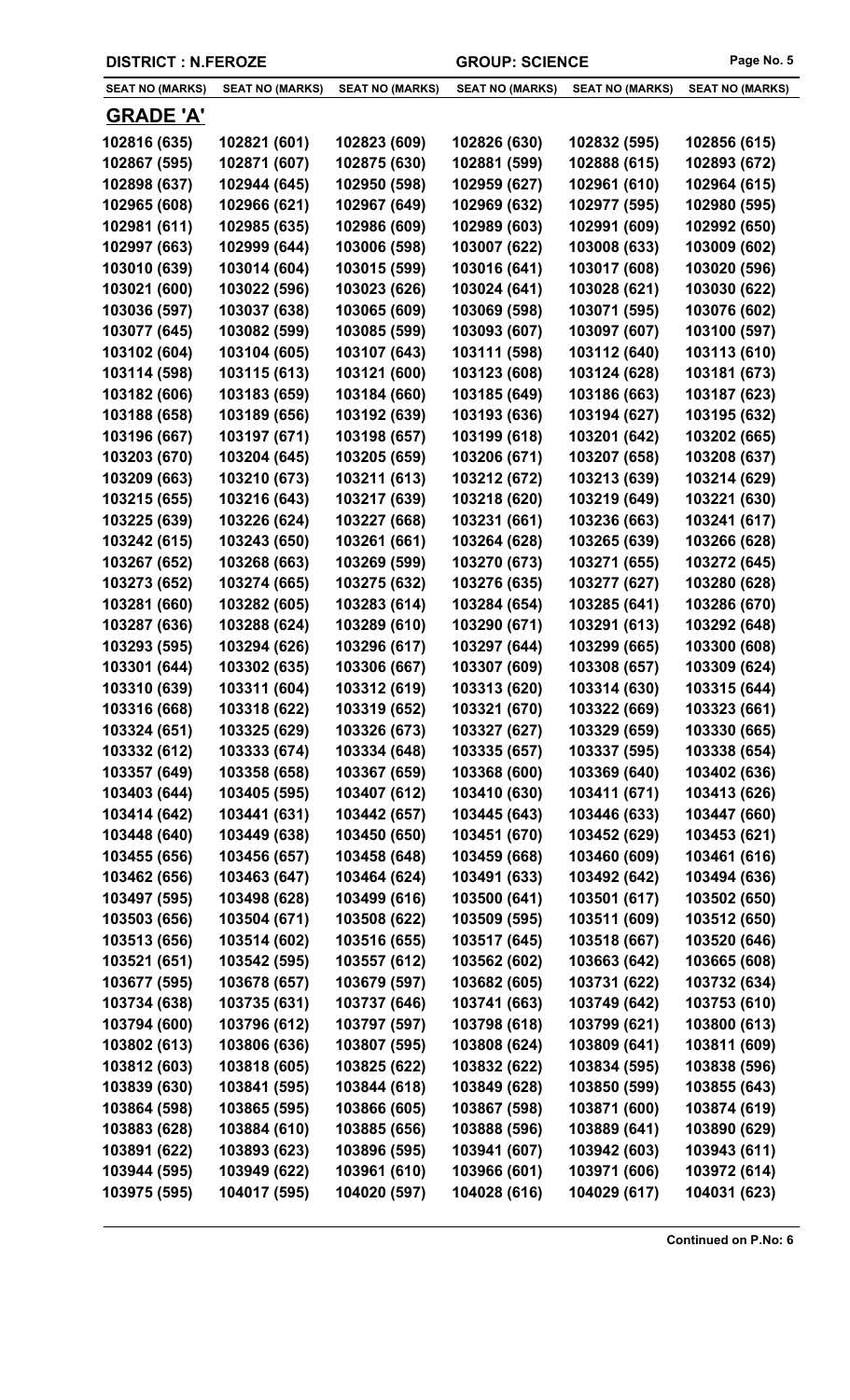|  | <b>DISTRICT : N.FEROZE</b> |
|--|----------------------------|
|--|----------------------------|

| <b>SEAT NO (MARKS)</b>       | <b>SEAT NO (MARKS)</b>       | <b>SEAT NO (MARKS)</b>       | <b>SEAT NO (MARKS)</b>       | <b>SEAT NO (MARKS)</b>       | <b>SEAT NO (MARKS)</b>       |
|------------------------------|------------------------------|------------------------------|------------------------------|------------------------------|------------------------------|
| <b>GRADE 'A'</b>             |                              |                              |                              |                              |                              |
| 104033 (624)                 | 104038 (598)                 | 104043 (600)                 | 104080 (595)                 | 104154 (595)                 | 104185 (626)                 |
| 104245 (595)                 | 104249 (615)                 | 104251 (626)                 | 104272 (607)                 | 104281 (661)                 | 104292 (595)                 |
| 104293 (609)                 | 104302 (604)                 | 104303 (641)                 | 104307 (606)                 | 104326 (595)                 | 104401 (595)                 |
| 104409 (595)                 | 104414 (605)                 | 104416 (623)                 | 104431 (595)                 | 104515 (616)                 | 104519 (641)                 |
| 104526 (625)                 | 104527 (595)                 | 104534 (605)                 | 104555 (632)                 | 104564 (611)                 | 104570 (629)                 |
| 104584 (600)                 | 104604 (613)                 | 104609 (614)                 | 104615 (595)                 | 104616 (608)                 | 104621 (622)                 |
| 104630 (615)                 | 104636 (607)                 | 104637 (625)                 | 104647 (595)                 | 104658 (598)                 | 104671 (599)                 |
| 104678 (595)                 | 104679 (625)                 | 104684 (605)                 | 104690 (637)                 | 104694 (607)                 | 104697 (638)                 |
| 104700 (609)                 | 104751 (595)                 | 104764 (619)                 | 104765 (597)                 | 104775 (626)                 | 104779 (647)                 |
| 104782 (595)                 | 104786 (601)                 | 104797 (622)                 | 104798 (622)                 | 104799 (638)                 | 104801 (614)                 |
| 104807 (624)                 | 104808 (646)                 | 104809 (648)                 | 104810 (639)                 | 104812 (625)                 | 104813 (626)                 |
| 104815 (626)                 | 104821 (648)                 | 104823 (613)                 | 104824 (652)                 | 104827 (613)                 | 104832 (645)                 |
| 104833 (673)                 | 104834 (664)                 | 104843 (629)                 | 104846 (596)                 | 104853 (595)                 | 104854 (601)                 |
| 104858 (636)                 | 104861 (618)                 | 104867 (647)                 | 104870 (601)                 | 104874 (620)                 | 104885 (632)                 |
| 104886 (654)                 | 104893 (621)                 | 104895 (614)                 | 104896 (601)                 | 104897 (595)                 | 104906 (614)                 |
| 104908 (611)                 | 104920 (660)                 | 104931 (645)                 | 104938 (612)                 | 104940 (623)                 | 104944 (614)                 |
| 104952 (595)                 | 104954 (629)                 | 104962 (614)                 | 104973 (648)                 | 104977 (613)                 | 104983 (664)                 |
| 105010 (645)                 | 105051 (624)                 | 105052 (649)                 | 105053 (655)                 | 105054 (652)                 | 105055 (595)                 |
| 105056 (600)                 | 105059 (620)                 | 105060 (632)                 | 105061 (659)                 | 105062 (633)                 | 105063 (626)                 |
| 105103 (639)                 | 105110 (670)                 | 105125 (631)                 | 105127 (611)                 | 105134 (612)                 | 105135 (616)                 |
| 105136 (623)                 | 105137 (626)                 | 105173 (626)                 | 105174 (611)                 | 105175 (628)                 | 105177 (603)                 |
| 105179 (604)                 | 105180 (639)                 | 105181 (630)                 | 105182 (599)                 | 105187 (623)                 | 105192 (599)                 |
| 105200 (598)                 | 105201 (595)                 | 105204 (595)                 | 105206 (622)                 | 105223 (618)                 | 105224 (595)                 |
| 105226 (595)                 | 105237 (607)                 | 105242 (605)                 | 105243 (635)                 | 105247 (600)                 | 105251 (595)                 |
| 105254 (653)                 | 105258 (595)                 | 105259 (659)                 | 105260 (643)                 | 105261 (598)                 | 105262 (625)                 |
| 105266 (595)                 | 105267 (612)                 | 105268 (614)                 | 105269 (619)                 | 105302 (620)                 | 105317 (617)                 |
| 105318 (597)                 | 105328 (599)                 | 105330 (595)                 | 105335 (623)                 | 105336 (595)                 | 105338 (656)                 |
| 105369 (597)                 | 105373 (597)                 | 105377 (595)                 | 105378 (618)                 | 105381 (596)                 | 105390 (630)                 |
| 105391 (595)                 | 105396 (613)                 | 105397 (655)                 | 105402 (609)                 | 105406 (595)                 | 105409 (604)                 |
| 105443 (616)                 | 105444 (649)                 | 105450 (628)                 | 105457 (606)                 | 105477 (609)                 | 105479 (634)                 |
| 105502 (665)                 | 105510 (618)                 | 105517 (616)                 | 105518 (607)                 | 105520 (674)                 | 105528 (596)                 |
| 105529 (595)                 | 105543 (595)                 | 105657 (612)                 | 105699 (603)                 | 105701 (619)                 | 105705 (626)                 |
| 105706 (645)                 | 105709 (630)                 | 105720 (611)                 | 105721 (638)                 | 105722 (668)                 | 105724 (633)                 |
| 105725 (599)                 | 105735 (618)                 | 105742 (610)                 | 105746 (618)                 | 105750 (615)                 | 105751 (632)                 |
| 105758 (612)                 | 105762 (628)                 | 105765 (632)                 | 105768 (600)                 | 105770 (604)                 | 105781 (595)                 |
| 105783 (595)                 | 105789 (596)                 | 105817 (665)                 | 105821 (631)                 | 105830 (667)                 | 105844 (619)                 |
| 105851 (595)                 | 105857 (595)                 | 105864 (602)                 | 105867 (627)                 | 105874 (616)                 | 105876 (621)                 |
| 105891 (604)<br>105991 (605) | 105936 (610)<br>106015 (631) | 105952 (620)<br>106027 (613) | 105953 (652)<br>106030 (604) | 105968 (595)<br>106039 (619) | 105978 (595)<br>106044 (603) |
| 106045 (641)                 | 106046 (608)                 | 106056 (666)                 | 106088 (658)                 | 106133 (653)                 | 106136 (606)                 |
| 106139 (620)                 | 106141 (605)                 | 106149 (595)                 | 106153 (608)                 | 106158 (599)                 |                              |
| 106213 (617)                 | 106214 (609)                 | 106215 (634)                 | 106218 (595)                 | 106222 (619)                 | 106203 (656)<br>106223 (666) |
| 106227 (655)                 | 106229 (614)                 | 106240 (606)                 | 106255 (595)                 | 106291 (655)                 | 106292 (633)                 |
| 106293 (595)                 | 106294 (623)                 | 106295 (653)                 | 106296 (665)                 | 106297 (646)                 | 106299 (643)                 |
| 106300 (599)                 | 106301 (609)                 | 106302 (614)                 | 106303 (605)                 | 106304 (610)                 | 106305 (595)                 |
| 106306 (647)                 | 106307 (625)                 | 106309 (623)                 | 106310 (633)                 | 106312 (611)                 | 106314 (632)                 |
| 106315 (595)                 | 106317 (632)                 | 106320 (663)                 | 106321 (601)                 | 106323 (611)                 | 106324 (633)                 |
| 106325 (651)                 | 106328 (616)                 | 106329 (667)                 | 106331 (617)                 | 106332 (673)                 | 106334 (649)                 |
| 106335 (666)                 | 106336 (666)                 | 106337 (629)                 | 106373 (618)                 | 106380 (644)                 | 106381 (661)                 |
| 106382 (595)                 | 106383 (647)                 | 106386 (634)                 | 106388 (674)                 | 106390 (628)                 | 106391 (612)                 |
| 106392 (601)                 | 106396 (639)                 | 106397 (605)                 | 106398 (610)                 | 106452 (614)                 | 106464 (618)                 |
|                              |                              |                              |                              |                              |                              |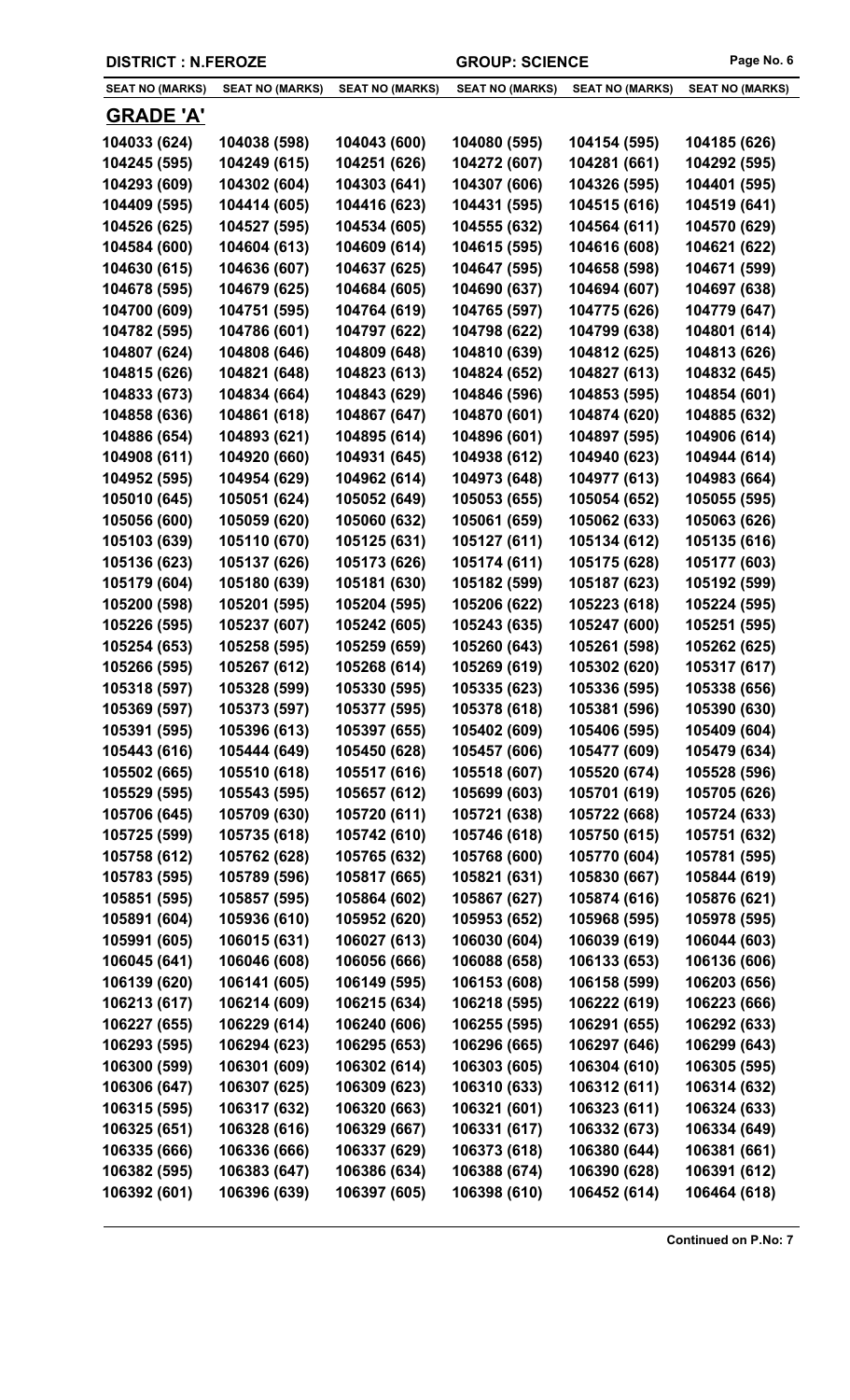| <b>SEAT NO (MARKS)</b> | <b>SEAT NO (MARKS)</b>       | <b>SEAT NO (MARKS)</b>       | <b>SEAT NO (MARKS)</b>       | <b>SEAT NO (MARKS)</b>       | <b>SEAT NO (MARKS)</b>       |
|------------------------|------------------------------|------------------------------|------------------------------|------------------------------|------------------------------|
| <b>GRADE 'A'</b>       |                              |                              |                              |                              |                              |
| 106466 (611)           | 106472 (613)                 | 106481 (641)                 | 106482 (628)                 | 106483 (637)                 | 106491 (613)                 |
| 106499 (627)           | 106507 (595)                 | 106530 (638)                 | 106533 (625)                 | 106535 (640)                 | 106537 (666)                 |
| 106540 (616)           | 106542 (599)                 | 106543 (631)                 | 106557 (624)                 | 106559 (654)                 | 106562 (628)                 |
| 106569 (607)           | 106570 (607)                 | 106571 (595)                 | 106573 (622)                 | 106576 (604)                 | 106631 (609)                 |
| 106633 (646)           | 106634 (652)                 | 106635 (595)                 | 106637 (605)                 | 106647 (598)                 | 106651 (614)                 |
| 106657 (604)           | 106670 (640)                 | 106672 (598)                 | 106675 (637)                 | 106678 (641)                 | 106686 (599)                 |
| 106689 (637)           | 106707 (670)                 | 106725 (654)                 | 106727 (603)                 | 106744 (595)                 | 106746 (658)                 |
| 106751 (622)           | 106753 (623)                 | 106767 (633)                 | 106769 (595)                 | 106792 (608)                 | 106795 (595)                 |
| 106796 (625)           | 106807 (606)                 | 106808 (606)                 | 106811 (649)                 | 106813 (640)                 | 106816 (612)                 |
| 106823 (598)           | 106826 (613)                 | 106833 (595)                 | 106841 (595)                 | 106842 (599)                 | 106888 (613)                 |
| 106899 (596)           | 106901 (659)                 | 106902 (595)                 | 106907 (596)                 | 106908 (620)                 | 106914 (649)                 |
| 106917 (661)           | 106921 (653)                 | 106923 (608)                 | 106931 (612)                 | 106943 (596)                 | 106952 (602)                 |
| 106956 (599)           | 106957 (653)                 | 106970 (609)                 | 106973 (595)                 | 106976 (623)                 | 106977 (637)                 |
| 107021 (669)           | 107023 (636)                 | 107024 (660)                 | 107025 (618)                 | 107026 (628)                 | 107027 (625)                 |
| 107028 (631)           | 107029 (650)                 | 107030 (643)                 | 107031 (664)                 | 107032 (608)                 | 107036 (605)                 |
| 107038 (615)           | 107039 (624)                 | 107040 (628)                 | 107041 (663)                 | 107094 (650)                 | 107101 (638)                 |
| 107103 (633)           | 107106 (600)                 | 107112 (619)                 | 107115 (612)                 | 107116 (635)                 | 107122 (672)                 |
| 107130 (639)           | 107132 (598)                 | 107133 (595)                 | 107138 (623)                 | 107145 (616)                 | 107146 (598)                 |
| 107198 (643)           | 107248 (595)                 | 107255 (600)                 | 107258 (636)                 | 107260 (614)                 | 107261 (623)                 |
| 107272 (646)           | 107284 (600)                 | 107289 (635)                 | 107293 (619)                 | 107299 (595)                 | 107305 (595)                 |
| 107306 (669)           | 107314 (613)                 | 107316 (600)                 | 107320 (627)                 | 107323 (648)                 | 107324 (609)                 |
| 107325 (620)           | 107328 (624)                 | 107351 (643)                 | 107389 (643)                 | 107397 (659)                 | 107405 (654)                 |
| 107409 (608)           | 107433 (599)                 | 107450 (651)                 | 107466 (647)                 | 107521 (605)                 | 107527 (647)                 |
| 107530 (619)           | 107531 (595)                 | 107545 (603)                 | 107547 (655)                 | 107549 (640)                 | 107550 (636)                 |
| 107554 (599)           | 107561 (638)                 | 107563 (596)                 | 107566 (595)                 | 107569 (602)                 | 107571 (612)                 |
| 107572 (628)           | 107573 (630)                 | 107580 (595)                 | 107581 (652)                 | 107583 (613)                 | 107584 (639)                 |
| 107587 (651)           | 107588 (630)                 | 107590 (662)                 | 107593 (669)                 | 107594 (655)                 | 107597 (646)                 |
| 107599 (669)           | 107603 (595)                 | 107609 (647)                 | 107613 (671)                 | 107616 (662)                 | 107621 (657)                 |
| 107623 (625)           | 107624 (611)                 | 107627 (619)                 | 107628 (610)                 | 107632 (656)                 | 107633 (650)                 |
| 107638 (595)           | 107639 (603)                 | 107641 (664)                 | 107642 (616)                 | 107643 (625)                 | 107648 (615)                 |
| 107694 (647)           | 107706 (601)                 | 107715 (629)                 | 107725 (636)                 | 107772 (665)                 | 107775 (601)                 |
| 107776 (605)           | 107783 (613)                 | 107784 (644)                 | 107787 (610)                 | 107789 (595)                 | 107790 (661)                 |
| 107791 (629)           | 107799 (602)                 | 107800 (659)                 | 107802 (638)                 | 107803 (599)                 | 107804 (643)                 |
| 107805 (674)           | 107806 (672)                 | 107807 (648)                 | 107808 (638)                 | 107809 (670)                 | 107810 (669)                 |
| 107811 (663)           | 107817 (595)                 | 107819 (658)                 | 107820 (647)                 | 107821 (663)                 | 107822 (612)                 |
| 107824 (657)           | 107825 (649)                 | 107827 (660)                 | 107828 (609)                 | 107830 (611)                 | 107832 (599)                 |
| 107833 (606)           | 107834 (595)                 | 107835 (605)                 | 107837 (653)                 | 107839 (637)                 | 107840 (637)                 |
| 107842 (652)           | 107843 (645)                 | 107844 (601)                 | 107846 (634)                 | 107881 (626)                 | 107884 (636)                 |
| 107885 (646)           | 107886 (651)                 | 107889 (658)                 | 107890 (658)                 | 107891 (673)                 | 107893 (674)                 |
| 107894 (673)           | 107895 (660)                 | 107900 (666)                 | 107901 (674)                 | 107903 (662)                 | 107904 (661)                 |
| 107911 (666)           | 107914 (661)                 | 107919 (666)                 | 107920 (627)                 | 107925 (671)                 | 107926 (626)                 |
| 107927 (654)           | 107965 (599)                 | 107966 (626)                 | 107973 (655)                 | 107976 (671)                 | 107995 (595)                 |
| 108002 (595)           | 108003 (624)                 | 108005 (614)                 | 108008 (597)                 | 108011 (600)                 | 108021 (653)                 |
| 108025 (595)           | 108026 (673)                 | 108027 (641)                 | 108028 (600)                 | 108029 (595)                 | 108031 (640)                 |
| 108035 (658)           | 108036 (610)                 | 108037 (635)                 | 108043 (595)                 | 108047 (608)                 | 108048 (604)                 |
| 108049 (606)           | 108064 (638)                 | 108069 (609)                 | 108072 (611)                 | 108086 (626)                 | 108088 (606)                 |
| 108091 (631)           | 108095 (620)                 | 108097 (630)<br>108118 (610) | 108099 (632)<br>108119 (612) | 108107 (619)                 | 108111 (597)                 |
| 108112 (606)           | 108116 (596)                 | 108129 (619)                 |                              | 108120 (602)                 | 108123 (620)<br>108136 (636) |
| 108124 (637)           | 108125 (646)<br>108138 (595) |                              | 108132 (598)                 | 108135 (609)<br>108144 (595) |                              |
| 108137 (632)           |                              | 108140 (610)                 | 108141 (643)                 |                              | 108148 (602)                 |
| 108149 (631)           | 108150 (622)                 | 108153 (614)                 | 108156 (604)                 | 108157 (643)                 | 108204 (664)                 |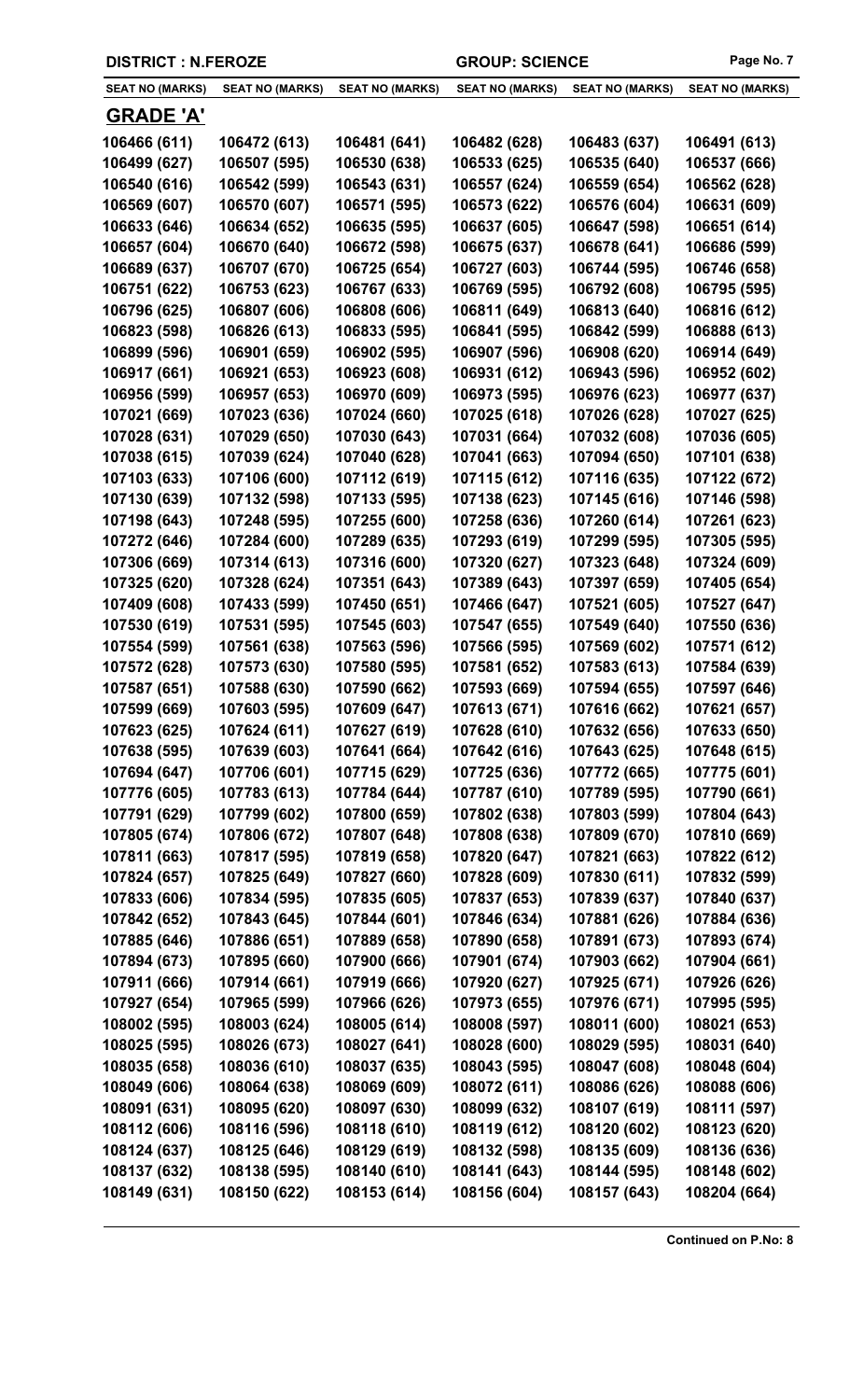| <b>DISTRICT : N.FEROZE</b> |  |
|----------------------------|--|
|----------------------------|--|

| <b>SEAT NO (MARKS)</b>       | <b>SEAT NO (MARKS)</b>       | <b>SEAT NO (MARKS)</b>       | <b>SEAT NO (MARKS)</b>       | <b>SEAT NO (MARKS)</b>       | <b>SEAT NO (MARKS)</b>       |
|------------------------------|------------------------------|------------------------------|------------------------------|------------------------------|------------------------------|
| <b>GRADE 'A'</b>             |                              |                              |                              |                              |                              |
| 108205 (667)                 | 108206 (656)                 | 108207 (636)                 | 108209 (627)                 | 108210 (664)                 | 108213 (657)                 |
| 108214 (619)                 | 108215 (631)                 | 108216 (616)                 | 108224 (595)                 | 108230 (619)                 | 108231 (621)                 |
| 108233 (646)                 | 108238 (667)                 | 108239 (595)                 | 108242 (657)                 | 108245 (595)                 | 108246 (637)                 |
| 108259 (599)                 | 108260 (608)                 | 108273 (610)                 | 108278 (642)                 | 108279 (626)                 | 108280 (607)                 |
| 108283 (613)                 | 108285 (645)                 | 108286 (668)                 | 108292 (595)                 | 108297 (651)                 | 108299 (634)                 |
| 108301 (607)                 | 108302 (614)                 | 108304 (616)                 | 108308 (619)                 | 108313 (622)                 | 108324 (602)                 |
| 108326 (595)                 | 108330 (651)                 | 108333 (595)                 | 108334 (604)                 | 108335 (597)                 | 108338 (595)                 |
| 108341 (647)                 | 108348 (595)                 | 108401 (618)                 | 108402 (616)                 | 108403 (621)                 | 108404 (601)                 |
| 108405 (620)                 | 108408 (640)                 | 108410 (597)                 | 108411 (600)                 | 108415 (605)                 | 108417 (624)                 |
| 108423 (600)                 | 108424 (649)                 | 108425 (663)                 | 108430 (652)                 | 108433 (595)                 | 108438 (595)                 |
| 108439 (610)                 | 108440 (595)                 | 108442 (616)                 | 108445 (612)                 | 108448 (642)                 | 108460 (616)                 |
| 108467 (634)                 | 108468 (623)                 | 108473 (637)                 | 108474 (648)                 | 108521 (601)                 | 108522 (595)                 |
| 108523 (657)                 | 108525 (601)                 | 108526 (653)                 | 108528 (601)                 | 108529 (600)                 | 108530 (658)                 |
| 108533 (602)                 | 108538 (616)                 | 108542 (631)                 | 108543 (635)                 | 108548 (595)                 | 108550 (623)                 |
| 108553 (650)                 | 108555 (633)                 | 108556 (600)                 | 108566 (621)                 | 108568 (596)                 | 108573 (621)                 |
| 108574 (602)                 | 108584 (612)                 | 108586 (650)                 | 108595 (606)                 | 108601 (644)                 | 108610 (609)                 |
| 108624 (627)                 | 108627 (600)                 | 108629 (603)                 | 108631 (595)                 | 108640 (598)                 | 108643 (642)                 |
| 108649 (645)                 | 108656 (621)                 | 108659 (607)                 | 108661 (642)                 | 108662 (595)                 | 108663 (615)                 |
| 108667 (598)                 | 108670 (599)                 | 108671 (624)                 | 108672 (616)                 | 108674 (656)                 | 108675 (626)                 |
| 108676 (629)                 | 108681 (620)                 | 108682 (649)                 | 108684 (632)                 | 108685 (625)                 | 108690 (609)                 |
| 108691 (595)                 | 108693 (607)                 | 108696 (601)                 | 108697 (610)                 | 108701 (595)                 | 108702 (624)                 |
| 108703 (604)                 | 108711 (617)                 | 108712 (615)                 | 108719 (665)                 | 108724 (641)                 | 108725 (606)                 |
| 108727 (625)                 | 108731 (595)                 | 108734 (601)                 | 108735 (604)                 | 108738 (662)                 | 108740 (613)                 |
| 108742 (612)                 | 108745 (601)                 | 108746 (600)                 | 108748 (595)                 | 108753 (644)                 | 108754 (635)                 |
| 108756 (633)                 | 108758 (663)                 | 108763 (630)                 | 108768 (633)                 | 108783 (617)                 | 108787 (643)                 |
| 108790 (600)                 | 108796 (648)                 | 108797 (619)                 | 108798 (597)                 | 108799 (595)                 | 108801 (620)                 |
| 108802 (643)                 | 108813 (602)                 | 108817 (618)                 | 108820 (600)                 | 108822 (614)                 | 108827 (617)                 |
| 108831 (625)                 | 108832 (597)                 | 108836 (668)                 | 108837 (602)                 | 108840 (619)                 | 108946 (670)                 |
| 108948 (665)                 | 108949 (648)                 | 108952 (635)                 | 108960 (640)                 | 108964 (664)                 | 108966 (656)                 |
| 108967 (673)                 | 108991 (605)                 | 108993 (613)                 | 108994 (598)                 | 108995 (602)                 | 108996 (595)                 |
| 108997 (619)                 | 108998 (648)                 | 108999 (629)                 | 109000 (639)                 | 109002 (634)                 | 109003 (656)                 |
| 109004 (641)                 | 109005 (610)                 | 109006 (666)                 | 109051 (672)                 | 109052 (661)                 | 109053 (654)                 |
| 109054 (622)                 | 109055 (662)                 | 109057 (647)                 | 109060 (658)                 | 109064 (616)                 | 109066 (644)                 |
| 109070 (641)                 | 109071 (652)                 | 109075 (669)                 | 109079 (643)                 | 109080 (661)                 | 109088 (603)                 |
| 109100 (628)                 | 109101 (662)                 | 109150 (665)                 | 109151 (667)                 | 109152 (668)                 | 109154 (661)                 |
| 109158 (665)                 | 109160 (657)                 | 109162 (629)                 | 109167 (665)                 | 109168 (662)                 | 109172 (654)                 |
| 109174 (654)                 | 109176 (641)                 | 109177 (666)                 | 109186 (658)                 | 109190 (658)                 | 109191 (670)                 |
| 109194 (615)                 | 109235 (604)                 | 109237 (648)                 | 109238 (638)                 | 109239 (633)                 | 109242 (660)                 |
| 109243 (643)                 | 109245 (640)                 | 109248 (595)                 | 109250 (629)                 | 109252 (637)                 | 109253 (595)                 |
| 109255 (595)                 | 109258 (616)                 | 109261 (605)                 | 109262 (615)                 | 109265 (616)                 | 109268 (602)                 |
| 109269 (616)                 | 109287 (605)                 | 109291 (620)                 | 109292 (595)                 | 109296 (633)                 | 109297 (641)                 |
| 109298 (624)<br>109329 (595) | 109302 (615)                 | 109303 (621)<br>109337 (595) | 109312 (595)                 | 109319 (596)                 | 109323 (595)                 |
|                              | 109335 (613)                 | 109352 (600)                 | 109341 (604)                 | 109343 (629)                 | 109344 (595)                 |
| 109345 (597)<br>109368 (626) | 109351 (608)<br>109370 (595) | 109371 (595)                 | 109354 (621)<br>109374 (638) | 109356 (597)<br>109441 (652) | 109365 (607)<br>109445 (626) |
|                              |                              | 109457 (625)                 |                              |                              |                              |
| 109451 (602)<br>109476 (646) | 109456 (623)<br>109478 (649) | 109480 (595)                 | 109460 (670)<br>109482 (611) | 109470 (667)<br>109484 (624) | 109474 (654)<br>109485 (633) |
| 109486 (600)                 | 109487 (674)                 | 109488 (661)                 | 109489 (640)                 | 109490 (662)                 | 109491 (596)                 |
| 109492 (623)                 | 109493 (612)                 | 109496 (630)                 | 109497 (655)                 | 109498 (639)                 | 109499 (606)                 |
| 109505 (656)                 | 109508 (665)                 | 109510 (639)                 | 109514 (640)                 | 109518 (619)                 | 109519 (596)                 |
|                              |                              |                              | 109528 (637)                 |                              | 109531 (648)                 |
| 109521 (643)                 | 109523 (657)                 | 109524 (630)                 |                              | 109530 (633)                 |                              |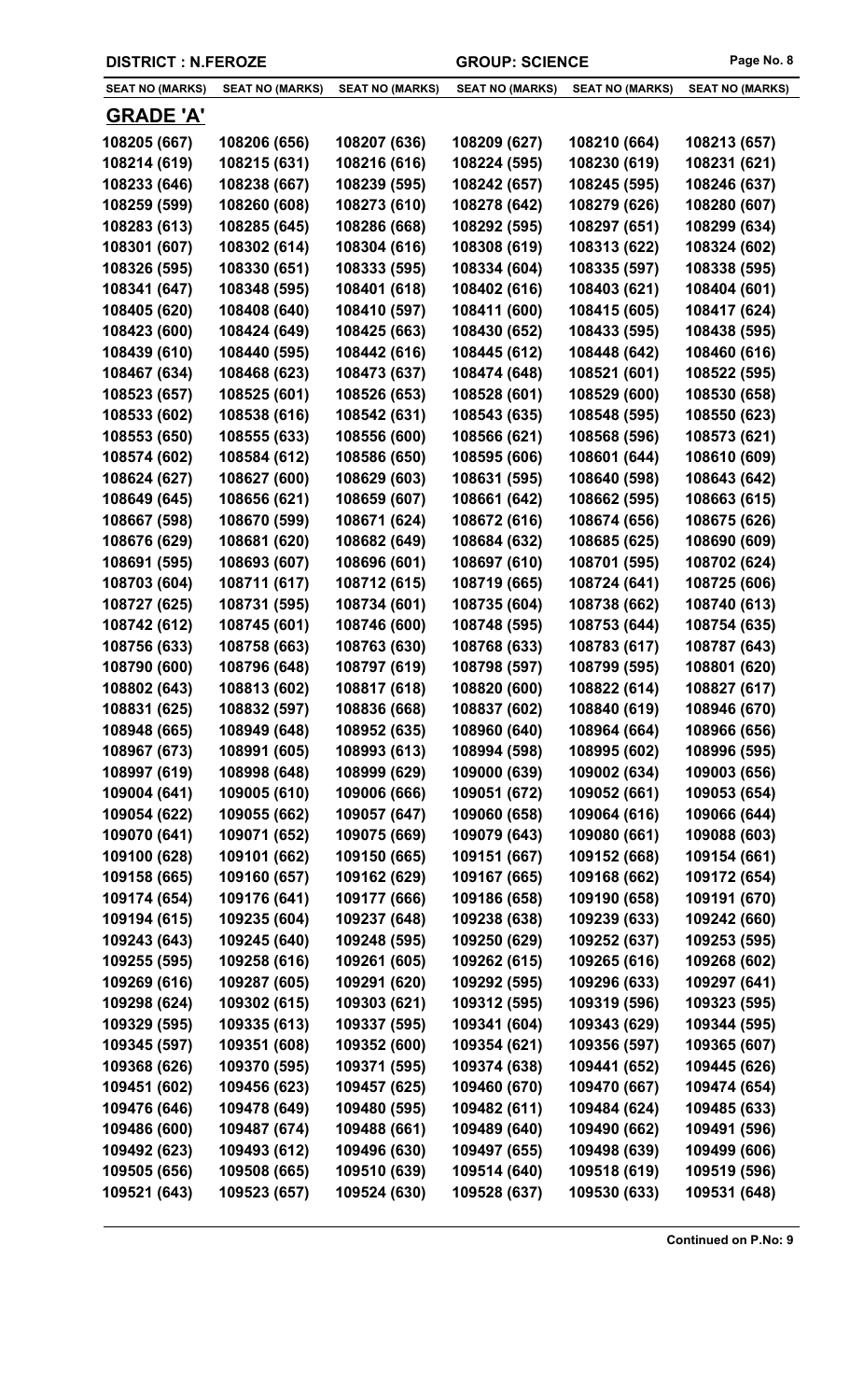| <b>DISTRICT : N.FEROZE</b> |                        |                        | <b>GROUP: SCIENCE</b>  |                        | Page No. 9             |  |
|----------------------------|------------------------|------------------------|------------------------|------------------------|------------------------|--|
| <b>SEAT NO (MARKS)</b>     | <b>SEAT NO (MARKS)</b> | <b>SEAT NO (MARKS)</b> | <b>SEAT NO (MARKS)</b> | <b>SEAT NO (MARKS)</b> | <b>SEAT NO (MARKS)</b> |  |
| <b>GRADE 'A'</b>           |                        |                        |                        |                        |                        |  |
| 109533 (653)               | 109536 (619)           | 109537 (611)           | 109539 (635)           | 109541 (614)           | 109596 (595)           |  |
| 109611 (616)               | 109613 (620)           | 109616 (603)           | 109623 (604)           | 109629 (599)           | 109632 (605)           |  |
| 109640 (595)               | 109641 (609)           | 109646 (599)           | 109670 (610)           | 109685 (646)           | 109697 (627)           |  |
| 109698 (595)               | 109701 (595)           | 109702 (610)           | 109706 (596)           | 109709 (596)           | 109710 (600)           |  |
| 109729 (615)               | 109735 (613)           | 109736 (624)           | 109741 (621)           | 109744 (616)           | 109748 (627)           |  |
| 109749 (645)               | 109753 (595)           | 109755 (606)           | 109756 (595)           | 109758 (640)           | 109833 (627)           |  |
| 109849 (598)               | 109862 (609)           | 109874 (625)           | 109887 (602)           | 109904 (595)           | 109922 (632)           |  |
| 109923 (633)               | 109925 (614)           | 109927 (597)           | 109928 (656)           | 109934 (649)           | 109935 (651)           |  |
| 109941 (653)               | 110012 (598)           | 110016 (668)           | 110018 (609)           | 110019 (629)           | 110020 (625)           |  |
| 110023 (609)               | 110026 (609)           | 110035 (595)           | 110036 (669)           | 110037 (626)           | 110111 (627)           |  |
| 110138 (614)               | 110183 (660)           | 110184 (616)           | 110185 (670)           | 110187 (616)           | 110188 (616)           |  |
| 110189 (670)               | 110190 (670)           | 110191 (632)           | 110195 (631)           | 110196 (633)           | 110197 (662)           |  |
| 110198 (636)               | 110199 (617)           | 110200 (600)           | 110231 (620)           | 110232 (600)           | 110233 (656)           |  |
| 110235 (595)               | 110238 (657)           | 110241 (613)           | 110244 (653)           | 110246 (627)           | 110249 (607)           |  |
| 110251 (634)               | 110254 (599)           | 110256 (620)           | 110258 (649)           | 110267 (626)           | 110275 (609)           |  |
| 110276 (630)               | 110278 (629)           | 110281 (629)           | 110283 (658)           | 110284 (646)           | 110285 (650)           |  |
| 110286 (613)               | 110287 (646)           | 110288 (607)           | 110290 (595)           | 110291 (673)           | 110292 (622)           |  |
| 110293 (649)               | 110295 (640)           | 110296 (631)           | 110297 (653)           | 110299 (658)           | 110300 (603)           |  |

**110301 (658) 110302 (643) 110303 (633) 110307 (607) 110367 (653) 110369 (600) 110372 (595) 110377 (604) 110382 (620) 110385 (671) 110386 (600) 110387 (626) 110389 (617) 110392 (642) 110394 (623) 110395 (595) 110397 (643) 110402 (613) 110403 (595) 110404 (595) 110407 (611) 110410 (606) 110411 (601) 110419 (599) 110422 (613) 110423 (610) 110426 (627) 110429 (625) 110430 (625) 110433 (655) 110435 (659) 110437 (615) 110438 (665) 110439 (630) 110441 (621) 110442 (659) 110444 (650) 110445 (595) 110446 (650) 110447 (656) 110450 (652) 110451 (658) 110452 (609) 110454 (605) 110455 (635) 110463 (608) 110468 (597) 110469 (610) 110526 (595) 110533 (647) 110534 (627) 110537 (596) 110549 (625) 110550 (597) 110561 (626) 110562 (604) 110563 (597) 110569 (614) 110577 (624) 110578 (607) 110579 (595) 110581 (595) 110584 (656) 110590 (600) 110591 (648) 110593 (595) 110641 (597) 110646 (605) 110673 (595) 110675 (660) 110681 (597) 110682 (651) 110690 (611) 110691 (618) 110693 (617) 110694 (634) 110709 (595) 110710 (619) 110715 (597) 110716 (638) 110729 (625) 110737 (629) 110745 (656) 110746 (595) 110752 (628) 110755 (595) 110762 (595) 110765 (641) 110766 (649) 110768 (644) 110769 (669) 110774 (601) 110775 (619) 110784 (612) 110787 (631) 110788 (660) 110789 (663) 110790 (619) 110792 (646) 110793 (628) 110794 (651) 110795 (623) 110796 (643) 110854 (613) 110855 (615) 110859 (639) 110866 (608) 110875 (597) 110885 (618) 110899 (630) 110907 (650) 110910 (615) 110922 (619) 110964 (596) 110968 (637) 110969 (618) 110970 (630) 110972 (631) 110973 (637) 110975 (624) 110977 (634) 110979 (613) 110980 (595) 110982 (636) 110983 (617) 110984 (616) 110986 (595) 110987 (640) 110988 (598) 110989 (659) 110990 (672) 110991 (613) 110992 (619) 110996 (599) 110998 (617) 111000 (632) 111001 (665) 111002 (628) 111005 (617) 111008 (619) 111009 (656) 111012 (606) 111017 (644) 111019 (620) 111020 (608) 111021 (612) 111022 (636) 111023 (595) 111024 (637) 111026 (640) 111033 (639) 111037 (618) 111038 (644) 111040 (647) 111041 (615) 111093 (667) 111094 (605) 111095 (642) 111096 (604) 111103 (595) 111106 (657) 111110 (619) 111114 (612) 111117 (595) 111121 (603) 111124 (598) 111126 (600) 111131 (619) 111147 (614) 111156 (636) 111159 (616) 111164 (601) 111177 (595) 111179 (624) 111182 (667) 111188 (617) 111189 (632) 111192 (602) 111193 (595) 111195 (605) 111214 (609) 111220 (639) 111227 (661) 111228 (624) 111230 (614) 111233 (600) 111246 (627) 111252 (595) 111253 (645) 111254 (611) 111255 (618) 111266 (614) 111268 (614) 111269 (595) 111271 (595) 111273 (631) 111278 (672) 111282 (609)**

**Continued on P.No: 10**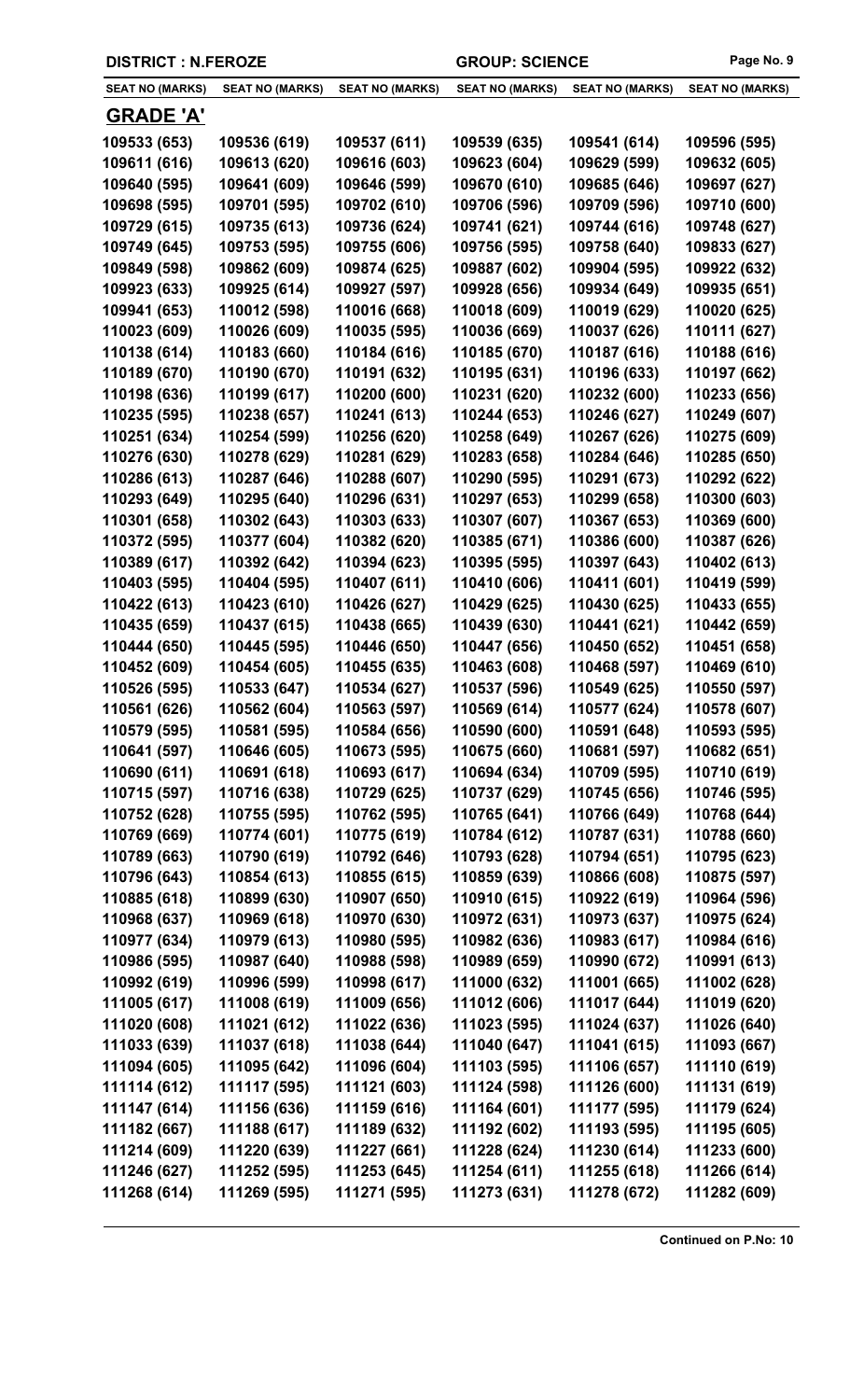|  | <b>DISTRICT : N.FEROZE</b> |
|--|----------------------------|
|--|----------------------------|

| <b>SEAT NO (MARKS)</b>       | <b>SEAT NO (MARKS)</b>       | <b>SEAT NO (MARKS)</b>       | <b>SEAT NO (MARKS)</b>       | <b>SEAT NO (MARKS)</b>       | <b>SEAT NO (MARKS)</b>       |
|------------------------------|------------------------------|------------------------------|------------------------------|------------------------------|------------------------------|
| <b>GRADE 'A'</b>             |                              |                              |                              |                              |                              |
| 111283 (638)                 | 111284 (603)                 | 111285 (601)                 | 111290 (609)                 | 111291 (662)                 | 111294 (638)                 |
| 111296 (622)                 | 111297 (659)                 | 111303 (648)                 | 111305 (640)                 | 111306 (595)                 | 111311 (654)                 |
| 111312 (656)                 | 111314 (641)                 | 111317 (602)                 | 111320 (603)                 | 111321 (611)                 | 111324 (605)                 |
| 111325 (616)                 | 111357 (656)                 | 111363 (645)                 | 111421 (614)                 | 111422 (596)                 | 111423 (603)                 |
| 111424 (652)                 | 111425 (643)                 | 111441 (608)                 | 111445 (634)                 | 111447 (619)                 | 111448 (611)                 |
| 111450 (612)                 | 111451 (614)                 | 111473 (635)                 | 111474 (664)                 | 111475 (627)                 | 111478 (637)                 |
| 111481 (619)                 | 111483 (608)                 | 111484 (659)                 | 111490 (652)                 | 111491 (648)                 | 111521 (595)                 |
| 111528 (625)                 | 111529 (669)                 | 111530 (625)                 | 111532 (635)                 | 111533 (623)                 | 111536 (615)                 |
| 111538 (611)                 | 111540 (637)                 | 111543 (649)                 | 111544 (670)                 | 111547 (632)                 | 111549 (600)                 |
| 111551 (635)                 | 111554 (616)                 | 111556 (619)                 | 111557 (664)                 | 111559 (631)                 | 111561 (660)                 |
| 111568 (661)                 | 111574 (638)                 | 111575 (595)                 | 111577 (672)                 | 111578 (610)                 | 111579 (655)                 |
| 111581 (651)                 | 111582 (667)                 | 111583 (625)                 | 111585 (623)                 | 111586 (653)                 | 111587 (621)                 |
| 111588 (595)                 | 111589 (653)                 | 111591 (624)                 | 111596 (598)                 | 111597 (617)                 | 111598 (598)                 |
| 111599 (657)                 | 111603 (632)                 | 111605 (654)                 | 111607 (641)                 | 111608 (674)                 | 111622 (611)                 |
| 111624 (616)                 | 111629 (632)                 | 111635 (666)                 | 111636 (634)                 | 111637 (595)                 | 111642 (595)                 |
| 111644 (649)                 | 111646 (608)                 | 111649 (623)                 | 111652 (609)                 | 111659 (628)                 | 111740 (605)                 |
| 111741 (595)                 | 111743 (598)                 | 111748 (606)                 | 111796 (617)                 | 111824 (613)                 | 111825 (610)                 |
| 111872 (597)                 | 111896 (595)                 | 111901 (595)                 | 111904 (599)                 | 111906 (622)                 | 111927 (600)                 |
| 111972 (604)                 | 111978 (595)                 | 111979 (614)                 | 111983 (619)                 | 112012 (602)                 | 112019 (644)                 |
| 112030 (646)                 | 112042 (660)                 | 112126 (595)                 | 112130 (669)                 | 112140 (621)                 | 112152 (652)                 |
| 112173 (599)                 | 112179 (623)                 | 112212 (610)                 | 112254 (595)                 | 112255 (595)                 | 112256 (633)                 |
| 112257 (641)                 | 112258 (595)                 | 112259 (613)                 | 112260 (663)                 | 112261 (619)                 | 112263 (649)                 |
| 112264 (637)                 | 112265 (635)                 | 112266 (595)                 | 112267 (669)                 | 112301 (612)                 | 112302 (610)                 |
| 112303 (637)                 | 112304 (651)                 | 112305 (637)                 | 112306 (649)                 | 112307 (620)                 | 112308 (632)                 |
| 112309 (624)                 | 112310 (647)                 | 112311 (667)                 | 112312 (642)                 | 112313 (656)                 | 112314 (673)                 |
| 112315 (641)                 | 112316 (662)                 | 112317 (636)                 | 112318 (632)                 | 112319 (645)                 | 112320 (652)                 |
| 112321 (624)                 | 112322 (628)                 | 112324 (621)                 | 112325 (649)                 | 112326 (660)                 | 112327 (658)                 |
| 112328 (607)                 | 112329 (629)                 | 112361 (644)                 | 112368 (623)                 | 112369 (606)                 | 112370 (606)                 |
| 112371 (595)                 | 112373 (616)<br>112404 (618) | 112374 (644)                 | 112375 (615)<br>112408 (673) | 112376 (599)                 | 112402 (656)                 |
| 112403 (650)                 | 112415 (621)                 | 112405 (637)                 | 112417 (599)                 | 112410 (645)                 | 112412 (599)                 |
| 112414 (628)<br>112424 (614) | 112426 (651)                 | 112416 (633)<br>112427 (595) | 112428 (598)                 | 112418 (609)<br>112429 (641) | 112423 (671)<br>112430 (601) |
| 112431 (620)                 | 112434 (595)                 | 112436 (602)                 | 112437 (595)                 | 112438 (610)                 | 112439 (637)                 |
| 112440 (611)                 | 112441 (645)                 | 112442 (646)                 | 112443 (623)                 | 112444 (664)                 | 112445 (662)                 |
| 112446 (660)                 | 112447 (670)                 | 112448 (647)                 | 112449 (615)                 | 112450 (611)                 | 112451 (649)                 |
| 112452 (670)                 | 112453 (672)                 | 112454 (663)                 | 112455 (638)                 | 112457 (655)                 | 112458 (595)                 |
| 112459 (671)                 | 112460 (660)                 | 112501 (611)                 | 112502 (668)                 | 112505 (621)                 | 112506 (626)                 |
| 112508 (641)                 | 112509 (610)                 | 112514 (595)                 | 112515 (648)                 | 112518 (595)                 | 112521 (636)                 |
| 112522 (604)                 | 112523 (641)                 | 112524 (642)                 | 112525 (651)                 | 112527 (644)                 | 112528 (657)                 |
| 112529 (639)                 | 112530 (644)                 | 112532 (640)                 | 112571 (633)                 | 112600 (649)                 | 112607 (620)                 |
| 112608 (656)                 | 112609 (635)                 | 112610 (606)                 | 112612 (627)                 | 112613 (648)                 | 112620 (595)                 |
| 112621 (640)                 | 112627 (595)                 | 112628 (651)                 | 112629 (674)                 | 112635 (598)                 | 112637 (666)                 |
| 112639 (640)                 | 112646 (674)                 | 112647 (620)                 | 112648 (623)                 | 112649 (636)                 | 112652 (618)                 |
| 112657 (657)                 | 112659 (617)                 | 112663 (618)                 | 112668 (646)                 | 112669 (595)                 | 112673 (599)                 |
| 112680 (611)                 | 112688 (639)                 | 112689 (638)                 | 112699 (628)                 | 112703 (615)                 | 112706 (606)                 |
| 112708 (663)                 | 112717 (601)                 | 112718 (595)                 | 112724 (663)                 | 112727 (614)                 | 112728 (643)                 |
| 112744 (669)                 | 112752 (664)                 | 112765 (626)                 | 112767 (620)                 | 112776 (602)                 | 112777 (628)                 |
| 112778 (619)                 | 112781 (611)                 | 112782 (595)                 | 112783 (611)                 | 112784 (624)                 | 112791 (629)                 |
| 112793 (610)                 | 112799 (664)                 | 112801 (627)                 | 112804 (595)                 | 112902 (595)                 | 112903 (609)                 |
| 112904 (633)                 | 112905 (619)                 | 112906 (654)                 | 112911 (648)                 | 112913 (622)                 | 112914 (657)                 |
| 112915 (613)                 | 112917 (624)                 | 112923 (599)                 | 112924 (612)                 | 112927 (614)                 | 112928 (624)                 |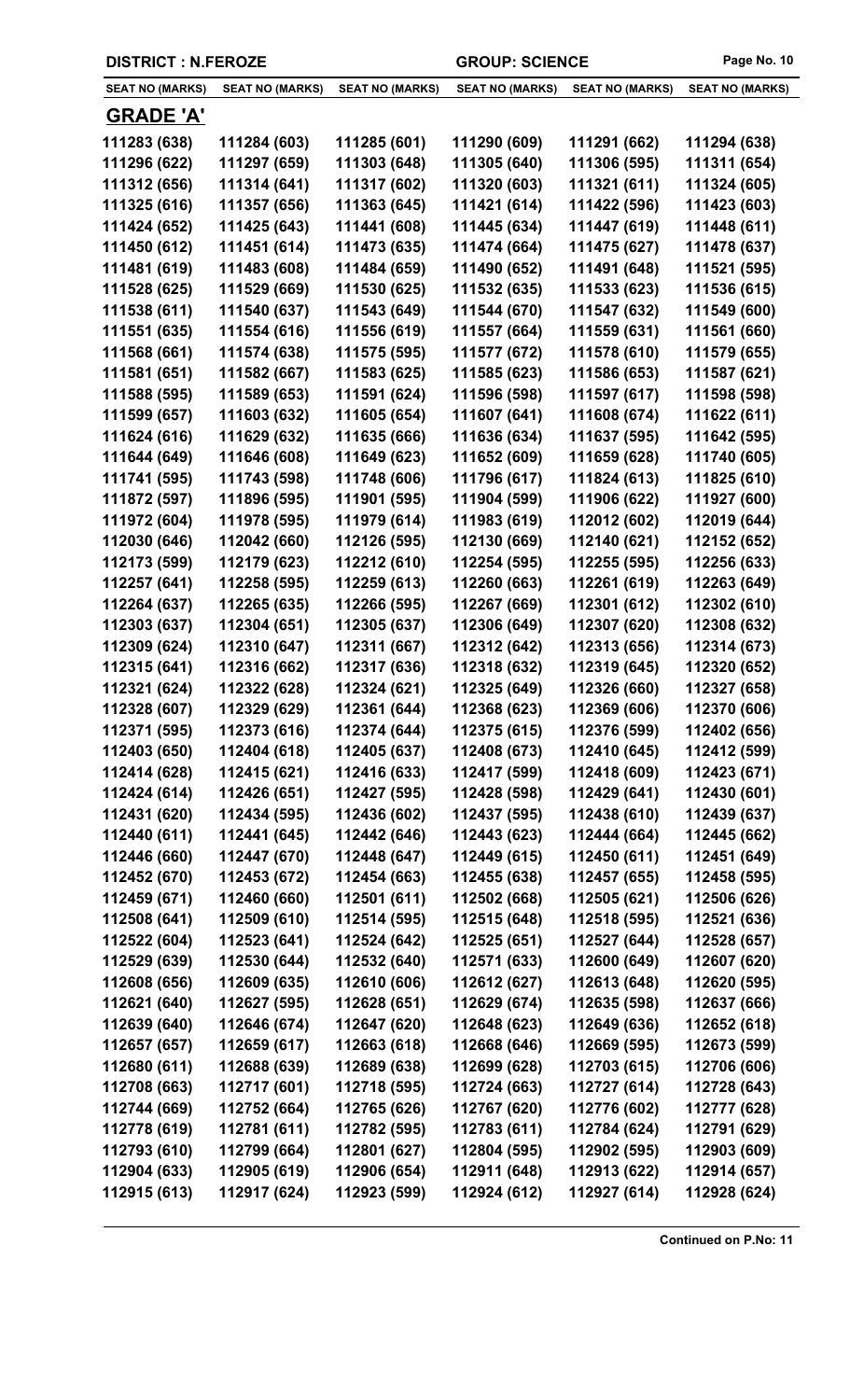|                        | <b>DISTRICT: N.FEROZE</b><br><b>GROUP: SCIENCE</b> |                        |                        | Page No. 11            |                        |
|------------------------|----------------------------------------------------|------------------------|------------------------|------------------------|------------------------|
| <b>SEAT NO (MARKS)</b> | <b>SEAT NO (MARKS)</b>                             | <b>SEAT NO (MARKS)</b> | <b>SEAT NO (MARKS)</b> | <b>SEAT NO (MARKS)</b> | <b>SEAT NO (MARKS)</b> |
| <b>GRADE 'A'</b>       |                                                    |                        |                        |                        |                        |
| 112929 (642)           | 112930 (631)                                       | 112933 (629)           | 112934 (595)           | 112935 (650)           | 112936 (595)           |
| 112937 (602)           | 112938 (619)                                       | 112939 (632)           | 112940 (646)           | 112941 (620)           | 112942 (613)           |
| 112943 (637)           | 112945 (611)                                       | 112946 (645)           | 112947 (607)           | 112948 (656)           | 112949 (643)           |
| 112950 (600)           | 112952 (619)                                       | 112953 (659)           | 112954 (665)           | 112955 (602)           | 112956 (631)           |
| 112992 (598)           | 112994 (609)                                       | 112997 (660)           | 112999 (595)           | 113005 (606)           | 113007 (614)           |
| 113017 (653)           | 113019 (634)                                       | 113023 (618)           | 113024 (604)           | 113026 (632)           | 113029 (668)           |
| 113030 (600)           | 113031 (654)                                       | 113033 (630)           | 113034 (609)           | 113036 (618)           | 113038 (650)           |
| 113042 (620)           | 113044 (617)                                       | 113048 (595)           | 113049 (648)           | 113051 (625)           | 113056 (621)           |
| 113057 (608)           | 113058 (612)                                       | 113059 (658)           | 113061 (636)           | 113062 (636)           | 113065 (632)           |
| 113067 (646)           | 113068 (641)                                       | 113069 (611)           | 113071 (640)           | 113073 (623)           | 113074 (595)           |
| 113076 (601)           | 113110 (603)                                       | 113111 (648)           | 113115 (637)           | 113119 (630)           | 113121 (597)           |
| 113142 (637)           | 113160 (616)                                       | 113166 (613)           | 113168 (652)           | 113169 (611)           | 113170 (596)           |
| 113183 (597)           | 113184 (634)                                       | 113186 (595)           | 113196 (626)           | 113197 (595)           | 113200 (621)           |
| 113208 (652)           | 113217 (666)                                       | 113218 (622)           | 113219 (595)           | 113222 (607)           | 113223 (667)           |
| 113224 (662)           | 113226 (622)                                       | 113234 (595)           | 136510 (609)           | 136544 (595)           | 136547 (613)           |
| 136556 (595)           | 137364 (618)                                       | 137751 (630)           | 138074 (615)           | 138077 (620)           | 138078 (596)           |
| 138202 (655)           | 138205 (625)                                       | 138233 (645)           |                        |                        |                        |
| <b>GRADE 'B'</b>       |                                                    |                        |                        |                        |                        |
| 99003 (523)            | 99005 (511)                                        | 99008 (510)            | 99012 (572)            | 99023 (572)            | 99025 (519)            |
| 99026 (510)            | 99027 (551)                                        | 99028 (527)            | 99029 (510)            | 99032 (519)            | 99034 (557)            |
| 99035 (578)            | 99036 (510)                                        | 99040 (510)            | 99047 (528)            | 99048 (551)            | 99051 (525)            |
| 99052 (582)            | 99054 (577)                                        | 99055 (571)            | 99057 (562)            | 99060 (574)            | 99061 (511)            |
| 99062 (556)            | 99073 (525)                                        | 99075 (510)            | 99078 (515)            | 99084 (511)            | 99085 (575)            |
| 99086 (511)            | 99088 (554)                                        | 99091 (589)            | 99092 (510)            | 99093 (543)            | 99094 (580)            |
| 99104 (582)            | 99109 (510)                                        | 99110 (585)            | 99111 (520)            | 99114 (588)            | 99119 (535)            |
| 99121 (569)            | 99123 (528)                                        | 99125 (510)            | 99132 (514)            | 99135 (510)            | 99138 (579)            |
| 99144 (510)            | 99153 (545)                                        | 99155 (556)            | 99163 (580)            | 99168 (541)            | 99169 (545)            |
| 99222 (520)            | 99223 (555)                                        | 99224 (581)            | 99226 (515)            | 99228 (556)            | 99230 (550)            |
| 99231 (528)            | 99235 (519)                                        | 99237 (581)            | 99239 (569)            | 99242 (580)            | 99244 (558)            |
| 99246 (578)            | 99248 (573)                                        | 99249 (581)            | 99251 (555)            | 99254 (510)            | 99255 (537)            |
| 99257 (564)            | 99258 (522)                                        | 99260 (523)            | 99262 (549)            | 99263 (522)            | 99265 (527)            |
| 99266 (555)            | 99268 (564)                                        | 99270 (512)            | 99271 (510)            | 99272 (587)            | 99277 (524)            |
| 99280 (552)            | 99281 (510)                                        | 99289 (536)            | 99292 (552)            | 99293 (583)            | 99294 (561)            |
| 99296 (574)            | 99301 (581)                                        | 99303 (510)            | 99310 (578)            | 99313 (521)            | 99317 (572)            |
| 99318 (530)            | 99322 (567)                                        | 99327 (534)            | 99328 (518)            | 99331 (510)            | 99332 (523)            |
| 99334 (528)            | 99335 (554)                                        | 99337 (563)            | 99338 (510)            | 99341 (560)            | 99344 (512)            |
| 99346 (558)            | 99347 (540)                                        | 99348 (574)            | 99350 (567)            | 99351 (561)            | 99352 (557)            |
| 99355 (511)            | 99356 (512)                                        | 99357 (541)            | 99359 (577)            | 99360 (555)            | 99364 (510)            |
| 99367 (567)            | 99368 (545)                                        | 99370 (510)            | 99372 (539)            | 99375 (576)            | 99377 (583)            |
| 99378 (583)            | 99380 (582)                                        | 99381 (581)            | 99387 (510)            | 99388 (519)            | 99389 (578)            |
| 99390 (587)            | 99393 (546)                                        | 99395 (576)            | 99396 (522)            | 99399 (538)            | 99402 (588)            |
| 99404 (562)            | 99405 (513)                                        | 99406 (517)            | 99407 (523)            | 99408 (510)            | 99411 (556)            |
| 99412 (533)            | 99413 (585)                                        | 99414 (584)            | 99419 (585)            | 99423 (518)            | 99425 (569)            |
| 99426 (515)            | 99427 (537)                                        | 99430 (514)            | 99435 (510)            | 99438 (548)            | 99442 (535)            |
| 99444 (525)            | 99445 (521)                                        | 99448 (518)            | 99453 (580)            | 99454 (512)            | 99456 (544)            |
| 99458 (587)            | 99462 (555)                                        | 99464 (544)            | 99469 (510)            | 99470 (566)            | 99471 (534)            |
| 99475 (532)            | 99477 (529)                                        | 99478 (554)            | 99502 (537)            | 99504 (538)            | 99505 (552)            |
| 99506 (510)            | 99507 (536)                                        | 99508 (560)            | 99510 (523)            | 99511 (534)            | 99512 (532)            |
| 99513 (548)            | 99514 (510)                                        | 99515 (542)            | 99520 (546)            | 99526 (534)            | 99541 (517)            |
| 99543 (515)            | 99574 (582)                                        | 99577 (527)            | 99579 (581)            | 99584 (556)            | 99591 (567)            |
| 99597 (552)            | 99599 (562)                                        | 99601 (585)            | 99604 (589)            | 99606 (550)            | 99609 (563)            |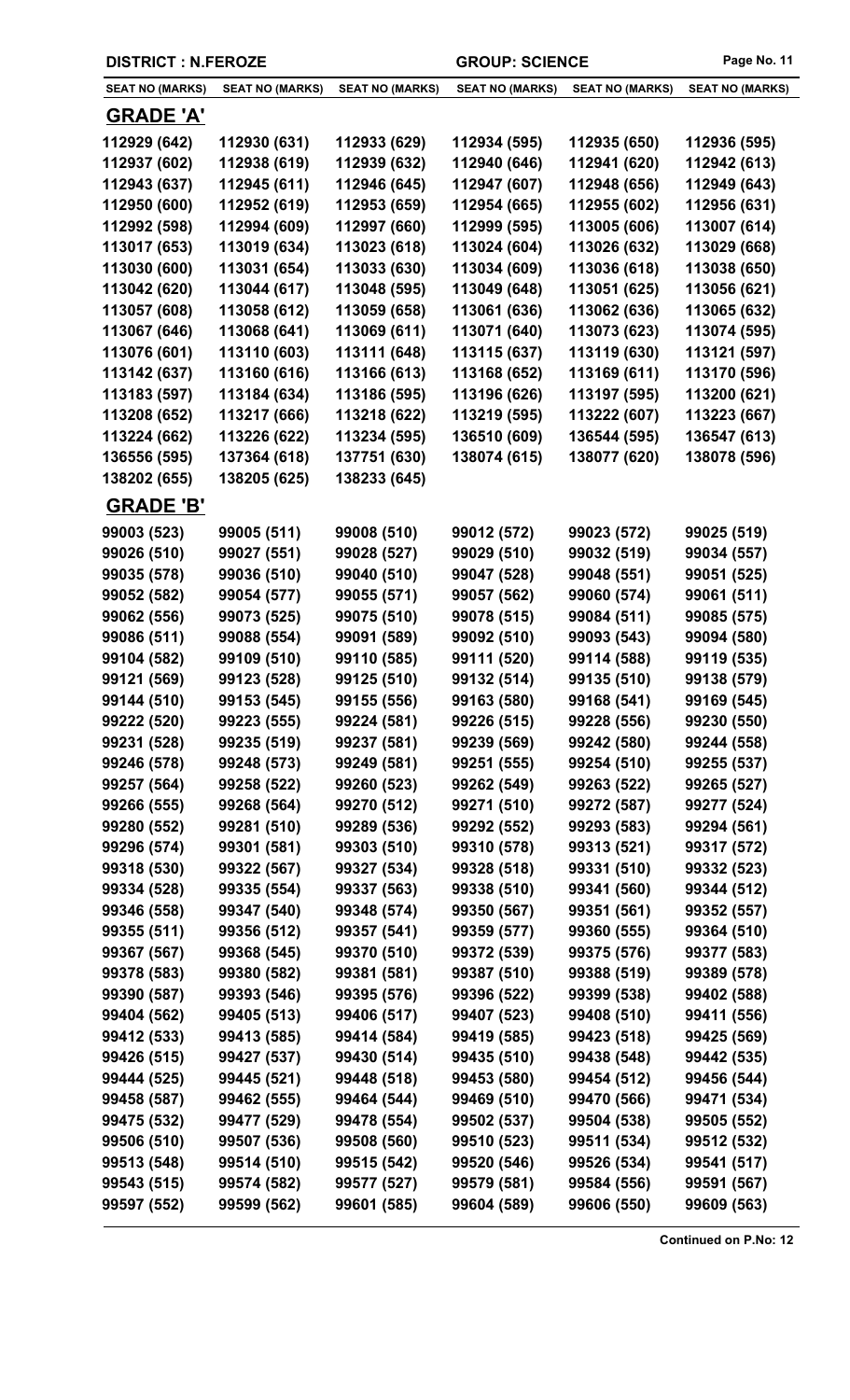| <b>SEAT NO (MARKS)</b> | <b>SEAT NO (MARKS)</b> | <b>SEAT NO (MARKS)</b> | <b>SEAT NO (MARKS)</b> | <b>SEAT NO (MARKS)</b> | <b>SEAT NO (MARKS)</b> |
|------------------------|------------------------|------------------------|------------------------|------------------------|------------------------|
| <b>GRADE 'B'</b>       |                        |                        |                        |                        |                        |
| 99627 (563)            | 99651 (515)            | 99652 (579)            | 99653 (581)            | 99654 (545)            | 99655 (583)            |
| 99656 (558)            | 99658 (554)            | 99660 (542)            | 99661 (559)            | 99664 (580)            | 99666 (545)            |
| 99668 (543)            | 99670 (540)            | 99671 (535)            | 99673 (575)            | 99674 (562)            | 99678 (574)            |
| 99681 (575)            | 99685 (548)            | 99686 (522)            | 99695 (536)            | 99696 (525)            | 99717 (582)            |
| 99720 (562)            | 99801 (532)            | 99805 (552)            | 99825 (575)            | 99827 (570)            | 99828 (574)            |
| 99829 (550)            | 99832 (570)            | 99834 (550)            | 99835 (555)            | 99930 (577)            | 99940 (527)            |
| 99941 (582)            | 99968 (564)            | 99969 (573)            | 99970 (578)            | 99971 (549)            | 99973 (519)            |
| 99977 (516)            | 99978 (514)            | 99981 (510)            | 99984 (567)            | 99985 (586)            | 99988 (551)            |
| 99989 (532)            | 99991 (546)            | 99992 (510)            | 99993 (530)            | 99999 (510)            | 100001 (584)           |
| 100005 (588)           | 100006 (541)           | 100008 (529)           | 100010 (547)           | 100016 (568)           | 100018 (510)           |
| 100019 (562)           | 100021 (578)           | 100023 (583)           | 100025 (544)           | 100028 (533)           | 100032 (552)           |
| 100033 (569)           | 100036 (583)           | 100040 (588)           | 100041 (543)           | 100043 (557)           | 100044 (553)           |
| 100045 (525)           | 100046 (551)           | 100048 (567)           | 100049 (571)           | 100052 (518)           | 100053 (573)           |
| 100054 (520)           | 100059 (584)           | 100061 (589)           | 100064 (546)           | 100065 (539)           | 100066 (532)           |
| 100074 (582)           | 100075 (587)           | 100080 (544)           | 100082 (576)           | 100084 (565)           | 100088 (570)           |
| 100091 (559)           | 100111 (517)           | 100117 (542)           | 100120 (543)           | 100122 (563)           | 100123 (514)           |
| 100124 (547)           | 100128 (531)           | 100129 (516)           | 100130 (510)           | 100131 (519)           | 100133 (516)           |
| 100136 (575)           | 100137 (585)           | 100138 (584)           | 100139 (543)           | 100140 (573)           | 100142 (587)           |
| 100143 (571)           | 100145 (519)           | 100147 (538)           | 100152 (537)           | 100157 (529)           | 100161 (569)           |
| 100163 (557)           | 100165 (582)           | 100166 (558)           | 100178 (576)           | 100180 (579)           | 100182 (582)           |
| 100188 (545)           | 100192 (581)           | 100194 (536)           | 100195 (518)           | 100196 (567)           | 100199 (570)           |
| 100200 (585)           | 100203 (574)           | 100210 (564)           | 100212 (516)           | 100216 (578)           | 100217 (525)           |
| 100221 (573)           | 100282 (567)           | 100284 (560)           | 100288 (538)           | 100298 (529)           | 100299 (557)           |
| 100300 (573)           | 100301 (567)           | 100303 (570)           | 100304 (573)           | 100306 (576)           | 100309 (584)           |
| 100312 (576)           | 100318 (585)           | 100319 (564)           | 100325 (550)           | 100328 (510)           | 100329 (557)           |
| 100331 (524)           | 100332 (558)           | 100333 (575)           | 100334 (537)           | 100335 (563)           | 100336 (538)           |
| 100339 (568)           | 100341 (523)           | 100371 (559)           | 100375 (525)           | 100376 (541)           | 100380 (547)           |
| 100384 (581)           | 100389 (563)           | 100395 (510)           | 100396 (527)           | 100402 (562)           | 100404 (582)           |
| 100405 (561)           | 100407 (511)           | 100408 (573)           | 100409 (542)           | 100410 (528)           | 100412 (547)           |
| 100413 (526)           | 100415 (578)           | 100417 (547)           | 100420 (584)           | 100423 (550)           | 100425 (565)           |
| 100426 (534)           | 100428 (578)           | 100429 (510)           | 100431 (556)           | 100432 (583)           | 100433 (537)           |
| 100434 (522)           | 100435 (529)           | 100436 (554)           | 100439 (588)           | 100440 (510)           | 100442 (544)           |
| 100443 (560)           | 100444 (541)           | 100446 (538)           | 100447 (571)           | 100450 (523)           | 100452 (582)           |
| 100453 (524)           | 100454 (560)           | 100455 (571)           | 100456 (550)           | 100457 (514)           | 100459 (541)           |
| 100460 (530)           | 100461 (571)           | 100462 (540)           | 100464 (528)           | 100465 (523)           | 100468 (526)           |
| 100469 (511)           | 100471 (516)           | 100472 (587)           | 100474 (517)           | 100476 (512)           | 100479 (564)           |
| 100483 (560)           | 100484 (514)           | 100489 (539)           | 100490 (539)           | 100492 (569)           | 100493 (519)           |
| 100497 (570)           | 100500 (573)           | 100506 (578)           | 100508 (586)           | 100511 (571)           | 100514 (544)           |
| 100516 (565)           | 100519 (554)           | 100522 (564)           | 100525 (570)           | 100527 (543)           | 100528 (539)           |
| 100583 (521)           | 100588 (582)           | 100591 (546)           | 100594 (568)           | 100601 (569)           | 100604 (579)           |
| 100605 (588)           | 100606 (569)           | 100607 (585)           | 100621 (548)           | 100622 (584)           | 100623 (524)           |
| 100626 (556)           | 100627 (554)           | 100632 (584)           | 100633 (577)           | 100635 (588)           | 100636 (585)           |
| 100661 (510)           | 100664 (572)           | 100667 (580)           | 100668 (525)           | 100671 (581)           | 100672 (572)           |
| 100676 (551)           | 100677 (580)           | 100678 (573)           | 100684 (541)           | 100685 (575)           | 100690 (527)           |
| 100696 (545)           | 100698 (571)           | 100700 (541)           | 100701 (512)           | 100702 (571)           | 100703 (547)           |
| 100704 (576)           | 100705 (537)           | 100709 (546)           | 100710 (551)           | 100711 (510)           | 100713 (525)           |
| 100714 (530)           | 100716 (568)           | 100717 (513)           | 100718 (530)           | 100719 (512)           | 100720 (517)           |
| 100722 (527)           | 100724 (529)           | 100725 (550)           | 100726 (588)           | 100731 (566)           | 100737 (541)           |
| 100742 (510)           | 100743 (541)           | 100744 (554)           | 100745 (567)           | 100746 (569)           | 100747 (529)           |
| 100753 (535)           | 100756 (556)           | 100759 (523)           | 100766 (541)           | 100769 (529)           | 100770 (516)           |
| 100775 (566)           | 100776 (515)           | 100782 (521)           | 100831 (532)           | 100835 (543)           | 100842 (583)           |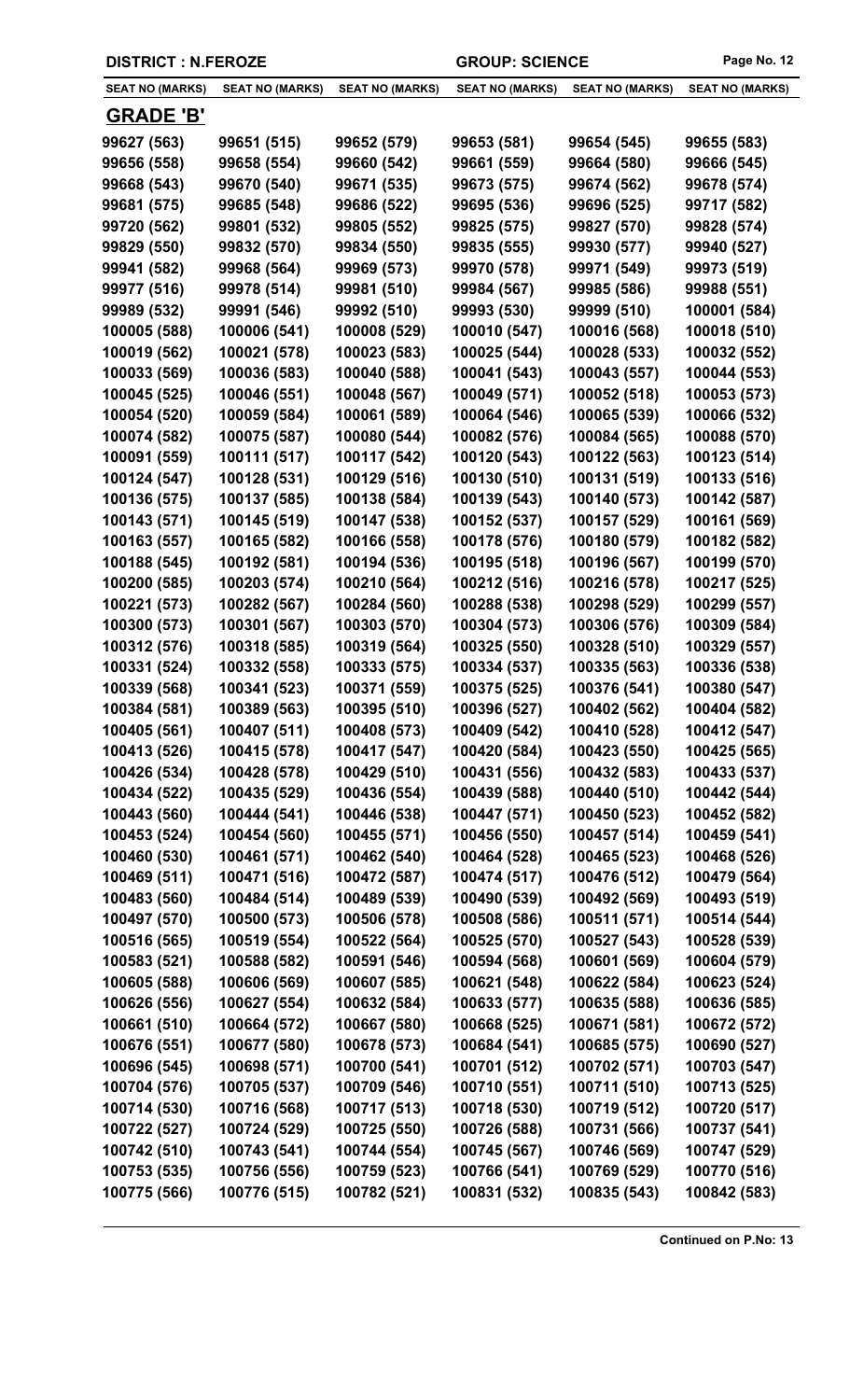| <b>SEAT NO (MARKS)</b>       | <b>SEAT NO (MARKS)</b>       | <b>SEAT NO (MARKS)</b>       | <b>SEAT NO (MARKS)</b>       | <b>SEAT NO (MARKS)</b>       | <b>SEAT NO (MARKS)</b>       |
|------------------------------|------------------------------|------------------------------|------------------------------|------------------------------|------------------------------|
| <b>GRADE 'B'</b>             |                              |                              |                              |                              |                              |
| 100845 (517)                 | 100846 (526)                 | 100850 (554)                 | 100852 (510)                 | 100853 (525)                 | 100855 (538)                 |
| 100856 (571)                 | 100857 (513)                 | 100861 (510)                 | 100862 (550)                 | 100863 (510)                 | 100864 (545)                 |
| 100865 (524)                 | 100867 (526)                 | 100868 (545)                 | 100869 (583)                 | 100895 (571)                 | 100900 (510)                 |
| 100901 (514)                 | 100902 (545)                 | 100904 (521)                 | 100905 (558)                 | 100906 (519)                 | 100912 (528)                 |
| 100915 (566)                 | 100917 (552)                 | 100919 (577)                 | 100951 (531)                 | 100952 (559)                 | 100954 (568)                 |
| 100958 (510)                 | 100959 (563)                 | 100960 (578)                 | 100962 (510)                 | 100964 (544)                 | 100965 (548)                 |
| 100966 (585)                 | 100967 (550)                 | 100968 (564)                 | 100972 (550)                 | 100973 (587)                 | 100975 (557)                 |
| 100976 (541)                 | 100977 (516)                 | 100979 (531)                 | 100980 (544)                 | 100981 (510)                 | 100983 (571)                 |
| 100987 (576)                 | 100989 (533)                 | 100995 (574)                 | 100997 (547)                 | 101000 (524)                 | 101006 (537)                 |
| 101007 (567)                 | 101011 (522)                 | 101049 (551)                 | 101050 (580)                 | 101057 (553)                 | 101061 (576)                 |
| 101063 (521)                 | 101064 (560)                 | 101065 (565)                 | 101072 (582)                 | 101074 (533)                 | 101075 (560)                 |
| 101078 (551)                 | 101084 (561)                 | 101085 (511)                 | 101087 (539)                 | 101090 (513)                 | 101091 (534)                 |
| 101093 (572)                 | 101094 (588)                 | 101095 (560)                 | 101096 (577)                 | 101098 (531)                 | 101099 (528)                 |
| 101104 (523)                 | 101105 (518)                 | 101112 (559)                 | 101115 (541)                 | 101122 (543)                 | 101123 (537)                 |
| 101125 (571)                 | 101129 (525)                 | 101132 (555)                 | 101134 (529)                 | 101139 (541)                 | 101140 (564)                 |
| 101141 (571)                 | 101142 (530)                 | 101145 (579)                 | 101146 (570)                 | 101153 (567)                 | 101158 (568)                 |
| 101162 (569)                 | 101163 (581)                 | 101164 (589)                 | 101166 (569)                 | 101171 (549)                 | 101174 (556)                 |
| 101175 (586)                 | 101190 (567)                 | 101193 (577)                 | 101241 (541)                 | 101243 (563)                 | 101244 (554)                 |
| 101248 (511)                 | 101253 (526)                 | 101255 (536)                 | 101258 (560)                 | 101259 (538)                 | 101260 (514)                 |
| 101261 (511)                 | 101262 (515)                 | 101265 (518)                 | 101266 (559)                 | 101268 (538)                 | 101269 (512)                 |
| 101270 (548)                 | 101274 (524)                 | 101279 (568)                 | 101280 (550)                 | 101286 (510)                 | 101287 (573)                 |
| 101296 (512)                 | 101298 (510)                 | 101351 (518)                 | 101366 (510)                 | 101378 (518)                 | 101381 (561)                 |
| 101383 (510)                 | 101416 (589)                 | 101417 (547)                 | 101418 (576)                 | 101419 (555)                 | 101420 (558)                 |
| 101421 (563)                 | 101422 (517)                 | 101423 (517)                 | 101425 (555)                 | 101441 (567)                 | 101442 (562)                 |
| 101443 (560)                 | 101444 (530)                 | 101445 (575)                 | 101447 (545)                 | 101450 (558)                 | 101452 (570)                 |
| 101453 (555)                 | 101457 (522)                 | 101460 (574)                 | 101465 (564)                 | 101466 (544)                 | 101467 (564)                 |
| 101468 (547)                 | 101471 (568)                 | 101473 (581)                 | 101478 (554)                 | 101482 (517)                 | 101484 (589)                 |
| 101493 (532)                 | 101496 (515)                 | 101498 (570)                 | 101500 (532)                 | 101502 (548)                 | 101509 (553)                 |
| 101510 (531)                 | 101511 (582)                 | 101515 (578)                 | 101516 (581)                 | 101521 (575)                 | 101563 (522)                 |
| 101568 (555)                 | 101570 (524)                 | 101571 (513)                 | 101572 (541)                 | 101574 (563)                 | 101577 (578)                 |
| 101578 (516)                 | 101579 (534)                 | 101581 (564)                 | 101583 (551)                 | 101584 (527)                 | 101586 (562)                 |
| 101590 (589)                 | 101591 (549)                 | 101594 (588)                 | 101596 (525)                 | 101597 (514)                 | 101598 (519)                 |
| 101602 (581)                 | 101604 (527)                 | 101605 (576)                 | 101609 (573)                 | 101611 (570)                 | 101613 (515)                 |
| 101614 (536)                 | 101617 (512)                 | 101620 (538)                 | 101627 (511)                 | 101628 (527)                 | 101629 (538)                 |
| 101631 (568)                 | 101632 (578)                 | 101633 (561)                 | 101636 (537)                 | 101638 (526)                 | 101639 (527)                 |
| 101645 (588)                 | 101648 (512)                 | 101650 (568)                 | 101651 (562)                 | 101652 (510)                 | 101660 (589)                 |
| 101668 (538)                 | 101672 (542)                 | 101673 (573)                 | 101674 (569)                 | 101675 (552)                 | 101677 (555)                 |
| 101679 (525)                 | 101682 (542)                 | 101685 (546)                 | 101688 (534)                 | 101692 (574)                 | 101694 (579)                 |
| 101699 (533)                 | 101713 (566)                 | 101715 (562)                 | 101720 (550)                 | 101723 (526)                 | 101724 (515)                 |
| 101729 (519)                 | 101730 (522)                 | 101734 (553)<br>101753 (556) | 101735 (549)                 | 101739 (568)                 | 101740 (562)                 |
| 101742 (587)<br>101765 (536) | 101744 (584)<br>101770 (547) | 101771 (570)                 | 101754 (510)<br>101773 (579) | 101757 (554)<br>101781 (586) | 101763 (523)<br>101790 (532) |
| 101791 (579)                 | 101792 (522)                 | 101793 (558)                 | 101794 (529)                 | 101795 (510)                 | 101797 (511)                 |
| 101851 (572)                 | 101853 (569)                 | 101854 (574)                 | 101855 (514)                 | 101858 (569)                 | 101860 (556)                 |
| 101862 (510)                 | 101863 (574)                 | 101864 (562)                 | 101866 (543)                 | 101869 (518)                 | 101872 (584)                 |
| 101873 (589)                 | 101874 (585)                 | 101876 (560)                 | 101877 (562)                 | 101878 (525)                 | 101879 (571)                 |
| 101880 (582)                 | 101881 (560)                 | 101886 (561)                 | 101887 (514)                 | 101891 (544)                 | 101894 (510)                 |
| 101921 (585)                 | 101923 (523)                 | 101924 (524)                 | 101928 (568)                 | 101930 (558)                 | 101932 (537)                 |
| 101934 (530)                 | 101936 (539)                 | 101937 (510)                 | 101962 (558)                 | 101963 (561)                 | 101964 (522)                 |
| 101965 (558)                 | 101967 (541)                 | 101969 (510)                 | 101970 (570)                 | 101976 (538)                 | 101977 (557)                 |
| 101978 (530)                 | 101979 (570)                 | 101980 (556)                 | 101981 (589)                 | 101982 (555)                 | 101984 (537)                 |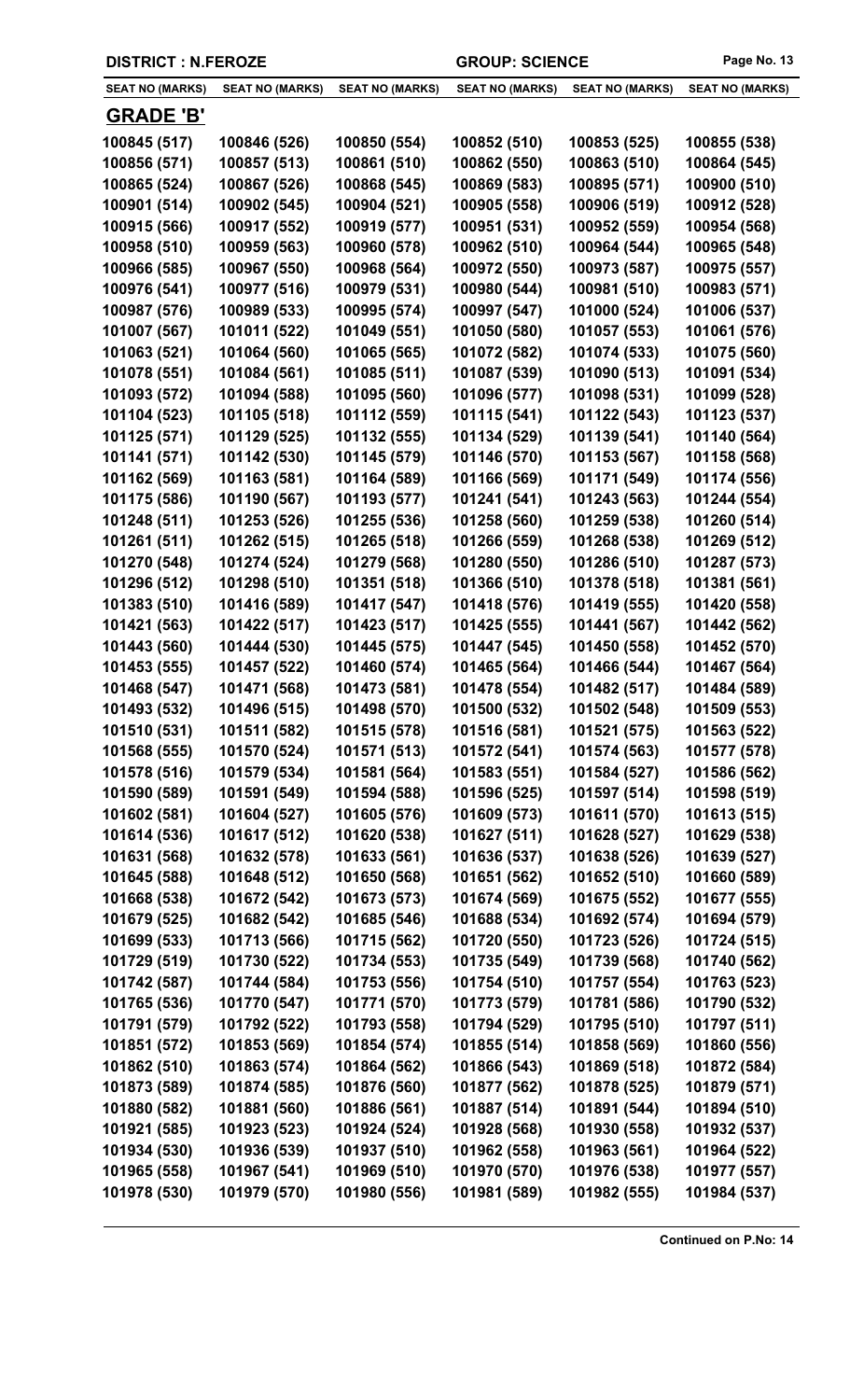| <b>SEAT NO (MARKS)</b> | <b>SEAT NO (MARKS)</b> | <b>SEAT NO (MARKS)</b> | <b>SEAT NO (MARKS)</b> | <b>SEAT NO (MARKS)</b> | <b>SEAT NO (MARKS)</b> |
|------------------------|------------------------|------------------------|------------------------|------------------------|------------------------|
| <b>GRADE 'B'</b>       |                        |                        |                        |                        |                        |
| 101985 (521)           | 101986 (510)           | 101987 (579)           | 101988 (567)           | 101991 (587)           | 101994 (565)           |
| 101998 (564)           | 101999 (570)           | 102005 (539)           | 102009 (518)           | 102010 (553)           | 102011 (525)           |
| 102014 (518)           | 102015 (517)           | 102019 (588)           | 102021 (514)           | 102023 (578)           | 102024 (577)           |
| 102025 (540)           | 102026 (575)           | 102027 (547)           | 102032 (550)           | 102033 (573)           | 102036 (510)           |
| 102071 (518)           | 102073 (535)           | 102079 (524)           | 102080 (562)           | 102081 (517)           | 102083 (559)           |
| 102084 (565)           | 102085 (539)           | 102086 (555)           | 102087 (580)           | 102090 (577)           | 102092 (555)           |
| 102093 (556)           | 102098 (586)           | 102099 (521)           | 102100 (579)           | 102101 (578)           | 102104 (529)           |
| 102105 (515)           | 102109 (550)           | 102111 (580)           | 102114 (510)           | 102117 (554)           | 102118 (576)           |
| 102119 (585)           | 102121 (543)           | 102122 (572)           | 102127 (584)           | 102129 (546)           | 102130 (550)           |
| 102131 (584)           | 102132 (549)           | 102134 (558)           | 102135 (533)           | 102136 (520)           | 102138 (554)           |
| 102139 (551)           | 102140 (533)           | 102143 (547)           | 102145 (576)           | 102146 (588)           | 102148 (585)           |
| 102153 (583)           | 102154 (520)           | 102158 (535)           | 102159 (562)           | 102160 (529)           | 102164 (560)           |
| 102166 (557)           | 102168 (521)           | 102170 (530)           | 102175 (543)           | 102176 (532)           | 102177 (521)           |
| 102178 (578)           | 102179 (582)           | 102181 (540)           | 102182 (580)           | 102183 (535)           | 102184 (551)           |
| 102185 (571)           | 102187 (521)           | 102188 (547)           | 102242 (560)           | 102243 (529)           | 102247 (533)           |
| 102250 (536)           | 102251 (510)           | 102252 (579)           | 102253 (513)           | 102256 (571)           | 102257 (541)           |
| 102258 (577)           | 102259 (558)           | 102262 (512)           | 102266 (540)           | 102267 (542)           | 102268 (547)           |
| 102269 (520)           | 102270 (571)           | 102271 (569)           | 102273 (519)           | 102274 (588)           | 102275 (532)           |
| 102277 (583)           | 102279 (589)           | 102286 (512)           | 102289 (579)           | 102292 (511)           | 102294 (558)           |
| 102311 (564)           | 102312 (576)           | 102315 (510)           | 102319 (544)           | 102325 (542)           | 102328 (570)           |
| 102329 (521)           | 102330 (579)           | 102333 (550)           | 102334 (575)           | 102341 (511)           | 102343 (585)           |
| 102346 (586)           | 102347 (585)           | 102350 (559)           | 102351 (544)           | 102352 (538)           | 102355 (550)           |
| 102391 (556)           | 102392 (543)           | 102393 (550)           | 102397 (552)           | 102398 (589)           | 102399 (571)           |
| 102400 (530)           | 102401 (527)           | 102404 (538)           | 102405 (573)           | 102409 (566)           | 102411 (588)           |
| 102413 (529)           | 102415 (531)           | 102445 (523)           | 102448 (516)           | 102452 (528)           | 102461 (513)           |
| 102463 (553)           | 102464 (567)           | 102465 (578)           | 102468 (585)           | 102471 (518)           | 102474 (562)           |
| 102477 (570)           | 102479 (528)           | 102485 (510)           | 102486 (514)           | 102487 (583)           | 102488 (526)           |
| 102490 (514)           | 102494 (575)           | 102495 (510)           | 102497 (513)           | 102498 (559)           | 102499 (541)           |
| 102503 (545)           | 102507 (542)           | 102510 (515)           | 102511 (528)           | 102519 (577)           | 102524 (536)           |
| 102525 (579)           | 102529 (558)           | 102531 (569)           | 102536 (510)           | 102537 (582)           | 102538 (525)           |
| 102540 (588)           | 102541 (527)           | 102547 (573)           | 102548 (520)           | 102553 (560)           | 102557 (537)           |
| 102559 (539)           | 102560 (556)           | 102566 (562)           | 102568 (528)           | 102569 (522)           | 102574 (518)           |
| 102577 (524)           | 102580 (576)           | 102581 (589)           | 102585 (542)           | 102588 (510)           | 102591 (531)           |
| 102594 (573)           | 102595 (549)           | 102598 (511)           | 102599 (582)           | 102602 (537)           | 102604 (529)           |
| 102605 (530)           | 102607 (535)           | 102610 (559)           | 102615 (548)           | 102617 (510)           | 102618 (542)           |
| 102620 (571)           | 102623 (518)           | 102624 (564)           | 102626 (569)           | 102692 (577)           | 102693 (529)           |
| 102696 (519)           | 102697 (555)           | 102702 (574)           | 102703 (576)           | 102705 (585)           | 102706 (530)           |
| 102708 (523)           | 102710 (553)           | 102715 (584)           | 102716 (510)           | 102725 (586)           | 102727 (557)           |
| 102728 (518)           | 102731 (582)           | 102732 (580)           | 102733 (545)           | 102735 (531)           | 102736 (520)           |
| 102738 (556)           | 102739 (523)           | 102743 (537)           | 102746 (556)           | 102748 (576)           | 102750 (536)           |
| 102753 (580)           | 102754 (548)           | 102757 (589)           | 102758 (510)           | 102760 (552)           | 102761 (580)           |
| 102762 (524)           | 102766 (520)           | 102792 (579)           | 102796 (580)           | 102797 (549)           | 102798 (557)           |
| 102799 (527)           | 102800 (561)           | 102812 (522)           | 102813 (523)           | 102814 (568)           | 102815 (537)           |
| 102817 (542)           | 102819 (511)           | 102822 (526)           | 102827 (525)           | 102831 (549)           | 102835 (524)           |
| 102839 (510)           | 102846 (551)           | 102851 (544)           | 102853 (540)           | 102857 (567)           | 102860 (568)           |
| 102861 (584)           | 102863 (531)           | 102865 (570)           | 102868 (540)           | 102869 (510)           | 102874 (542)           |
| 102876 (510)           | 102882 (524)           | 102883 (550)           | 102884 (560)           | 102885 (575)           | 102886 (556)           |
| 102889 (514)           | 102890 (518)           | 102891 (554)           | 102894 (565)           | 102896 (538)           | 102899 (514)           |
| 102948 (567)           | 102949 (589)           | 102952 (554)           | 102954 (565)           | 102960 (589)           | 102968 (575)           |
| 102970 (556)           | 102971 (551)           | 102972 (557)           | 102973 (566)           | 102974 (539)           | 102975 (556)           |
| 102976 (555)           | 102978 (512)           | 102979 (514)           | 102982 (530)           | 102983 (513)           | 102984 (547)           |
|                        |                        |                        |                        |                        |                        |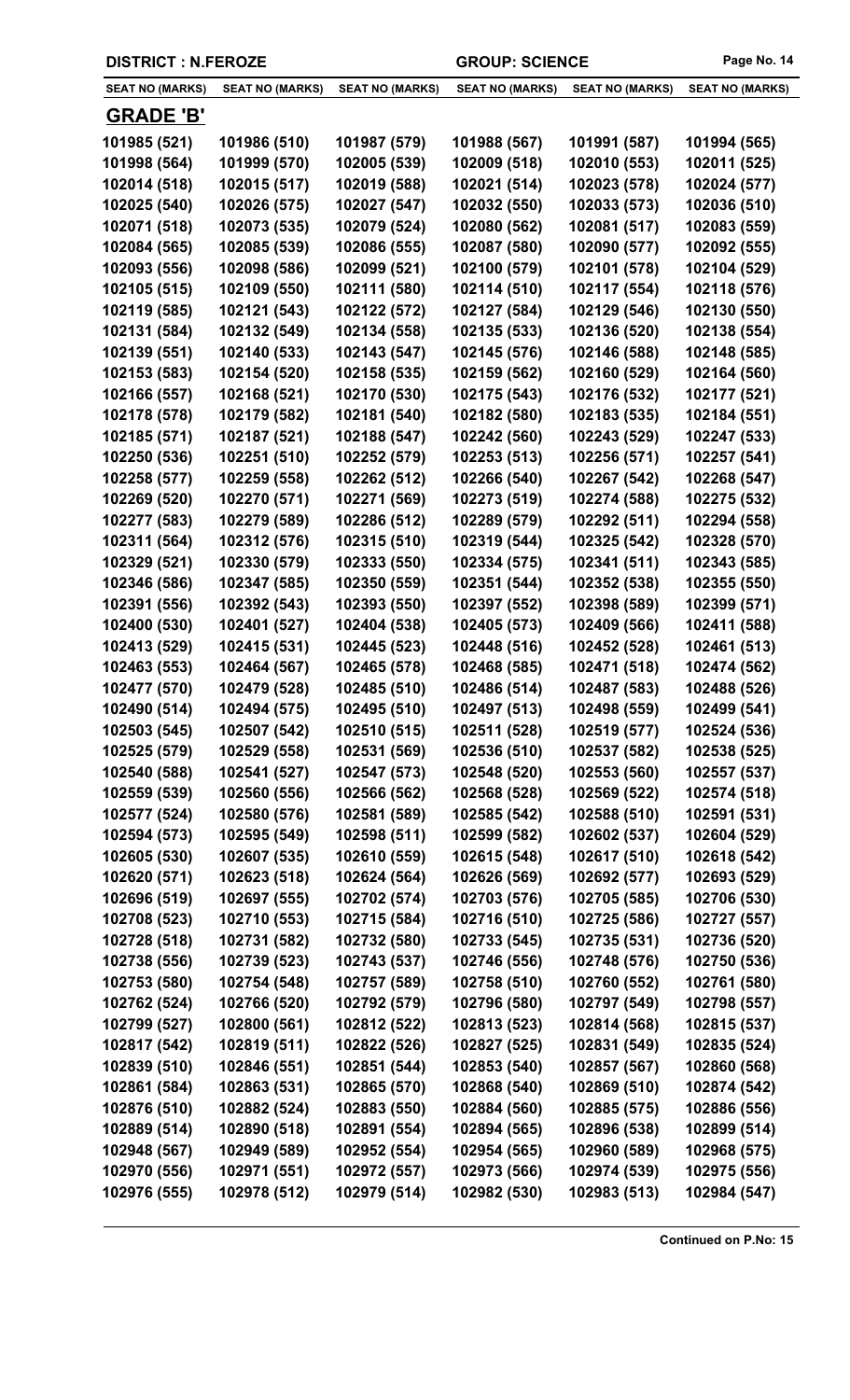| <b>DISTRICT : N.FEROZE</b> |                        |                        | <b>GROUP: SCIENCE</b>  |                        | Page No. 15            |
|----------------------------|------------------------|------------------------|------------------------|------------------------|------------------------|
| <b>SEAT NO (MARKS)</b>     | <b>SEAT NO (MARKS)</b> | <b>SEAT NO (MARKS)</b> | <b>SEAT NO (MARKS)</b> | <b>SEAT NO (MARKS)</b> | <b>SEAT NO (MARKS)</b> |
| <b>GRADE 'B'</b>           |                        |                        |                        |                        |                        |
| 102988 (510)               | 102994 (556)           | 102995 (547)           | 102996 (557)           | 102998 (544)           | 103000 (574)           |
| 103001 (570)               | 103002 (540)           | 103003 (510)           | 103004 (556)           | 103005 (589)           | 103011 (587)           |
| 103012 (564)               | 103013 (540)           | 103018 (588)           | 103019 (522)           | 103025 (539)           | 103026 (572)           |
| 103027 (541)               | 103029 (587)           | 103031 (538)           | 103032 (539)           | 103033 (554)           | 103034 (533)           |
| 103039 (547)               | 103040 (542)           | 103041 (566)           | 103042 (550)           | 103043 (563)           | 103045 (579)           |
| 103046 (544)               | 103047 (572)           | 103048 (551)           | 103049 (553)           | 103050 (564)           | 103051 (534)           |
| 103052 (513)               | 103053 (555)           | 103054 (539)           | 103056 (514)           | 103057 (571)           | 103058 (527)           |
| 103059 (572)               | 103061 (549)           | 103063 (510)           | 103064 (583)           | 103066 (512)           | 103067 (530)           |
| 103068 (553)               | 103070 (519)           | 103072 (523)           | 103075 (528)           | 103079 (515)           | 103080 (526)           |
| 103081 (585)               | 103083 (574)           | 103084 (550)           | 103086 (545)           | 103087 (537)           | 103088 (573)           |
| 103091 (576)               | 103092 (558)           | 103095 (554)           | 103096 (538)           | 103098 (588)           | 103099 (569)           |
| 103103 (579)               | 103106 (550)           | 103108 (551)           | 103109 (556)           | 103117 (573)           | 103119 (528)           |
| 103122 (551)               | 103126 (562)           | 103279 (581)           | 103295 (583)           | 103305 (573)           | 103317 (557)           |
| 103331 (585)               | 103404 (573)           | 103408 (560)           | 103412 (535)           | 103495 (534)           | 103496 (589)           |
| 103505 (516)               | 103507 (559)           | 103510 (565)           | 103541 (518)           | 103543 (589)           | 103544 (575)           |
| 103545 (532)               | 103550 (510)           | 103551 (540)           | 103552 (524)           | 103553 (511)           | 103554 (572)           |
| 103556 (571)               | 103561 (524)           | 103568 (524)           | 103661 (546)           | 103662 (587)           | 103666 (535)           |
| 103667 (549)               | 103670 (568)           | 103671 (528)           | 103672 (542)           | 103673 (540)           | 103674 (563)           |
| 103676 (571)               | 103680 (522)           | 103683 (578)           | 103685 (546)           | 103687 (520)           | 103688 (517)           |
| 103689 (516)               | 103690 (540)           | 103692 (541)           | 103693 (510)           | 103736 (561)           | 103738 (510)           |
| 103740 (559)               | 103744 (529)           | 103747 (547)           | 103750 (514)           | 103751 (513)           | 103752 (550)           |
| 103791 (529)               | 103792 (511)           | 103793 (587)           | 103801 (557)           | 103803 (510)           | 103804 (532)           |
| 103805 (557)               | 103810 (516)           | 103813 (545)           | 103814 (535)           | 103816 (547)           | 103817 (523)           |
| 103820 (551)               | 103824 (570)           | 103826 (527)           | 103827 (570)           | 103833 (557)           | 103836 (528)           |
| 103837 (563)               | 103840 (540)           | 103842 (576)           | 103843 (581)           | 103846 (556)           | 103847 (538)           |
| 103848 (527)               | 103851 (510)           | 103854 (552)           | 103856 (578)           | 103857 (525)           | 103858 (537)           |
| 103862 (534)               | 103868 (571)           | 103869 (587)           | 103870 (510)           | 103873 (530)           | 103875 (559)           |
| 103876 (564)               | 103877 (546)           | 103878 (566)           | 103879 (557)           | 103880 (582)           | 103881 (579)           |
| 103882 (555)               | 103886 (510)           | 103887 (584)           | 103894 (516)           | 103895 (520)           | 103897 (567)           |
| 103945 (541)               | 103946 (548)           | 103947 (540)           | 103948 (571)           | 103950 (550)           | 103951 (556)           |
| 103953 (568)               | 103954 (578)           | 103957 (543)           | 103958 (577)           | 103959 (547)           | 103960 (557)           |
| 103962 (565)               | 103963 (534)           | 103964 (520)           | 103967 (531)           | 103968 (551)           | 103969 (554)           |
| 103970 (525)               | 103973 (587)           | 103974 (574)           | 103976 (573)           | 103977 (587)           | 103978 (564)           |
| 104011 (575)               | 104012 (571)           | 104014 (542)           | 104016 (551)           | 104018 (547)           | 104019 (577)           |
| 104021 (575)               | 104022 (534)           | 104026 (548)           | 104034 (552)           | 104040 (568)           | 104041 (520)           |
| 104042 (510)               | 104047 (510)           | 104048 (515)           | 104049 (510)           | 104051 (547)           | 104052 (571)           |
| 104055 (552)               | 104061 (532)           | 104064 (550)           | 104069 (535)           | 104071 (546)           | 104073 (553)           |
| 104076 (579)               | 104077 (546)           | 104078 (540)           | 104081 (548)           | 104082 (516)           | 104083 (523)           |
| 104085 (565)               | 104086 (545)           | 104089 (545)           | 104151 (516)           | 104153 (530)           | 104155 (547)           |
| 104156 (565)               | 104158 (584)           | 104160 (539)           | 104161 (519)           | 104165 (562)           | 104167 (529)           |
| 104168 (547)               | 104169 (511)           | 104173 (514)           | 104178 (512)           | 104179 (538)           | 104182 (553)           |
| 104187 (577)               | 104231 (559)           | 104242 (515)           | 104243 (511)           | 104246 (562)           | 104247 (576)           |
| 104252 (560)               | 104256 (565)           | 104258 (576)           | 104273 (536)           | 104274 (510)           | 104275 (524)           |
| 104278 (562)               | 104280 (553)           | 104282 (541)           | 104285 (524)           | 104296 (551)           | 104297 (573)           |
| 104299 (521)               | 104300 (538)           | 104301 (580)           | 104305 (557)           | 104308 (513)           | 104309 (558)           |
| 104312 (532)               | 104314 (533)           | 104315 (526)           | 104316 (510)           | 104318 (554)           | 104323 (545)           |
| 104324 (566)               | 104327 (588)           | 104328 (522)           | 104334 (512)           | 104337 (537)           | 104338 (510)           |
| 104347 (539)               | 104349 (547)           | 104356 (540)           | 104361 (559)           | 104364 (510)           | 104367 (525)           |

**104372 (525) 104376 (556) 104379 (589) 104382 (525) 104385 (568) 104386 (510) 104388 (542) 104389 (559) 104390 (545) 104391 (557) 104393 (544) 104394 (546) 104395 (583) 104398 (550) 104399 (565) 104400 (567) 104403 (514) 104407 (544)**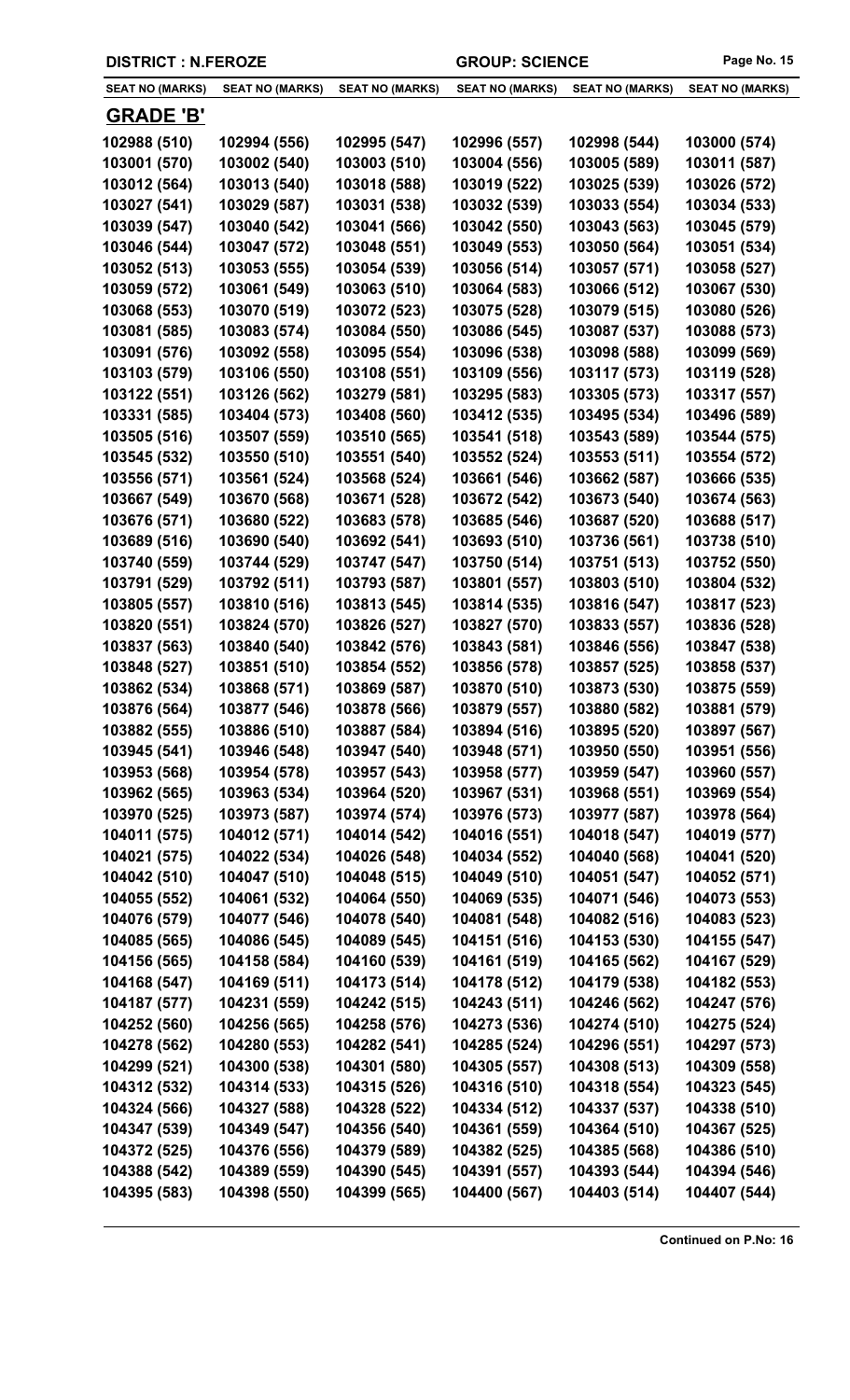| <b>DISTRICT : N.FEROZE</b> |                        |                        | <b>GROUP: SCIENCE</b>  |                        | Page No. 16            |
|----------------------------|------------------------|------------------------|------------------------|------------------------|------------------------|
| <b>SEAT NO (MARKS)</b>     | <b>SEAT NO (MARKS)</b> | <b>SEAT NO (MARKS)</b> | <b>SEAT NO (MARKS)</b> | <b>SEAT NO (MARKS)</b> | <b>SEAT NO (MARKS)</b> |
| <b>GRADE 'B'</b>           |                        |                        |                        |                        |                        |
| 104408 (563)               | 104410 (560)           | 104411 (551)           | 104413 (521)           | 104415 (563)           | 104417 (555)           |
| 104420 (512)               | 104422 (584)           | 104423 (553)           | 104425 (556)           | 104427 (514)           | 104428 (531)           |
| 104434 (553)               | 104441 (520)           | 104442 (525)           | 104445 (543)           | 104452 (513)           | 104460 (560)           |
| 104461 (540)               | 104466 (512)           | 104516 (562)           | 104517 (510)           | 104522 (554)           | 104523 (510)           |
| 104524 (539)               | 104528 (510)           | 104529 (510)           | 104531 (559)           | 104533 (515)           | 104537 (560)           |
| 104542 (518)               | 104543 (527)           | 104549 (510)           | 104550 (585)           | 104553 (551)           | 104554 (519)           |
| 104561 (562)               | 104562 (510)           | 104563 (557)           | 104565 (560)           | 104568 (543)           | 104569 (569)           |
| 104572 (582)               | 104573 (542)           | 104574 (511)           | 104576 (572)           | 104579 (515)           | 104580 (545)           |
| 104581 (584)               | 104582 (583)           | 104583 (585)           | 104585 (563)           | 104589 (510)           | 104590 (521)           |
| 104591 (548)               | 104592 (586)           | 104598 (587)           | 104602 (524)           | 104607 (548)           | 104608 (530)           |
| 104610 (584)               | 104611 (513)           | 104613 (565)           | 104614 (581)           | 104617 (571)           | 104619 (577)           |
| 104625 (589)               | 104628 (529)           | 104629 (514)           | 104632 (587)           | 104640 (586)           | 104641 (570)           |
| 104648 (589)               | 104654 (567)           | 104655 (522)           | 104659 (517)           | 104664 (542)           | 104667 (541)           |
| 104674 (558)               | 104676 (536)           | 104680 (584)           | 104682 (510)           | 104683 (516)           | 104685 (560)           |
| 104686 (557)               | 104687 (571)           | 104688 (531)           | 104689 (535)           | 104691 (510)           | 104693 (533)           |
| 104695 (562)               | 104699 (510)           | 104701 (567)           | 104703 (541)           | 104709 (553)           | 104763 (532)           |
| 104766 (576)               | 104771 (539)           | 104773 (519)           | 104780 (573)           | 104783 (552)           | 104787 (576)           |
| 104788 (531)               | 104793 (571)           | 104794 (555)           | 104795 (531)           | 104796 (587)           | 104802 (532)           |
| 104803 (559)               | 104806 (534)           | 104816 (564)           | 104817 (564)           | 104818 (526)           | 104820 (584)           |
| 104825 (559)               | 104828 (547)           | 104829 (514)           | 104831 (524)           | 104835 (558)           | 104836 (564)           |
| 104837 (580)               | 104844 (554)           | 104851 (529)           | 104852 (567)           | 104856 (564)           | 104857 (558)           |
| 104859 (549)               | 104862 (527)           | 104865 (540)           | 104868 (581)           | 104869 (552)           | 104871 (573)           |
| 104873 (587)               | 104875 (568)           | 104877 (540)           | 104879 (564)           | 104881 (534)           | 104882 (510)           |
| 104890 (565)               | 104894 (583)           | 104898 (559)           | 104899 (556)           | 104900 (583)           | 104903 (522)           |
| 104904 (510)               | 104910 (575)           | 104911 (568)           | 104913 (573)           | 104914 (579)           | 104918 (560)           |
| 104921 (561)               | 104922 (565)           | 104924 (579)           | 104926 (510)           | 104928 (577)           | 104929 (545)           |
| 104933 (530)               | 104935 (523)           | 104941 (510)           | 104942 (510)           | 104946 (580)           | 104949 (532)           |
| 104950 (542)               | 104951 (555)           | 104955 (561)           | 104957 (538)           | 104959 (514)           | 104963 (516)           |
| 104964 (539)               | 104967 (585)           | 104968 (510)           | 104970 (528)           | 104974 (521)           | 104978 (514)           |
| 104980 (531)               | 104981 (571)           | 104982 (514)           | 104984 (513)           | 104985 (567)           | 104986 (536)           |
| 104988 (578)               | 104990 (524)           | 104991 (518)           | 104992 (525)           | 104997 (534)           | 104998 (536)           |
| 104999 (531)               | 105000 (526)           | 105002 (581)           | 105007 (531)           | 105008 (522)           | 105057 (584)           |
| 105058 (586)               | 105064 (531)           | 105092 (565)           | 105095 (512)           | 105096 (551)           | 105098 (551)           |
| 105099 (582)               | 105101 (519)           | 105102 (580)           | 105104 (577)           | 105108 (589)           | 105109 (510)           |
| 105112 (537)               | 105113 (581)           | 105114 (533)           | 105118 (534)           | 105119 (563)           | 105121 (530)           |
| 105122 (565)               | 105123 (540)           | 105124 (537)           | 105126 (555)           | 105128 (547)           | 105129 (527)           |
| 105131 (586)               | 105139 (566)           | 105142 (562)           | 105143 (546)           | 105171 (583)           | 105176 (536)           |
| 105178 (510)               | 105183 (534)           | 105184 (563)           | 105191 (584)           | 105193 (578)           | 105196 (528)           |
| 105197 (521)               | 105198 (580)           | 105199 (579)           | 105207 (545)           | 105208 (539)           | 105209 (539)           |
| 105210 (548)               | 105212 (517)           | 105213 (560)           | 105215 (575)           | 105216 (538)           | 105220 (513)           |
| 105221 (553)               | 105227 (572)           | 105228 (572)           | 105229 (526)           | 105230 (560)           | 105231 (542)           |
| 105233 (561)               | 105236 (585)           | 105239 (554)           | 105240 (560)           | 105241 (552)           | 105244 (515)           |
| 105246 (589)               | 105250 (523)           | 105253 (554)           | 105255 (589)           | 105257 (557)           | 105263 (538)           |
| 105264 (510)               | 105301 (588)           | 105304 (516)           | 105305 (585)           | 105306 (577)           | 105307 (521)           |
| 105308 (539)               | 105309 (520)           | 105311 (546)           | 105312 (524)           | 105315 (552)           | 105316 (575)           |
| 105319 (510)               | 105321 (518)           | 105323 (510)           | 105324 (574)           | 105325 (589)           | 105326 (571)           |
| 105327 (560)               | 105329 (553)           | 105333 (587)           | 105334 (568)           | 105337 (510)           | 105341 (529)           |
| 105342 (558)               | 105343 (536)           | 105346 (524)           | 105352 (531)           | 105353 (553)           | 105354 (530)           |
| 105356 (510)               | 105358 (512)           | 105362 (555)           | 105363 (550)           | 105365 (512)           | 105366 (572)           |
| 105370 (569)               | 105371 (576)           | 105372 (547)           | 105374 (510)           | 105375 (542)           | 105376 (510)           |
| 105380 (584)               | 105382 (584)           | 105385 (539)           | 105387 (543)           | 105392 (510)           | 105393 (562)           |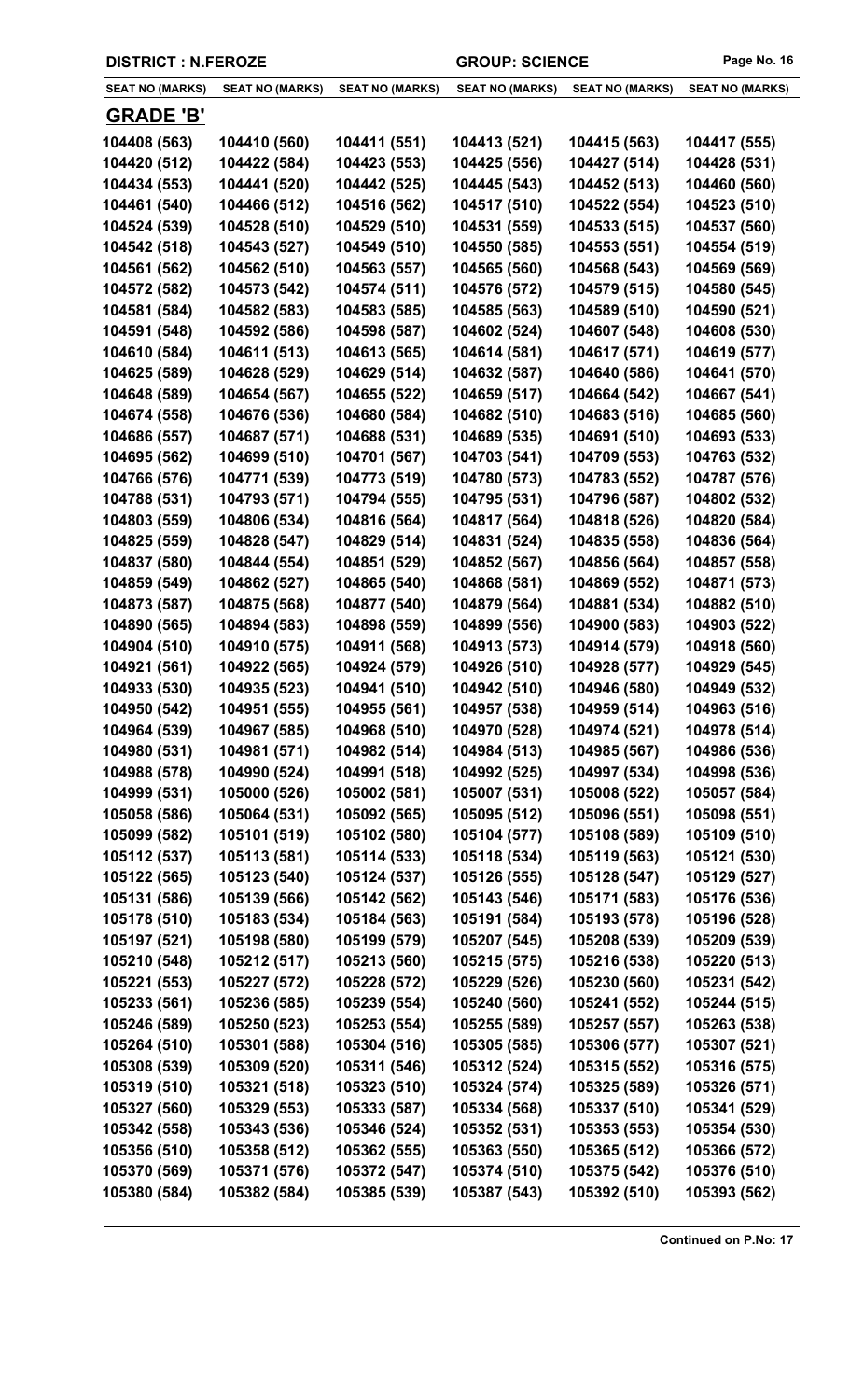|  | <b>DISTRICT : N.FEROZE</b> |
|--|----------------------------|
|--|----------------------------|

| <b>SEAT NO (MARKS)</b>       | SEAT NO (MARKS)              | <b>SEAT NO (MARKS)</b>       | <b>SEAT NO (MARKS)</b>       | <b>SEAT NO (MARKS)</b>       | <b>SEAT NO (MARKS)</b>       |
|------------------------------|------------------------------|------------------------------|------------------------------|------------------------------|------------------------------|
| <b>GRADE 'B'</b>             |                              |                              |                              |                              |                              |
| 105399 (554)                 | 105401 (562)                 | 105404 (576)                 | 105408 (579)                 | 105451 (586)                 | 105454 (566)                 |
| 105456 (510)                 | 105460 (510)                 | 105462 (513)                 | 105463 (514)                 | 105465 (520)                 | 105467 (538)                 |
| 105472 (514)                 | 105474 (563)                 | 105475 (581)                 | 105476 (577)                 | 105484 (519)                 | 105492 (554)                 |
| 105493 (512)                 | 105495 (510)                 | 105496 (541)                 | 105497 (511)                 | 105498 (546)                 | 105501 (558)                 |
| 105506 (569)                 | 105507 (589)                 | 105508 (534)                 | 105513 (572)                 | 105514 (510)                 | 105522 (568)                 |
| 105523 (515)                 | 105524 (531)                 | 105525 (552)                 | 105527 (518)                 | 105530 (586)                 | 105534 (514)                 |
| 105539 (569)                 | 105541 (538)                 | 105542 (565)                 | 105544 (554)                 | 105546 (511)                 | 105550 (533)                 |
| 105551 (560)                 | 105641 (512)                 | 105642 (573)                 | 105643 (574)                 | 105644 (540)                 | 105645 (510)                 |
| 105652 (523)                 | 105653 (551)                 | 105655 (558)                 | 105658 (568)                 | 105659 (557)                 | 105662 (517)                 |
| 105664 (511)                 | 105666 (526)                 | 105667 (540)                 | 105673 (553)                 | 105691 (554)                 | 105693 (549)                 |
| 105704 (569)                 | 105708 (587)                 | 105710 (558)                 | 105711 (545)                 | 105714 (555)                 | 105715 (587)                 |
| 105716 (511)                 | 105717 (559)                 | 105718 (584)                 | 105719 (564)                 | 105723 (516)                 | 105726 (540)                 |
| 105729 (573)                 | 105730 (569)                 | 105731 (575)                 | 105732 (526)                 | 105733 (515)                 | 105734 (588)                 |
| 105736 (583)                 | 105737 (574)                 | 105738 (580)                 | 105740 (549)                 | 105741 (510)                 | 105743 (585)                 |
| 105744 (588)                 | 105745 (586)                 | 105748 (551)                 | 105749 (515)                 | 105752 (585)                 | 105753 (557)                 |
| 105756 (587)                 | 105757 (517)                 | 105759 (585)                 | 105764 (520)                 | 105766 (581)                 | 105767 (558)                 |
| 105769 (551)                 | 105774 (524)                 | 105782 (512)                 | 105784 (524)                 | 105785 (545)                 | 105786 (557)                 |
| 105787 (549)                 | 105788 (589)                 | 105790 (575)                 | 105799 (524)                 | 105807 (547)                 | 105808 (523)                 |
| 105813 (566)                 | 105818 (580)                 | 105823 (512)                 | 105824 (528)                 | 105826 (510)                 | 105831 (563)                 |
| 105832 (576)                 | 105834 (527)                 | 105835 (553)                 | 105836 (580)                 | 105840 (556)                 | 105841 (531)                 |
| 105843 (566)                 | 105846 (532)                 | 105848 (517)                 | 105849 (510)                 | 105856 (547)                 | 105860 (518)                 |
| 105878 (541)                 | 105882 (571)                 | 105884 (579)                 | 105892 (580)                 | 105895 (557)                 | 105897 (565)                 |
| 105898 (518)                 | 105902 (577)                 | 105907 (573)                 | 105913 (536)                 | 105921 (513)                 | 105922 (543)                 |
| 105925 (510)                 | 105928 (580)                 | 105931 (528)                 | 105932 (525)                 | 105933 (555)                 | 105934 (529)                 |
| 105937 (556)                 | 105938 (566)                 | 105940 (574)                 | 105941 (515)                 | 105943 (542)                 | 105948 (536)                 |
| 105951 (570)                 | 105954 (587)                 | 105955 (546)                 | 105958 (555)                 | 105960 (528)                 | 105967 (535)                 |
| 105969 (557)                 | 105983 (540)                 | 105986 (528)                 | 105990 (551)                 | 105993 (512)                 | 105995 (525)                 |
| 105999 (537)                 | 106002 (515)                 | 106006 (513)                 | 106011 (565)                 | 106016 (540)                 | 106017 (570)                 |
| 106023 (533)                 | 106026 (553)                 | 106029 (589)                 | 106031 (536)                 | 106033 (529)                 | 106034 (556)                 |
| 106035 (531)                 | 106036 (581)                 | 106038 (533)                 | 106040 (586)                 | 106041 (582)                 | 106042 (577)                 |
| 106043 (579)                 | 106047 (579)                 | 106049 (528)                 | 106052 (587)                 | 106053 (542)                 | 106055 (561)                 |
| 106058 (515)                 | 106065 (526)                 | 106073 (570)                 | 106077 (535)                 | 106083 (525)                 | 106132 (510)                 |
| 106134 (534)                 | 106140 (565)                 | 106142 (578)                 | 106143 (545)                 | 106144 (543)                 | 106145 (555)                 |
| 106146 (526)                 | 106147 (510)                 | 106148 (578)                 | 106150 (553)                 | 106151 (586)                 | 106152 (538)                 |
| 106154 (536)                 | 106155 (589)                 | 106156 (575)                 | 106157 (579)                 | 106159 (538)                 | 106160 (533)                 |
| 106161 (581)                 | 106162 (532)                 | 106163 (533)                 | 106164 (528)                 | 106165 (575)                 | 106166 (568)                 |
| 106202 (522)                 | 106205 (528)                 | 106206 (547)                 | 106209 (574)                 | 106211 (557)                 | 106212 (574)                 |
| 106216 (514)                 | 106217 (527)                 | 106219 (543)                 | 106221 (531)                 | 106224 (520)                 | 106230 (511)                 |
| 106232 (567)                 | 106235 (566)                 | 106241 (519)                 | 106246 (563)                 | 106247 (585)                 | 106249 (545)                 |
| 106251 (525)                 | 106252 (524)                 | 106253 (560)                 | 106257 (510)                 | 106258 (554)                 | 106259 (537)                 |
| 106298 (585)                 | 106313 (584)                 | 106316 (580)                 | 106319 (588)                 | 106322 (549)                 | 106326 (580)                 |
| 106371 (565)                 | 106372 (510)                 | 106374 (521)                 | 106385 (545)                 | 106387 (554)                 | 106389 (529)                 |
| 106393 (539)                 | 106394 (551)                 | 106395 (519)                 | 106442 (543)                 | 106444 (553)                 | 106450 (532)                 |
| 106451 (575)                 | 106453 (548)                 | 106454 (543)                 | 106460 (586)                 | 106461 (534)                 | 106462 (513)                 |
| 106463 (575)                 | 106468 (532)                 | 106469 (571)                 | 106471 (559)                 | 106473 (521)                 | 106479 (529)                 |
| 106480 (510)                 | 106485 (545)                 | 106486 (565)                 | 106487 (576)                 | 106492 (518)                 | 106493 (512)                 |
| 106494 (550)<br>106508 (510) | 106498 (517)<br>106509 (570) | 106500 (530)<br>106510 (528) | 106502 (510)<br>106513 (533) | 106505 (578)<br>106516 (521) | 106506 (543)<br>106518 (550) |
| 106523 (554)                 | 106524 (572)                 | 106531 (536)                 | 106534 (561)                 | 106536 (584)                 | 106538 (510)                 |
| 106539 (537)                 | 106541 (568)                 | 106547 (513)                 | 106548 (544)                 | 106551 (529)                 | 106553 (528)                 |
| 106554 (575)                 | 106558 (543)                 | 106563 (548)                 | 106564 (574)                 | 106568 (521)                 | 106572 (534)                 |
|                              |                              |                              |                              |                              |                              |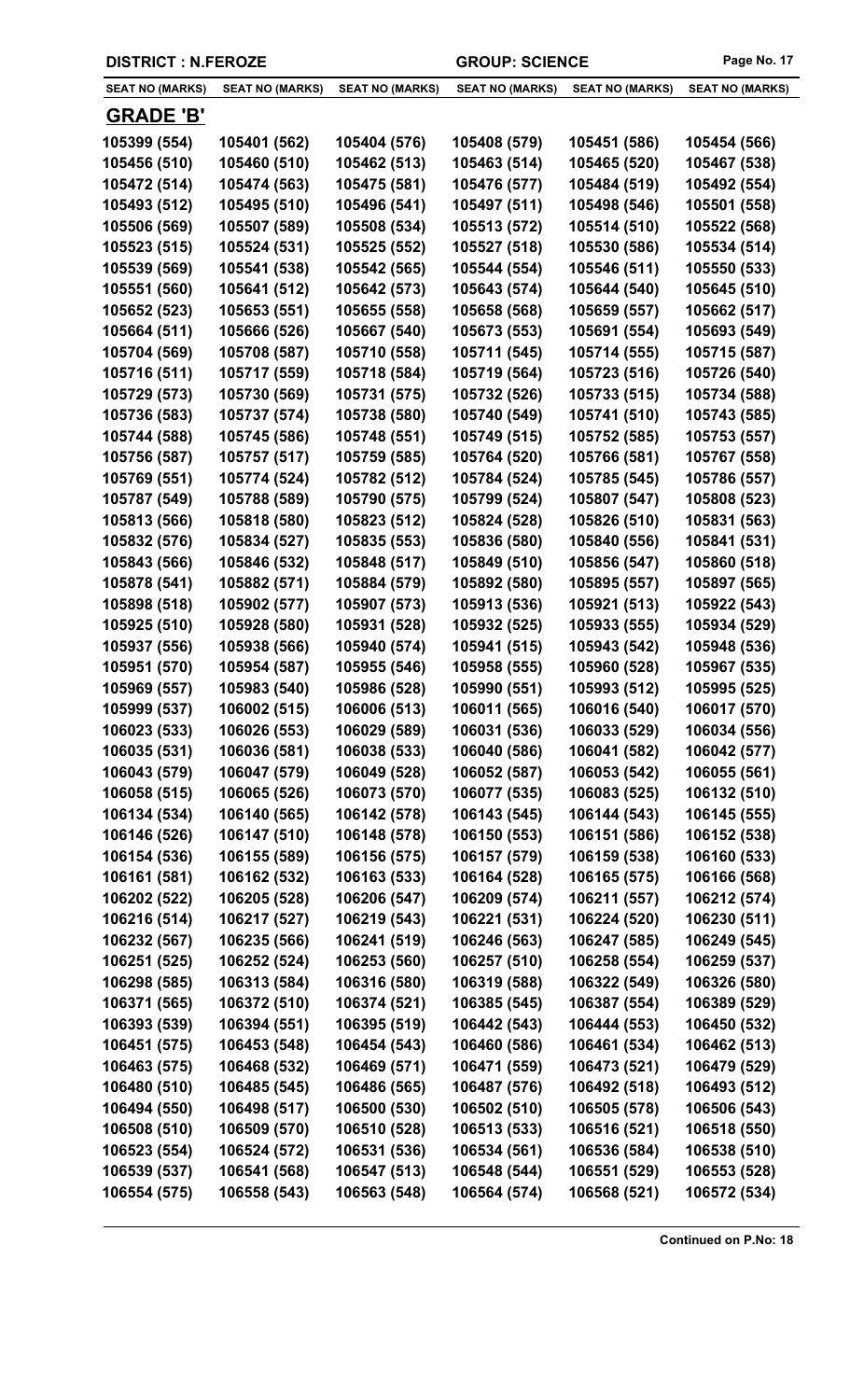| <b>DISTRICT : N.FEROZE</b>   |                              |                              | <b>GROUP: SCIENCE</b>        |                              | Page No. 18                  |
|------------------------------|------------------------------|------------------------------|------------------------------|------------------------------|------------------------------|
| <b>SEAT NO (MARKS)</b>       | <b>SEAT NO (MARKS)</b>       | <b>SEAT NO (MARKS)</b>       | <b>SEAT NO (MARKS)</b>       | <b>SEAT NO (MARKS)</b>       | <b>SEAT NO (MARKS)</b>       |
| <b>GRADE 'B'</b>             |                              |                              |                              |                              |                              |
| 106577 (541)                 | 106578 (571)                 | 106632 (517)                 | 106638 (563)                 | 106640 (555)                 | 106643 (510)                 |
| 106644 (567)                 | 106650 (580)                 | 106654 (510)                 | 106655 (539)                 | 106659 (517)                 | 106664 (556)                 |
| 106666 (514)                 | 106667 (584)                 | 106669 (536)                 | 106671 (521)                 | 106677 (532)                 | 106679 (533)                 |
| 106680 (538)                 | 106681 (553)                 | 106699 (564)                 | 106700 (533)                 | 106701 (510)                 | 106702 (518)                 |
| 106703 (522)                 | 106704 (512)                 | 106705 (553)                 | 106712 (565)                 | 106716 (562)                 | 106717 (510)                 |
| 106719 (530)                 | 106721 (513)                 | 106723 (567)                 | 106726 (513)                 | 106729 (540)                 | 106731 (529)                 |
| 106733 (560)                 | 106739 (532)                 | 106742 (536)                 | 106745 (555)                 | 106747 (510)                 | 106750 (524)                 |
| 106752 (583)                 | 106755 (573)                 | 106759 (523)                 | 106762 (532)                 | 106770 (520)                 | 106771 (510)                 |
| 106772 (530)                 | 106777 (583)                 | 106779 (556)                 | 106780 (580)                 | 106781 (539)                 | 106782 (575)                 |
| 106784 (541)                 | 106786 (533)                 | 106787 (533)                 | 106791 (531)                 | 106793 (535)                 | 106797 (515)                 |
| 106798 (510)                 | 106804 (559)                 | 106805 (510)                 | 106806 (512)                 | 106809 (510)                 | 106810 (564)                 |
| 106812 (569)                 | 106814 (528)                 | 106815 (547)                 | 106817 (567)                 | 106819 (545)                 | 106829 (537)                 |
| 106832 (533)                 | 106840 (582)                 | 106843 (569)                 | 106881 (524)                 | 106882 (514)                 | 106883 (565)                 |
| 106884 (553)                 | 106887 (510)                 | 106889 (510)                 | 106892 (587)                 | 106895 (546)                 | 106898 (525)                 |
| 106903 (551)                 | 106904 (548)                 | 106905 (516)                 | 106906 (532)                 | 106909 (544)                 | 106912 (517)                 |
| 106915 (519)                 | 106916 (549)                 | 106918 (559)                 | 106920 (551)                 | 106922 (564)                 | 106924 (578)                 |
| 106925 (576)                 | 106934 (536)                 | 106937 (534)                 | 106940 (510)                 | 106941 (532)                 | 106942 (520)                 |
| 106945 (535)                 | 106947 (558)                 | 106948 (540)                 | 106949 (521)                 | 106950 (529)                 | 106951 (522)                 |
| 106953 (510)                 | 106955 (539)                 | 106958 (582)                 | 106959 (531)                 | 106960 (542)                 | 106961 (562)                 |
| 106962 (589)                 | 106964 (512)                 | 106965 (579)                 | 106966 (539)                 | 106967 (524)                 | 106969 (564)                 |
| 106972 (530)                 | 107022 (526)                 | 107033 (562)                 | 107035 (569)                 | 107037 (527)                 | 107096 (564)                 |
| 107098 (516)                 | 107099 (587)                 | 107102 (573)                 | 107109 (569)                 | 107110 (570)                 | 107111 (532)                 |
| 107113 (535)                 | 107117 (553)                 | 107119 (565)                 | 107120 (557)                 | 107121 (575)                 | 107125 (574)                 |
| 107126 (555)                 | 107127 (578)                 | 107128 (557)                 | 107129 (565)                 | 107131 (524)                 | 107135 (522)                 |
| 107136 (552)                 | 107139 (530)                 | 107141 (582)                 | 107144 (587)                 | 107147 (586)                 | 107148 (561)                 |
| 107195 (541)                 | 107196 (525)                 | 107206 (586)                 | 107243 (556)                 | 107247 (539)                 | 107252 (543)                 |
| 107253 (584)                 | 107254 (510)                 | 107256 (537)                 | 107262 (580)                 | 107263 (551)                 | 107268 (531)                 |
| 107270 (572)                 | 107274 (510)                 | 107276 (558)                 | 107278 (566)                 | 107281 (520)                 | 107282 (566)                 |
| 107287 (515)                 | 107288 (561)                 | 107290 (515)                 | 107292 (544)                 | 107295 (519)                 | 107296 (516)                 |
| 107297 (511)                 | 107298 (539)                 | 107303 (582)                 | 107308 (589)                 | 107311 (531)                 | 107313 (573)                 |
| 107315 (533)                 | 107322 (559)                 | 107326 (531)                 | 107331 (510)                 | 107332 (513)                 | 107334 (547)                 |
| 107336 (556)                 | 107337 (537)                 | 107343 (584)                 | 107344 (540)                 | 107345 (513)                 | 107346 (553)                 |
| 107347 (570)                 | 107349 (539)                 | 107350 (543)                 | 107353 (527)                 | 107354 (548)                 | 107355 (556)                 |
| 107357 (561)                 | 107358 (528)                 | 107359 (555)                 | 107361 (554)                 | 107363 (510)                 | 107364 (530)                 |
| 107365 (520)                 | 107367 (542)                 | 107371 (517)                 | 107372 (575)                 | 107374 (534)                 | 107380 (577)                 |
| 107381 (574)                 | 107382 (560)                 | 107385 (570)                 | 107391 (517)                 | 107392 (510)                 | 107398 (516)                 |
| 107406 (543)                 | 107410 (568)                 | 107411 (523)                 | 107413 (516)                 | 107416 (514)                 | 107419 (578)                 |
| 107422 (583)                 | 107423 (546)                 | 107426 (517)                 | 107430 (572)                 | 107431 (584)                 | 107432 (576)                 |
| 107434 (563)                 | 107436 (549)                 | 107438 (551)                 | 107439 (538)                 | 107441 (543)                 | 107445 (510)                 |
| 107446 (515)<br>107465 (549) | 107448 (558)<br>107467 (566) | 107449 (565)<br>107468 (520) | 107453 (566)<br>107470 (527) | 107458 (533)<br>107524 (585) | 107464 (538)<br>107528 (549) |
| 107532 (564)                 | 107533 (536)                 | 107534 (550)                 | 107537 (536)                 | 107539 (548)                 | 107540 (536)                 |
| 107542 (518)                 | 107544 (521)                 | 107546 (570)                 | 107551 (547)                 | 107552 (558)                 | 107559 (541)                 |
| 107560 (563)                 | 107562 (515)                 | 107564 (514)                 | 107565 (559)                 | 107567 (529)                 | 107570 (557)                 |
| 107574 (546)                 | 107576 (584)                 | 107577 (522)                 | 107579 (550)                 | 107591 (527)                 | 107592 (586)                 |
| 107596 (584)                 | 107600 (535)                 | 107602 (583)                 | 107604 (576)                 | 107605 (556)                 | 107606 (556)                 |
| 107608 (528)                 | 107610 (567)                 | 107611 (575)                 | 107614 (554)                 | 107619 (566)                 | 107620 (511)                 |
| 107622 (579)                 | 107625 (554)                 | 107629 (586)                 | 107630 (577)                 | 107631 (571)                 | 107634 (575)                 |
| 107635 (542)                 | 107636 (569)                 | 107637 (561)                 | 107644 (575)                 | 107645 (555)                 | 107646 (545)                 |
| 107647 (517)                 | 107650 (542)                 | 107691 (587)                 | 107692 (581)                 | 107695 (529)                 | 107698 (569)                 |
| 107699 (589)                 | 107702 (544)                 | 107704 (571)                 | 107705 (545)                 | 107708 (515)                 | 107709 (514)                 |
|                              |                              |                              |                              |                              |                              |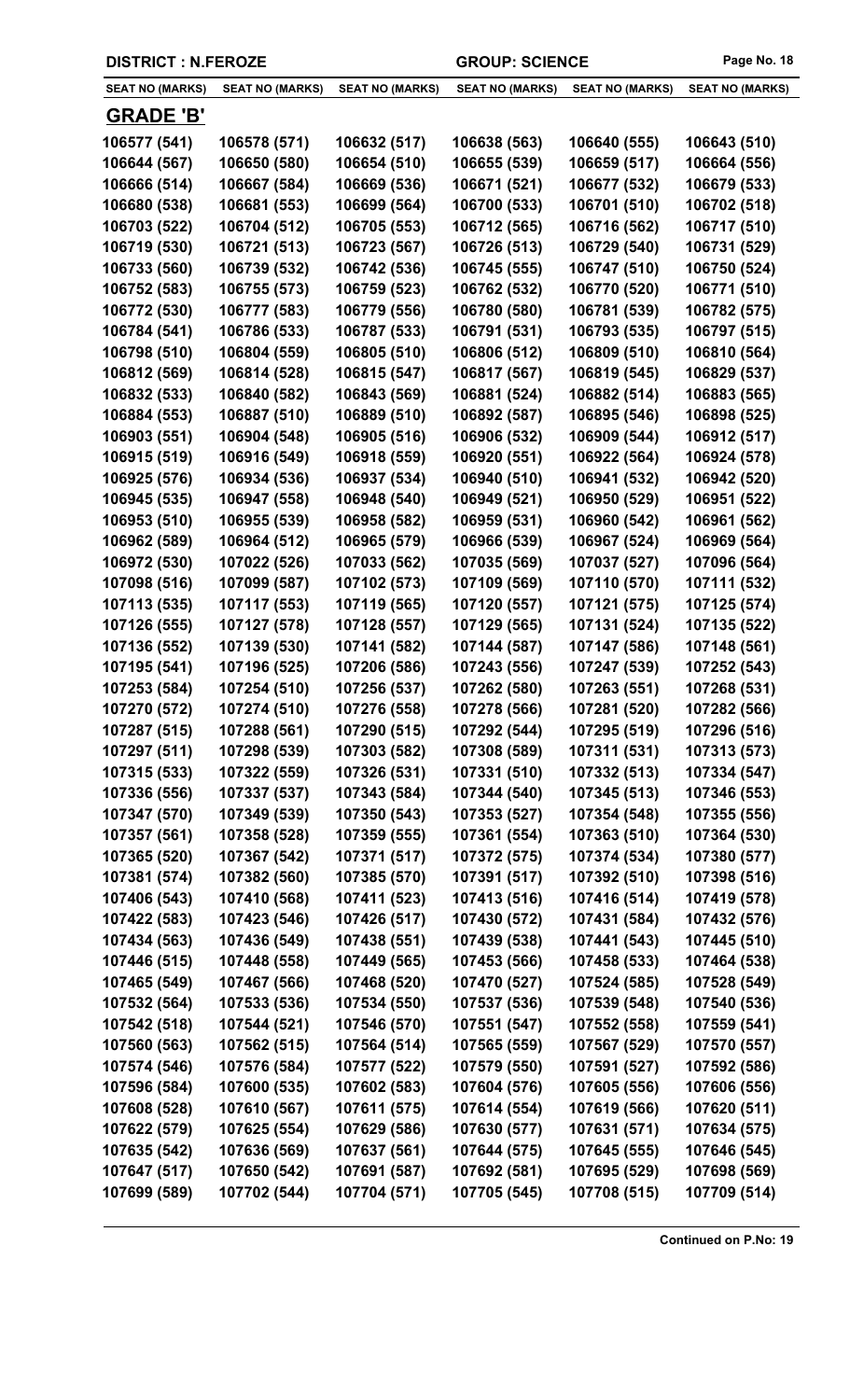| <b>DISTRICT : N.FEROZE</b> |                        |                        | <b>GROUP: SCIENCE</b>  |                        | Page No. 19            |
|----------------------------|------------------------|------------------------|------------------------|------------------------|------------------------|
| <b>SEAT NO (MARKS)</b>     | <b>SEAT NO (MARKS)</b> | <b>SEAT NO (MARKS)</b> | <b>SEAT NO (MARKS)</b> | <b>SEAT NO (MARKS)</b> | <b>SEAT NO (MARKS)</b> |
| <b>GRADE 'B'</b>           |                        |                        |                        |                        |                        |
| 107711 (525)               | 107714 (510)           | 107716 (517)           | 107717 (570)           | 107718 (523)           | 107719 (553)           |
| 107720 (579)               | 107723 (519)           | 107726 (584)           | 107727 (519)           | 107731 (562)           | 107732 (558)           |
| 107733 (527)               | 107734 (510)           | 107735 (549)           | 107736 (558)           | 107771 (583)           | 107773 (570)           |
| 107777 (586)               | 107778 (585)           | 107779 (573)           | 107780 (564)           | 107781 (588)           | 107785 (575)           |
| 107786 (580)               | 107788 (576)           | 107794 (579)           | 107795 (588)           | 107796 (536)           | 107797 (516)           |
| 107829 (518)               | 107831 (585)           | 107836 (561)           | 107838 (569)           | 107841 (553)           | 107845 (573)           |
| 107847 (587)               | 107924 (553)           | 107968 (525)           | 107970 (570)           | 107972 (569)           | 107974 (542)           |
| 107978 (535)               | 107979 (575)           | 107980 (538)           | 107981 (510)           | 107982 (521)           | 107984 (527)           |
| 107985 (527)               | 107986 (587)           | 107987 (510)           | 107988 (510)           | 107989 (546)           | 107990 (569)           |
| 107994 (513)               | 107996 (568)           | 107997 (533)           | 107998 (510)           | 107999 (577)           | 108000 (535)           |
| 108001 (516)               | 108006 (567)           | 108009 (518)           | 108010 (558)           | 108012 (553)           | 108014 (518)           |
| 108015 (527)               | 108017 (586)           | 108020 (536)           | 108022 (584)           | 108023 (541)           | 108024 (516)           |
| 108030 (572)               | 108032 (538)           | 108038 (548)           | 108039 (513)           | 108040 (513)           | 108042 (539)           |
| 108044 (565)               | 108050 (567)           | 108051 (510)           | 108053 (560)           | 108054 (537)           | 108058 (510)           |
| 108062 (535)               | 108065 (534)           | 108067 (539)           | 108068 (545)           | 108070 (571)           | 108071 (520)           |
| 108073 (510)               | 108074 (561)           | 108078 (510)           | 108081 (515)           | 108082 (569)           | 108089 (523)           |
| 108092 (583)               | 108096 (529)           | 108100 (583)           | 108101 (589)           | 108102 (562)           | 108103 (510)           |
| 108104 (523)               | 108105 (518)           | 108108 (536)           | 108110 (561)           | 108113 (520)           | 108114 (558)           |
| 108115 (520)               | 108121 (579)           | 108122 (560)           | 108126 (564)           | 108127 (588)           | 108130 (579)           |
| 108131 (580)               | 108133 (558)           | 108134 (537)           | 108139 (529)           | 108142 (542)           | 108143 (561)           |
| 108145 (583)               | 108146 (558)           | 108147 (565)           | 108151 (510)           | 108154 (530)           | 108155 (537)           |
| 108158 (586)               | 108159 (564)           | 108160 (548)           | 108161 (589)           | 108166 (576)           | 108167 (552)           |
| 108202 (557)               | 108203 (553)           | 108211 (552)           | 108212 (537)           | 108218 (585)           | 108220 (517)           |
| 108221 (577)               | 108222 (529)           | 108223 (550)           | 108226 (545)           | 108228 (531)           | 108234 (565)           |
| 108235 (554)               | 108236 (554)           | 108237 (515)           | 108241 (580)           | 108247 (542)           | 108252 (552)           |
| 108255 (576)               | 108256 (518)           | 108257 (525)           | 108261 (584)           | 108263 (580)           | 108264 (522)           |
| 108266 (576)               | 108268 (579)           | 108269 (559)           | 108270 (552)           | 108276 (577)           | 108284 (550)           |
| 108288 (524)               | 108289 (570)           | 108290 (583)           | 108291 (552)           | 108293 (510)           | 108295 (515)           |
| 108296 (576)               | 108300 (515)           | 108303 (556)           | 108305 (544)           | 108307 (523)           | 108309 (526)           |
| 108315 (515)               | 108316 (551)           | 108317 (530)           | 108318 (546)           | 108319 (533)           | 108320 (576)           |
| 108321 (558)               | 108323 (547)           | 108325 (519)           | 108327 (564)           | 108328 (563)           | 108332 (541)           |
| 108336 (562)               | 108343 (554)           | 108346 (515)           | 108347 (512)           | 108349 (583)           | 108412 (521)           |
| 108413 (534)               | 108414 (562)           | 108416 (584)           | 108419 (518)           | 108420 (579)           | 108421 (586)           |
| 108422 (559)               | 108426 (553)           | 108427 (565)           | 108428 (577)           | 108429 (567)           | 108431 (549)           |
| 108432 (574)               | 108435 (510)           | 108436 (526)           | 108437 (510)           | 108443 (522)           | 108444 (587)           |
| 108447 (560)               | 108449 (561)           | 108450 (533)           | 108452 (510)           | 108453 (574)           | 108454 (525)           |
| 108456 (555)               | 108457 (574)           | 108458 (548)           | 108459 (587)           | 108462 (550)           | 108463 (542)           |
| 108464 (542)               | 108465 (565)           | 108466 (569)           | 108469 (571)           | 108470 (526)           | 108471 (526)           |
| 108472 (538)               | 108524 (516)           | 108527 (525)           | 108531 (553)           | 108532 (540)           | 108534 (540)           |
| 108535 (517)               | 108536 (584)           | 108537 (537)           | 108541 (515)           | 108545 (554)           | 108546 (550)           |
| 108547 (587)               | 108549 (521)           | 108551 (565)           | 108552 (547)           | 108554 (547)           | 108557 (581)           |
| 108559 (529)               | 108560 (570)           | 108561 (587)           | 108562 (574)           | 108564 (562)           | 108565 (548)           |
| 108570 (527)               | 108571 (532)           | 108575 (569)           | 108577 (564)           | 108578 (563)           | 108579 (515)           |
| 108580 (583)               | 108582 (559)           | 108583 (557)           | 108585 (552)           | 108591 (584)           | 108592 (557)           |
| 108593 (516)               | 108594 (577)           | 108596 (547)           | 108597 (544)           | 108598 (533)           | 108599 (560)           |
| 108600 (582)               | 108603 (567)           | 108604 (588)           | 108606 (583)           | 108608 (572)           | 108609 (565)           |
| 108611 (538)               | 108612 (562)           | 108613 (549)           | 108614 (512)           | 108615 (531)           | 108616 (578)           |
| 108617 (530)               | 108619 (540)           | 108620 (521)           | 108621 (563)           | 108622 (567)           | 108623 (548)           |
| 108625 (559)               | 108626 (557)           | 108630 (589)           | 108633 (549)           | 108636 (510)           | 108637 (567)           |
| 108641 (534)               | 108644 (527)           | 108645 (547)           | 108646 (513)           | 108647 (528)           | 108651 (585)           |
| 108652 (532)               | 108654 (575)           | 108657 (567)           | 108666 (586)           | 108668 (549)           | 108673 (528)           |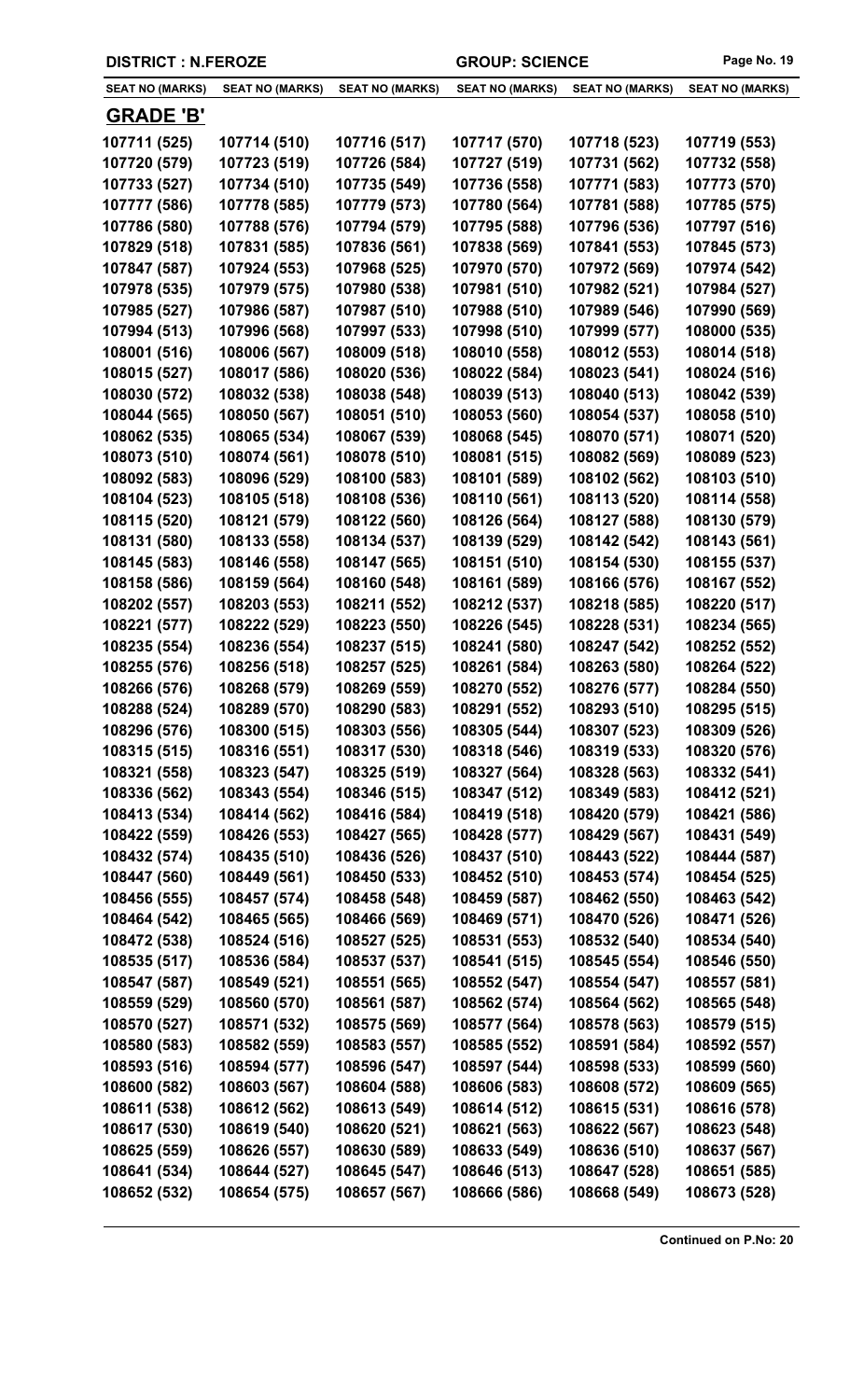| <b>DISTRICT : N.FEROZE</b> |                        |                        | <b>GROUP: SCIENCE</b>  |                        | Page No. 20            |
|----------------------------|------------------------|------------------------|------------------------|------------------------|------------------------|
| <b>SEAT NO (MARKS)</b>     | <b>SEAT NO (MARKS)</b> | <b>SEAT NO (MARKS)</b> | <b>SEAT NO (MARKS)</b> | <b>SEAT NO (MARKS)</b> | <b>SEAT NO (MARKS)</b> |
| <b>GRADE 'B'</b>           |                        |                        |                        |                        |                        |
| 108677 (556)               | 108679 (566)           | 108683 (560)           | 108686 (554)           | 108687 (554)           | 108688 (564)           |
| 108689 (567)               | 108692 (563)           | 108695 (563)           | 108698 (518)           | 108699 (582)           | 108705 (576)           |
| 108706 (534)               | 108707 (539)           | 108709 (546)           | 108710 (572)           | 108715 (574)           | 108716 (586)           |
| 108717 (510)               | 108718 (580)           | 108720 (564)           | 108721 (542)           | 108726 (577)           | 108728 (552)           |
| 108732 (546)               | 108733 (524)           | 108736 (568)           | 108739 (579)           | 108741 (548)           | 108743 (563)           |
| 108744 (548)               | 108750 (537)           | 108755 (527)           | 108757 (559)           | 108759 (569)           | 108760 (565)           |
| 108761 (522)               | 108765 (581)           | 108767 (547)           | 108771 (533)           | 108772 (576)           | 108773 (549)           |
| 108776 (525)               | 108777 (577)           | 108778 (543)           | 108779 (555)           | 108780 (525)           | 108781 (542)           |
| 108784 (569)               | 108785 (587)           | 108786 (583)           | 108788 (543)           | 108789 (558)           | 108791 (546)           |
| 108792 (548)               | 108793 (528)           | 108794 (568)           | 108795 (577)           | 108800 (525)           | 108805 (531)           |
| 108806 (564)               | 108807 (587)           | 108808 (553)           | 108809 (510)           | 108810 (536)           | 108811 (572)           |
| 108812 (582)               | 108814 (582)           | 108815 (577)           | 108816 (513)           | 108819 (567)           | 108821 (546)           |
| 108823 (526)               | 108824 (526)           | 108826 (521)           | 108833 (547)           | 108834 (559)           | 108835 (572)           |
| 108839 (564)               | 108841 (572)           | 108842 (561)           | 108846 (532)           | 108847 (569)           | 108851 (589)           |
| 108853 (586)               | 108857 (580)           | 108858 (577)           | 108863 (543)           | 108864 (514)           | 108867 (539)           |
| 108871 (512)               | 108992 (527)           | 109001 (535)           | 109232 (557)           | 109233 (563)           | 109240 (517)           |
| 109246 (535)               | 109247 (582)           | 109249 (521)           | 109251 (570)           | 109254 (587)           | 109257 (559)           |
| 109259 (573)               | 109260 (569)           | 109263 (562)           | 109264 (516)           | 109266 (541)           | 109267 (558)           |
| 109274 (518)               | 109275 (573)           | 109278 (510)           | 109279 (572)           | 109280 (512)           | 109282 (582)           |
| 109284 (550)               | 109288 (565)           | 109289 (577)           | 109290 (551)           | 109293 (570)           | 109295 (510)           |
| 109299 (539)               | 109307 (560)           | 109308 (560)           | 109309 (571)           | 109310 (518)           | 109313 (559)           |
| 109314 (579)               | 109316 (536)           | 109317 (567)           | 109318 (528)           | 109322 (565)           | 109326 (561)           |
| 109328 (534)               | 109330 (561)           | 109332 (514)           | 109333 (516)           | 109334 (588)           | 109336 (574)           |
| 109338 (575)               | 109340 (538)           | 109342 (570)           | 109346 (567)           | 109347 (526)           | 109348 (529)           |
| 109350 (586)               | 109353 (559)           | 109355 (568)           | 109358 (510)           | 109362 (527)           | 109363 (574)           |
| 109364 (573)               | 109366 (570)           | 109367 (581)           | 109369 (561)           | 109372 (550)           | 109373 (514)           |
| 109376 (510)               | 109377 (554)           | 109378 (586)           | 109379 (562)           | 109380 (510)           | 109381 (546)           |
| 109382 (513)               | 109384 (545)           | 109386 (588)           | 109452 (571)           | 109453 (510)           | 109454 (566)           |
| 109458 (576)               | 109461 (543)           | 109462 (516)           | 109464 (511)           | 109468 (547)           | 109479 (510)           |
| 109481 (529)               | 109483 (511)           | 109494 (534)           | 109495 (567)           | 109500 (531)           | 109503 (578)           |
| 109506 (580)               | 109507 (579)           | 109512 (587)           | 109513 (516)           | 109516 (588)           | 109517 (513)           |
| 109520 (561)               | 109526 (559)           | 109527 (582)           | 109529 (555)           | 109534 (549)           | 109538 (574)           |
| 109540 (579)               | 109542 (548)           | 109543 (577)           | 109544 (535)           | 109549 (564)           | 109550 (554)           |
| 109592 (548)               | 109593 (572)           | 109594 (543)           | 109595 (573)           | 109601 (574)           | 109602 (546)           |
| 109603 (549)               | 109604 (529)           | 109606 (542)           | 109607 (577)           | 109608 (547)           | 109609 (518)           |
| 109610 (520)               | 109612 (554)           | 109614 (510)           | 109615 (529)           | 109617 (579)           | 109618 (513)           |
| 109619 (547)               | 109621 (564)           | 109624 (551)           | 109630 (523)           | 109631 (550)           | 109638 (572)           |
| 109639 (573)               | 109647 (510)           | 109649 (538)           | 109651 (561)           | 109654 (582)           | 109657 (510)           |
| 109666 (544)               | 109669 (543)           | 109673 (510)           | 109675 (575)           | 109678 (578)           | 109684 (549)           |
| 109687 (544)               | 109693 (520)           | 109695 (516)           | 109699 (543)           | 109705 (564)           | 109708 (565)           |
| 109714 (548)               | 109716 (533)           | 109718 (565)           | 109719 (550)           | 109725 (564)           | 109726 (549)           |
| 109730 (527)               | 109731 (521)           | 109732 (529)           | 109733 (534)           | 109734 (567)           | 109737 (510)           |
| 109738 (510)               | 109742 (526)           | 109745 (572)           | 109746 (560)           | 109747 (553)           | 109750 (524)           |
| 109757 (589)               | 109759 (545)           | 109760 (564)           | 109761 (540)           | 109763 (576)           | 109764 (515)           |
| 109767 (537)               | 109768 (535)           | 109770 (587)           | 109776 (526)           | 109783 (553)           | 109832 (510)           |
| 109836 (520)               | 109837 (546)           | 109838 (588)           | 109839 (529)           | 109845 (552)           | 109846 (559)           |
| 109848 (540)               | 109851 (562)           | 109852 (579)           | 109853 (535)           | 109854 (529)           | 109855 (554)           |
| 109856 (539)               | 109858 (521)           | 109859 (562)           | 109864 (533)           | 109866 (518)           | 109869 (566)           |
| 109872 (580)               | 109875 (510)           | 109877 (556)           | 109878 (587)           | 109880 (586)           | 109881 (563)           |
| 109882 (561)               | 109883 (552)           | 109885 (560)           | 109886 (510)           | 109888 (510)           | 109889 (552)           |
| 109891 (538)               | 109892 (511)           | 109893 (570)           | 109900 (581)           | 109901 (549)           | 109902 (540)           |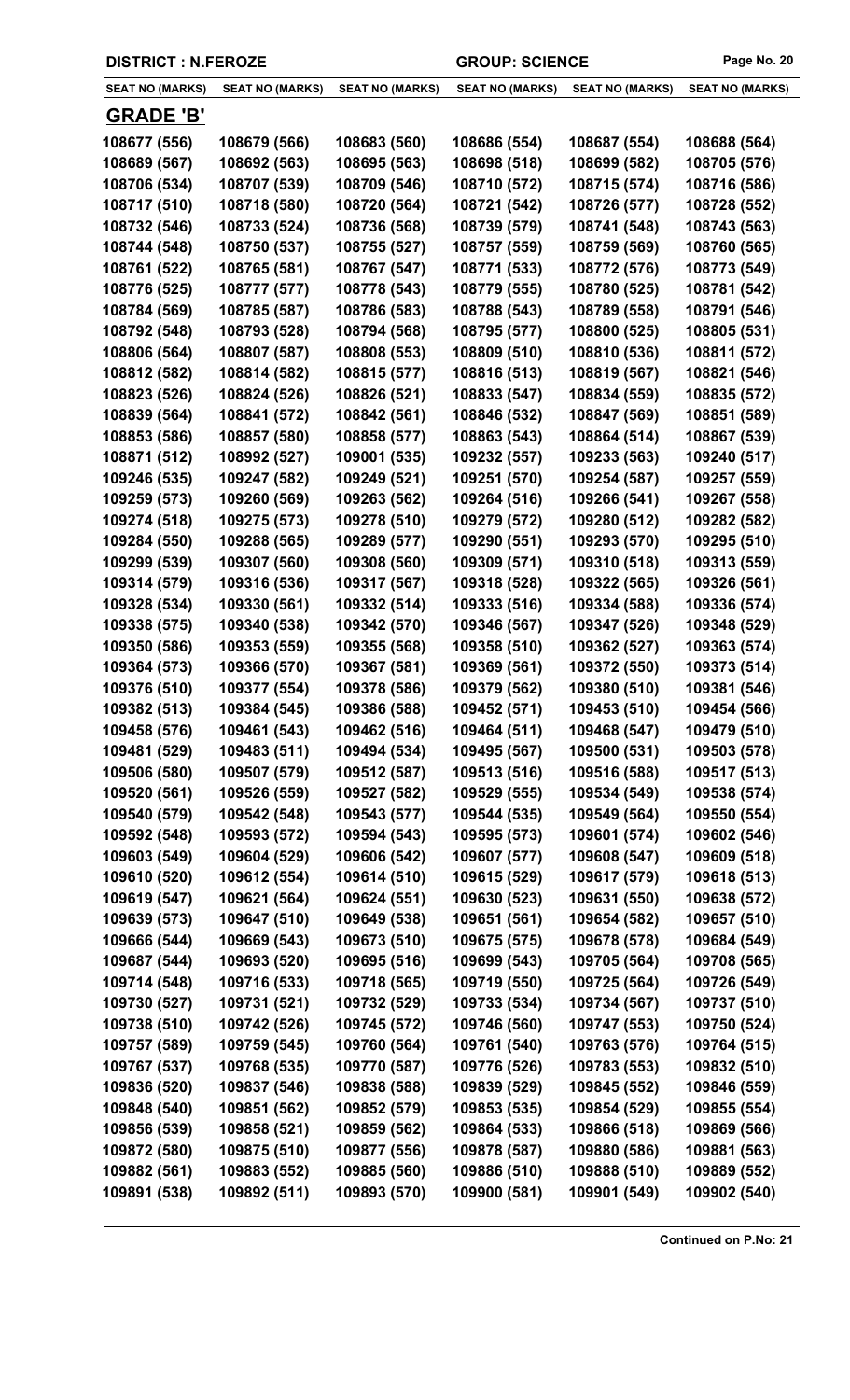| <b>DISTRICT : N.FEROZE</b> |                        |                        | <b>GROUP: SCIENCE</b>  |                        | Page No. 21            |
|----------------------------|------------------------|------------------------|------------------------|------------------------|------------------------|
| <b>SEAT NO (MARKS)</b>     | <b>SEAT NO (MARKS)</b> | <b>SEAT NO (MARKS)</b> | <b>SEAT NO (MARKS)</b> | <b>SEAT NO (MARKS)</b> | <b>SEAT NO (MARKS)</b> |
| <b>GRADE 'B'</b>           |                        |                        |                        |                        |                        |
| 109906 (522)               | 109908 (552)           | 109909 (586)           | 109910 (530)           | 109912 (534)           | 109913 (564)           |
| 109918 (510)               | 109919 (532)           | 109921 (536)           | 109929 (525)           | 109931 (560)           | 109932 (515)           |
| 109933 (519)               | 109936 (539)           | 109938 (529)           | 109939 (535)           | 109943 (572)           | 109944 (581)           |
| 109945 (547)               | 109947 (555)           | 109948 (516)           | 110010 (525)           | 110011 (575)           | 110015 (564)           |
| 110017 (516)               | 110025 (573)           | 110027 (569)           | 110028 (580)           | 110031 (568)           | 110042 (577)           |
| 110045 (519)               | 110046 (515)           | 110047 (541)           | 110048 (585)           | 110089 (541)           | 110091 (545)           |
| 110093 (531)               | 110096 (523)           | 110099 (551)           | 110102 (587)           | 110103 (546)           | 110108 (521)           |
| 110113 (568)               | 110114 (563)           | 110115 (566)           | 110117 (521)           | 110119 (526)           | 110125 (513)           |
| 110127 (561)               | 110129 (542)           | 110130 (541)           | 110131 (564)           | 110134 (532)           | 110135 (520)           |
| 110136 (552)               | 110137 (579)           | 110139 (548)           | 110182 (536)           | 110186 (522)           | 110192 (584)           |
| 110193 (562)               | 110234 (584)           | 110236 (532)           | 110247 (542)           | 110248 (551)           | 110250 (581)           |
| 110252 (533)               | 110255 (571)           | 110257 (562)           | 110259 (527)           | 110260 (550)           | 110261 (570)           |
| 110262 (575)               | 110263 (583)           | 110264 (573)           | 110265 (551)           | 110266 (522)           | 110268 (576)           |
| 110269 (543)               | 110270 (538)           | 110271 (512)           | 110272 (520)           | 110277 (536)           | 110282 (562)           |
| 110289 (564)               | 110298 (539)           | 110304 (542)           | 110305 (584)           | 110306 (510)           | 110352 (576)           |
| 110353 (552)               | 110355 (511)           | 110356 (583)           | 110359 (579)           | 110360 (558)           | 110361 (520)           |
| 110362 (546)               | 110363 (589)           | 110365 (547)           | 110366 (529)           | 110368 (580)           | 110370 (585)           |
| 110373 (579)               | 110379 (576)           | 110381 (575)           | 110383 (523)           | 110390 (587)           | 110396 (523)           |
| 110400 (579)               | 110401 (586)           | 110405 (520)           | 110406 (569)           | 110408 (583)           | 110409 (559)           |
| 110412 (560)               | 110414 (586)           | 110415 (586)           | 110417 (566)           | 110420 (573)           | 110421 (567)           |
| 110424 (522)               | 110425 (561)           | 110427 (577)           | 110428 (527)           | 110431 (528)           | 110432 (574)           |
| 110440 (513)               | 110443 (561)           | 110448 (577)           | 110453 (552)           | 110456 (579)           | 110457 (532)           |
| 110458 (558)               | 110459 (556)           | 110460 (547)           | 110465 (564)           | 110466 (535)           | 110470 (555)           |
| 110471 (518)               | 110472 (558)           | 110475 (554)           | 110477 (534)           | 110525 (525)           | 110527 (568)           |
| 110528 (586)               | 110532 (544)           | 110535 (553)           | 110538 (554)           | 110541 (587)           | 110542 (587)           |
| 110543 (579)               | 110544 (552)           | 110546 (562)           | 110547 (587)           | 110548 (584)           | 110553 (573)           |
| 110554 (570)               | 110557 (524)           | 110558 (582)           | 110564 (511)           | 110565 (556)           | 110566 (516)           |
|                            |                        |                        |                        |                        |                        |

| 110471 (518) | 110472 (558) | 110475 (554) | 110477 (534) | 110525 (525) | 110527 (568) |
|--------------|--------------|--------------|--------------|--------------|--------------|
| 110528 (586) | 110532 (544) | 110535 (553) | 110538 (554) | 110541 (587) | 110542 (587) |
| 110543 (579) | 110544 (552) | 110546 (562) | 110547 (587) | 110548 (584) | 110553 (573) |
| 110554 (570) | 110557 (524) | 110558 (582) | 110564 (511) | 110565 (556) | 110566 (516) |
| 110567 (526) | 110570 (558) | 110571 (568) | 110572 (563) | 110573 (515) | 110574 (540) |
| 110575 (510) | 110576 (550) | 110580 (565) | 110582 (543) | 110583 (529) | 110586 (556) |
| 110596 (587) | 110599 (577) | 110600 (535) | 110642 (532) | 110643 (510) | 110671 (575) |
| 110674 (579) | 110678 (565) | 110679 (531) | 110680 (549) | 110683 (531) | 110684 (552) |
| 110686 (515) | 110688 (524) | 110695 (551) | 110699 (580) | 110705 (530) | 110706 (561) |
| 110707 (551) | 110711 (543) | 110713 (558) | 110717 (565) | 110718 (510) | 110722 (517) |
| 110723 (587) | 110724 (556) | 110725 (544) | 110732 (514) | 110738 (568) | 110739 (546) |
| 110740 (585) | 110741 (544) | 110742 (582) | 110744 (538) | 110747 (555) | 110749 (536) |
| 110753 (510) | 110754 (514) | 110758 (586) | 110761 (587) | 110764 (584) | 110777 (550) |
| 110780 (558) | 110782 (548) | 110791 (562) | 110853 (519) | 110856 (586) | 110858 (533) |
| 110864 (578) | 110865 (579) | 110869 (573) | 110870 (570) | 110871 (589) | 110874 (551) |
| 110876 (527) | 110881 (548) | 110883 (514) | 110886 (560) | 110887 (528) | 110889 (571) |
| 110891 (527) | 110892 (559) | 110895 (522) | 110896 (535) | 110897 (540) | 110898 (562) |
| 110902 (589) | 110903 (549) | 110904 (575) | 110905 (543) | 110906 (530) | 110909 (562) |
| 110911 (542) | 110912 (548) | 110913 (564) | 110915 (547) | 110923 (563) | 110961 (522) |
| 110965 (548) | 110967 (555) | 110971 (559) | 110974 (556) | 110976 (529) | 110978 (585) |
| 110981 (556) | 110985 (577) | 110993 (589) | 110994 (555) | 110995 (572) | 110997 (556) |
| 110999 (522) | 111004 (564) | 111006 (531) | 111007 (523) | 111010 (584) | 111011 (573) |
| 111013 (585) | 111014 (562) | 111015 (530) | 111016 (589) | 111018 (555) | 111025 (547) |
| 111027 (581) | 111028 (551) | 111029 (542) | 111030 (576) | 111031 (570) | 111032 (570) |
| 111035 (573) | 111036 (572) | 111039 (581) | 111042 (539) | 111043 (580) | 111044 (549) |
| 111045 (518) | 111082 (510) | 111083 (565) | 111084 (510) | 111086 (562) | 111088 (581) |
| 111089 (578) | 111090 (552) | 111091 (517) | 111097 (581) | 111098 (563) | 111099 (530) |
| 111102 (553) | 111109 (549) | 111111 (557) | 111115 (573) | 111116 (569) | 111119 (588) |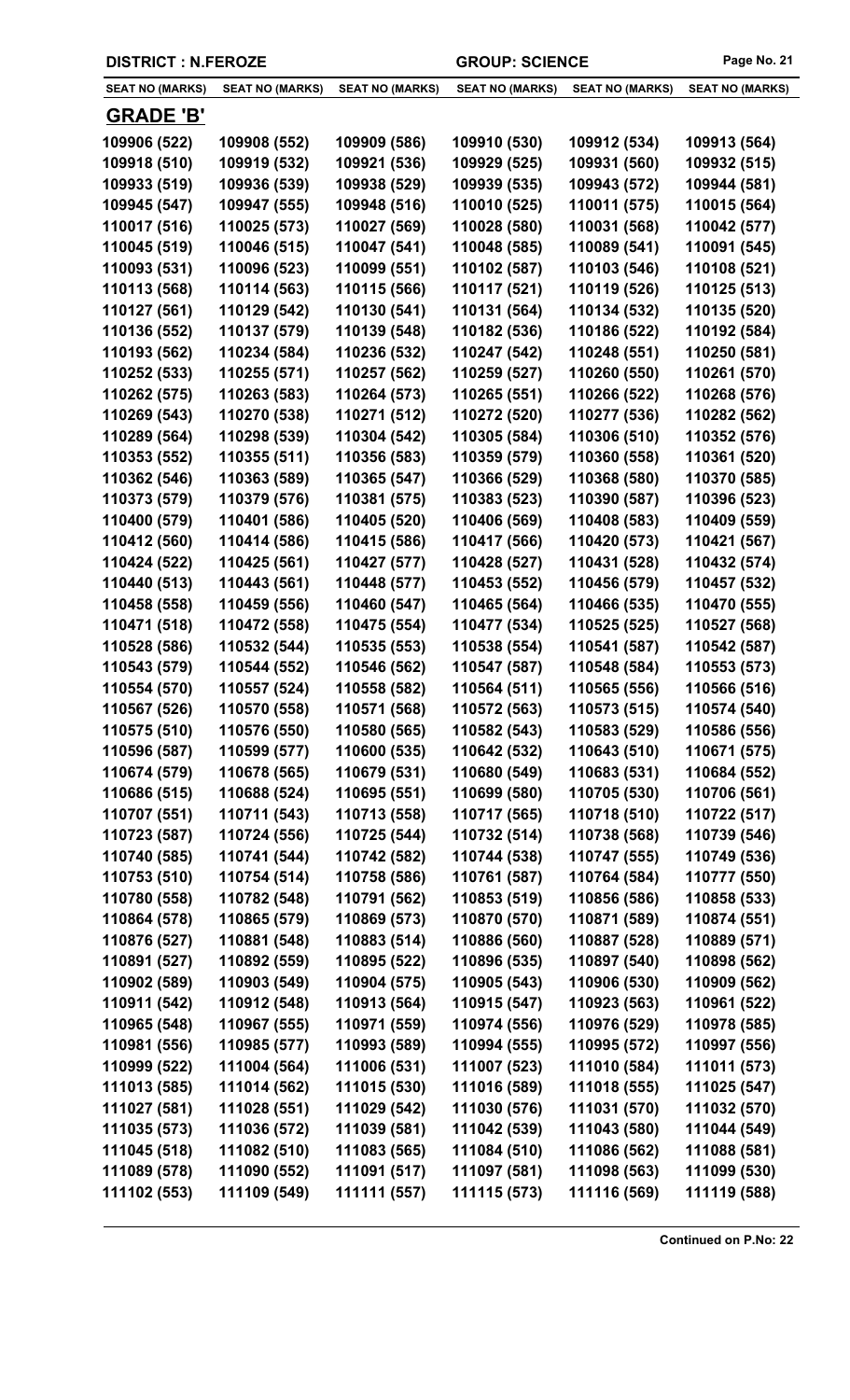| <b>SEAT NO (MARKS)</b> | SEAT NO (MARKS) | <b>SEAT NO (MARKS)</b> | <b>SEAT NO (MARKS)</b> | <b>SEAT NO (MARKS)</b> | <b>SEAT NO (MARKS)</b> |
|------------------------|-----------------|------------------------|------------------------|------------------------|------------------------|
| <b>GRADE 'B'</b>       |                 |                        |                        |                        |                        |
| 111120 (570)           | 111122 (568)    | 111125 (510)           | 111130 (536)           | 111135 (543)           | 111136 (535)           |
| 111140 (556)           | 111143 (554)    | 111145 (547)           | 111148 (544)           | 111150 (584)           | 111151 (559)           |
| 111152 (557)           | 111154 (589)    | 111155 (558)           | 111157 (529)           | 111158 (546)           | 111160 (578)           |
| 111161 (534)           | 111162 (533)    | 111166 (530)           | 111169 (555)           | 111171 (515)           | 111172 (526)           |
| 111173 (542)           | 111174 (529)    | 111178 (576)           | 111180 (570)           | 111181 (569)           | 111183 (574)           |
| 111185 (527)           | 111186 (524)    | 111187 (587)           | 111199 (510)           | 111200 (573)           | 111201 (585)           |
| 111203 (514)           | 111204 (535)    | 111208 (579)           | 111212 (556)           | 111213 (521)           | 111215 (588)           |
| 111219 (589)           | 111224 (563)    | 111225 (555)           | 111226 (569)           | 111229 (553)           | 111232 (552)           |
| 111234 (581)           | 111235 (534)    | 111236 (523)           | 111239 (532)           | 111240 (563)           | 111242 (524)           |
| 111245 (587)           | 111247 (588)    | 111256 (510)           | 111257 (541)           | 111259 (563)           | 111260 (533)           |
| 111261 (541)           | 111262 (554)    | 111263 (510)           | 111267 (542)           | 111270 (566)           | 111274 (537)           |
| 111275 (579)           | 111276 (534)    | 111277 (543)           | 111279 (518)           | 111280 (513)           | 111281 (512)           |
| 111286 (531)           | 111287 (510)    | 111288 (511)           | 111289 (558)           | 111292 (535)           | 111293 (589)           |
| 111295 (576)           | 111299 (548)    | 111301 (548)           | 111307 (579)           | 111308 (563)           | 111310 (589)           |
| 111313 (513)           | 111315 (554)    | 111318 (548)           | 111319 (527)           | 111326 (583)           | 111331 (530)           |
| 111334 (575)           | 111338 (539)    | 111356 (558)           | 111366 (555)           | 111442 (563)           | 111443 (565)           |
| 111444 (582)           | 111446 (588)    | 111449 (580)           | 111452 (518)           | 111489 (550)           | 111522 (560)           |
| 111523 (580)           | 111524 (537)    | 111526 (564)           | 111527 (546)           | 111531 (579)           | 111534 (569)           |
| 111537 (512)           | 111541 (523)    | 111545 (573)           | 111550 (533)           | 111552 (587)           | 111555 (546)           |
| 111562 (510)           | 111563 (545)    | 111564 (565)           | 111565 (512)           | 111566 (566)           | 111569 (512)           |
| 111570 (510)           | 111572 (560)    | 111573 (561)           | 111576 (586)           | 111580 (559)           | 111584 (568)           |
| 111592 (572)           | 111593 (531)    | 111594 (525)           | 111600 (587)           | 111601 (575)           | 111602 (566)           |
| 111604 (556)           | 111606 (545)    | 111611 (519)           | 111612 (545)           | 111614 (525)           | 111617 (558)           |
| 111620 (578)           | 111621 (555)    | 111623 (528)           | 111625 (554)           | 111627 (559)           | 111628 (563)           |
| 111630 (577)           | 111633 (515)    | 111638 (537)           | 111639 (510)           | 111640 (571)           | 111645 (582)           |
| 111647 (525)           | 111650 (530)    | 111651 (560)           | 111655 (510)           | 111656 (512)           | 111657 (510)           |
| 111661 (548)           | 111694 (525)    | 111700 (560)           | 111706 (516)           | 111708 (561)           | 111709 (530)           |
| 111712 (510)           | 111713 (513)    | 111714 (559)           | 111716 (576)           | 111718 (540)           | 111720 (530)           |
| 111722 (554)           | 111724 (544)    | 111726 (510)           | 111727 (530)           | 111728 (521)           | 111729 (549)           |
| 111730 (535)           | 111733 (552)    | 111742 (522)           | 111744 (547)           | 111746 (517)           | 111749 (561)           |
| 111750 (510)           | 111751 (554)    | 111753 (517)           | 111757 (555)           | 111758 (516)           | 111761 (552)           |
| 111764 (553)           | 111766 (577)    | 111770 (572)           | 111772 (561)           | 111773 (565)           | 111774 (518)           |
| 111778 (549)           | 111779 (541)    | 111781 (510)           | 111783 (532)           | 111786 (526)           | 111787 (517)           |
| 111792 (530)           | 111800 (514)    | 111806 (511)           | 111809 (526)           | 111810 (570)           | 111817 (522)           |
| 111822 (510)           | 111823 (541)    | 111826 (557)           | 111827 (565)           | 111829 (510)           | 111830 (519)           |
| 111832 (510)           | 111833 (516)    | 111834 (585)           | 111873 (557)           | 111879 (545)           | 111882 (533)           |
| 111883 (520)           | 111885 (588)    | 111891 (517)           | 111892 (555)           | 111894 (555)           | 111897 (527)           |
| 111898 (555)           | 111899 (578)    | 111900 (557)           | 111902 (586)           | 111903 (535)           | 111905 (574)           |
| 111907 (525)           | 111909 (533)    | 111910 (568)           | 111911 (565)           | 111913 (553)           | 111915 (543)           |
| 111916 (519)           | 111917 (566)    | 111918 (572)           | 111919 (567)           | 111921 (541)           | 111922 (576)           |
| 111923 (524)           | 111924 (534)    | 111926 (571)           | 111928 (563)           | 111930 (510)           | 111931 (580)           |
| 111933 (556)           | 111936 (510)    | 111938 (579)           | 111939 (564)           | 111943 (551)           | 111945 (517)           |
| 111947 (515)           | 111957 (522)    | 111958 (520)           | 111959 (524)           | 111961 (510)           | 111962 (569)           |
| 111967 (562)           | 111969 (510)    | 111970 (510)           | 111971 (580)           | 111981 (562)           | 111985 (514)           |
| 111986 (518)           | 111991 (536)    | 111992 (550)           | 111993 (540)           | 111998 (522)           | 111999 (515)           |
| 112000 (525)           | 112006 (534)    | 112007 (510)           | 112010 (580)           | 112013 (563)           | 112015 (510)           |
| 112016 (581)           | 112017 (568)    | 112018 (584)           | 112021 (529)           | 112024 (525)           | 112025 (525)           |
| 112026 (526)           | 112028 (574)    | 112029 (556)           | 112031 (553)           | 112033 (536)           | 112035 (541)           |
| 112036 (580)           | 112037 (567)    | 112039 (526)           | 112040 (573)           | 112047 (519)           | 112108 (521)           |
| 112109 (565)           | 112110 (540)    | 112113 (512)           | 112114 (555)           | 112118 (535)           | 112120 (524)           |

**112121 (517) 112123 (575) 112124 (561) 112125 (560) 112127 (532) 112128 (535)**

**DISTRICT : N.FEROZE GROUP: SCIENCE Page No. 22**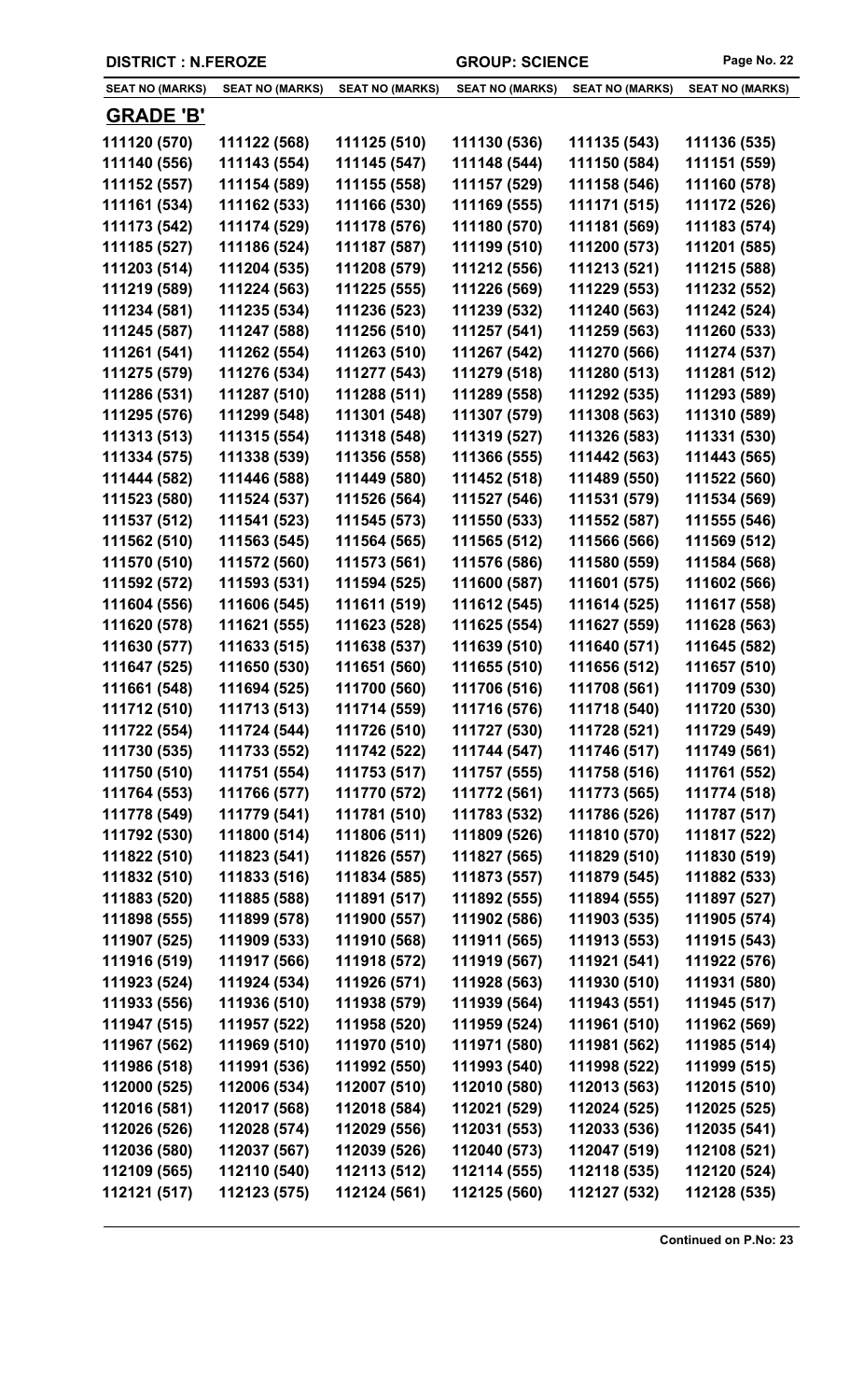| <b>SEAT NO (MARKS)</b> | <b>SEAT NO (MARKS)</b> | <b>SEAT NO (MARKS)</b> | <b>SEAT NO (MARKS)</b> | <b>SEAT NO (MARKS)</b> | <b>SEAT NO (MARKS)</b> |
|------------------------|------------------------|------------------------|------------------------|------------------------|------------------------|
| <b>GRADE 'B'</b>       |                        |                        |                        |                        |                        |
| 112129 (570)           | 112131 (580)           | 112132 (510)           | 112133 (530)           | 112135 (510)           | 112136 (531)           |
| 112137 (563)           | 112139 (561)           | 112142 (510)           | 112144 (583)           | 112145 (510)           | 112146 (558)           |
| 112147 (542)           | 112153 (523)           | 112154 (538)           | 112156 (514)           | 112157 (542)           | 112168 (578)           |
| 112171 (562)           | 112172 (561)           | 112175 (537)           | 112184 (545)           | 112185 (569)           | 112186 (513)           |
| 112192 (522)           | 112194 (521)           | 112195 (544)           | 112204 (526)           | 112205 (571)           | 112214 (517)           |
| 112215 (554)           | 112252 (588)           | 112262 (527)           | 112362 (564)           | 112363 (563)           | 112372 (569)           |
| 112377 (555)           | 112401 (555)           | 112406 (553)           | 112421 (542)           | 112425 (548)           | 112432 (586)           |
| 112435 (586)           | 112504 (563)           | 112507 (549)           | 112512 (527)           | 112513 (542)           | 112516 (583)           |
| 112526 (549)           | 112562 (550)           | 112563 (510)           | 112565 (533)           | 112567 (539)           | 112568 (572)           |
| 112569 (538)           | 112574 (533)           | 112576 (534)           | 112577 (512)           | 112578 (531)           | 112579 (563)           |
| 112580 (510)           | 112583 (555)           | 112585 (525)           | 112586 (534)           | 112587 (513)           | 112589 (514)           |
| 112590 (549)           | 112591 (541)           | 112592 (526)           | 112594 (525)           | 112595 (545)           | 112597 (544)           |
| 112598 (520)           | 112599 (544)           | 112604 (581)           | 112605 (556)           | 112611 (532)           | 112614 (547)           |
| 112615 (520)           | 112617 (517)           | 112618 (546)           | 112619 (534)           | 112622 (530)           | 112624 (563)           |
| 112625 (545)           | 112626 (542)           | 112630 (511)           | 112632 (532)           | 112633 (542)           | 112634 (561)           |
| 112636 (566)           | 112638 (578)           | 112640 (550)           | 112641 (515)           | 112643 (522)           | 112644 (561)           |
| 112645 (525)           | 112651 (550)           | 112653 (527)           | 112654 (584)           | 112655 (579)           | 112656 (531)           |
| 112658 (535)           | 112664 (563)           | 112665 (547)           | 112666 (515)           | 112678 (524)           | 112679 (564)           |
| 112681 (565)           | 112682 (543)           | 112683 (522)           | 112684 (544)           | 112690 (550)           | 112691 (541)           |
| 112693 (518)           | 112694 (521)           | 112697 (523)           | 112698 (530)           | 112700 (567)           | 112711 (535)           |
| 112712 (549)           | 112713 (542)           | 112714 (519)           | 112716 (560)           | 112719 (534)           | 112722 (534)           |
| 112723 (567)           | 112725 (579)           | 112726 (554)           | 112729 (586)           | 112730 (560)           | 112731 (551)           |
| 112733 (541)           | 112735 (574)           | 112736 (530)           | 112739 (527)           | 112743 (526)           | 112745 (531)           |
| 112746 (552)           | 112747 (545)           | 112750 (526)           | 112753 (520)           | 112755 (554)           | 112756 (510)           |
| 112757 (518)           | 112758 (510)           | 112761 (543)           | 112764 (569)           | 112766 (531)           | 112769 (533)           |
| 112771 (512)           | 112773 (556)           | 112774 (551)           | 112775 (565)           | 112779 (545)           | 112787 (510)           |
| 112789 (527)           | 112790 (522)           | 112792 (550)           | 112794 (528)           | 112795 (575)           | 112797 (510)           |
| 112798 (581)           | 112800 (550)           | 112901 (550)           | 112907 (567)           | 112910 (514)           | 112918 (510)           |
| 112919 (510)           | 112921 (548)           | 112925 (571)           | 112931 (524)           | 112951 (589)           | 112991 (529)           |
| 112995 (577)           | 112996 (548)           | 113003 (523)           | 113004 (584)           | 113006 (545)           | 113008 (587)           |
| 113011 (523)           | 113016 (556)           | 113018 (533)           | 113022 (554)           | 113025 (556)           | 113027 (574)           |
| 113028 (579)           | 113035 (575)           | 113041 (535)           | 113043 (582)           | 113045 (564)           | 113046 (550)           |
| 113050 (568)           | 113052 (541)           | 113053 (565)           | 113054 (565)           | 113055 (575)           | 113063 (571)           |
| 113064 (563)           | 113066 (553)           | 113072 (528)           | 113077 (562)           | 113112 (555)           | 113113 (578)           |
| 113117 (547)           | 113118 (544)           | 113120 (589)           | 113122 (540)           | 113123 (553)           | 113125 (510)           |
| 113129 (568)           | 113131 (528)           | 113134 (554)           | 113139 (528)           | 113140 (579)           | 113143 (524)           |
| 113145 (582)           | 113149 (531)           | 113151 (579)           | 113152 (554)           | 113153 (582)           | 113154 (535)           |
|                        |                        |                        |                        |                        |                        |
| 113156 (516)           | 113158 (559)           | 113159 (563)           | 113161 (531)           | 113162 (525)           | 113163 (580)           |
| 113164 (579)           | 113165 (510)           | 113167 (564)           | 113171 (555)           | 113172 (528)           | 113175 (552)           |
| 113179 (567)           | 113180 (520)           | 113181 (562)           | 113187 (547)           | 113188 (575)           | 113189 (546)           |
| 113190 (510)           | 113191 (511)           | 113193 (530)           | 113194 (565)           | 113195 (562)           | 113198 (530)           |
| 113199 (510)           | 113201 (510)           | 113202 (529)           | 113203 (517)           | 113204 (569)           | 113206 (510)           |
| 113207 (513)           | 113210 (574)           | 113211 (552)           | 113212 (569)           | 113214 (512)           | 113216 (513)           |
| 113221 (510)           | 113225 (541)           | 113227 (510)           | 113228 (510)           | 113229 (588)           | 113233 (572)           |
| 113235 (525)           | 113301 (520)           | 113302 (520)           | 113303 (540)           | 136502 (511)           | 136503 (565)           |
| 136506 (510)           | 136548 (541)           | 136552 (510)           | 136553 (514)           | 136557 (574)           | 136563 (587)           |
| 136593 (516)           | 136597 (582)           | 136650 (510)           | 136653 (547)           | 136654 (582)           | 136655 (520)           |
| 136656 (589)           | 136681 (565)           | 136682 (527)           | 136703 (567)           | 136726 (547)           | 136731 (555)           |
| 136767 (529)           | 136768 (528)           | 136769 (563)           | 136770 (570)           | 136771 (568)           | 136772 (518)           |
| 136845 (519)           | 136871 (569)           | 136878 (510)           | 137011 (569)           | 137027 (522)           | 137111 (551)           |

**137204 (586) 137317 (585) 137318 (549) 137320 (543) 137325 (521) 137362 (548)**

**DISTRICT : N.FEROZE GROUP: SCIENCE Page No. 23**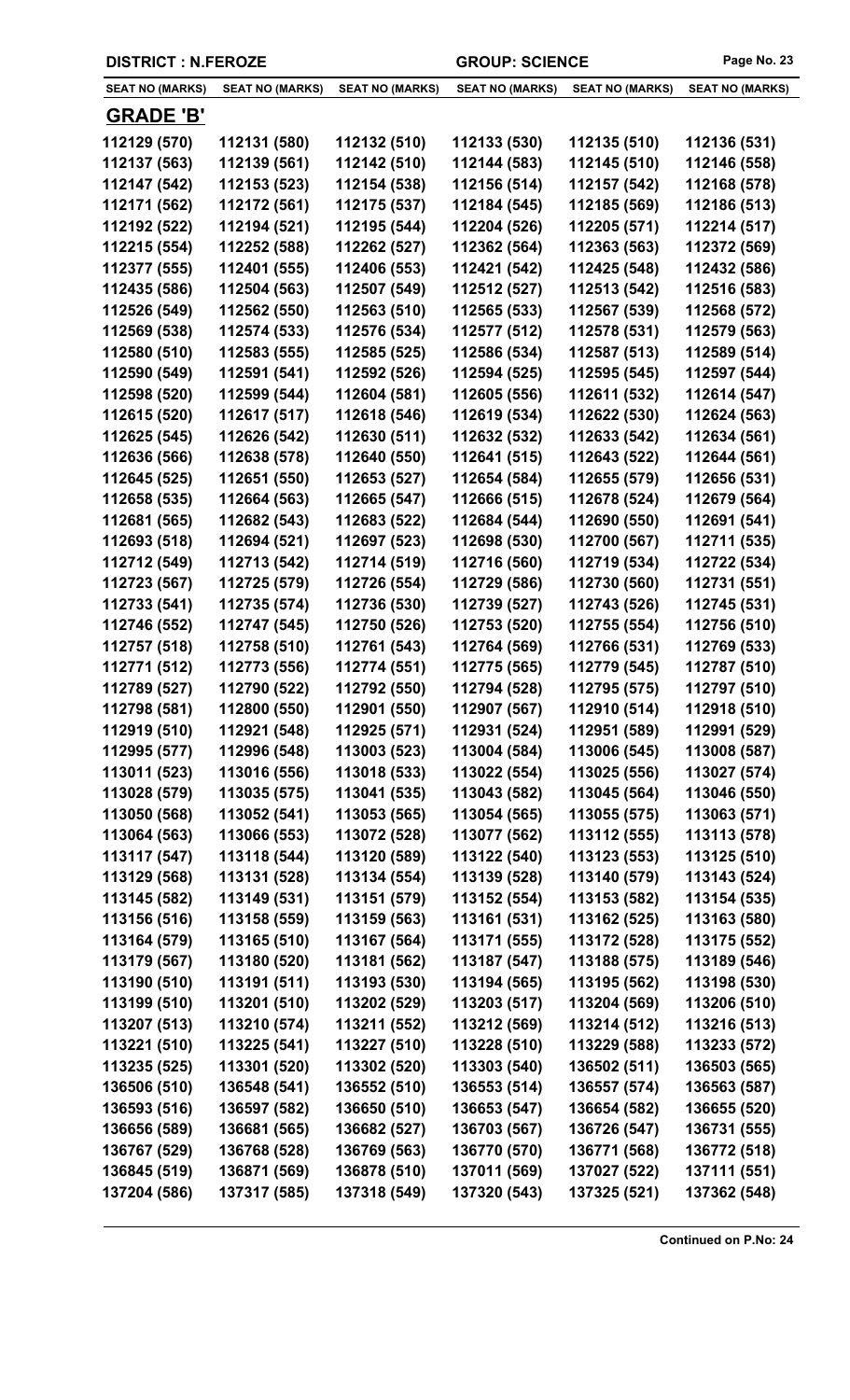| <b>DISTRICT : N.FEROZE</b> |                        |                        | <b>GROUP: SCIENCE</b>  |                        | Page No. 24            |
|----------------------------|------------------------|------------------------|------------------------|------------------------|------------------------|
| <b>SEAT NO (MARKS)</b>     | <b>SEAT NO (MARKS)</b> | <b>SEAT NO (MARKS)</b> | <b>SEAT NO (MARKS)</b> | <b>SEAT NO (MARKS)</b> | <b>SEAT NO (MARKS)</b> |
| <b>GRADE 'B'</b>           |                        |                        |                        |                        |                        |
| 137363 (543)               | 137366 (510)           | 137382 (549)           | 137388 (568)           | 137392 (543)           | 137405 (514)           |
| 137453 (510)               | 137454 (538)           | 137506 (510)           | 137531 (535)           | 137671 (538)           | 137673 (512)           |
| 137706 (541)               | 137746 (582)           | 137748 (585)           | 137750 (551)           | 137752 (510)           | 137802 (512)           |
| 137813 (536)               | 137829 (525)           | 137834 (510)           | 137853 (568)           | 137911 (546)           | 137912 (542)           |
| 137913 (541)               | 137943 (535)           | 137946 (525)           | 137950 (543)           | 137957 (529)           | 138034 (575)           |
| 138073 (522)               | 138079 (510)           | 138112 (525)           | 138116 (542)           | 138171 (588)           | 138186 (516)           |
| 138201 (559)               | 138204 (567)           | 138231 (522)           | 138234 (572)           |                        |                        |
| <b>GRADE 'C'</b>           |                        |                        |                        |                        |                        |
| 99001 (477)                | 99002 (465)            | 99013 (500)            | 99014 (477)            | 99018 (494)            | 99020 (454)            |
| 99021 (487)                | 99022 (491)            | 99030 (495)            | 99041 (480)            | 99043 (465)            | 99046 (469)            |
| 99056 (467)                | 99063 (495)            | 99071 (493)            | 99072 (476)            | 99074 (458)            | 99076 (441)            |
| 99077 (504)                | 99079 (463)            | 99080 (504)            | 99081 (487)            | 99082 (495)            | 99083 (468)            |
| 99087 (472)                | 99089 (496)            | 99100 (496)            | 99101 (467)            | 99102 (502)            | 99103 (497)            |
| 99105 (484)                | 99106 (446)            | 99113 (473)            | 99115 (470)            | 99122 (486)            | 99130 (462)            |
| 99133 (489)                | 99134 (480)            | 99136 (478)            | 99139 (484)            | 99140 (437)            | 99143 (465)            |
| 99148 (430)                | 99149 (495)            | 99151 (438)            | 99152 (431)            | 99158 (435)            | 99159 (487)            |
| 99161 (476)                | 99164 (492)            | 99165 (456)            | 99166 (462)            | 99229 (481)            | 99240 (463)            |
| 99241 (487)                | 99245 (456)            | 99259 (473)            | 99261 (486)            | 99267 (450)            | 99269 (476)            |
| 99274 (427)                | 99275 (467)            | 99276 (481)            | 99283 (458)            | 99285 (452)            | 99286 (488)            |
| 99290 (498)                | 99299 (492)            | 99304 (479)            | 99309 (448)            | 99316 (456)            | 99321 (481)            |
| 99323 (483)                | 99324 (491)            | 99325 (447)            | 99326 (425)            | 99329 (499)            | 99333 (454)            |
| 99339 (499)                | 99342 (455)            | 99343 (480)            | 99358 (479)            | 99361 (494)            | 99363 (501)            |
| 99366 (445)                | 99374 (463)            | 99379 (506)            | 99386 (490)            | 99391 (462)            | 99392 (503)            |
| 99394 (453)                | 99409 (503)            | 99415 (444)            | 99416 (439)            | 99417 (479)            | 99422 (452)            |
| 99424 (503)                | 99428 (483)            | 99429 (491)            | 99433 (459)            | 99436 (467)            | 99437 (478)            |
| 99439 (436)                | 99440 (498)            | 99441 (433)            | 99443 (477)            | 99446 (478)            | 99451 (472)            |
| 99452 (491)                | 99461 (495)            | 99465 (503)            | 99474 (467)            | 99476 (493)            | 99479 (473)            |
| 99481 (479)                | 99501 (466)            | 99509 (485)            | 99517 (499)            | 99518 (489)            | 99519 (504)            |
| 99523 (430)                | 99524 (451)            | 99525 (482)            | 99528 (495)            | 99682 (491)            | 99694 (474)            |
| 99716 (476)                | 99939 (501)            | 99961 (435)            | 99962 (459)            | 99963 (453)            | 99964 (499)            |
| 99966 (433)                | 99967 (473)            | 99979 (453)            | 99980 (499)            | 99982 (483)            | 99983 (492)            |
| 99986 (469)                | 99987 (455)            | 99990 (456)            | 100000 (486)           | 100004 (484)           | 100011 (473)           |
| 100022 (491)               | 100024 (440)           | 100030 (459)           | 100042 (429)           | 100057 (442)           | 100062 (459)           |
| 100063 (456)               | 100079 (449)           | 100085 (499)           | 100096 (498)           | 100097 (478)           | 100099 (451)           |
| 100102 (497)               | 100103 (460)           | 100105 (492)           | 100115 (426)           | 100116 (486)           | 100118 (433)           |
| 100125 (467)               | 100127 (476)           | 100146 (491)           | 100153 (483)           | 100155 (475)           | 100158 (474)           |
| 100172 (464)               | 100187 (492)           | 100193 (499)           | 100285 (476)           | 100286 (487)           | 100289 (448)           |
| 100290 (471)               | 100292 (463)           | 100294 (462)           | 100295 (483)           | 100296 (494)           | 100297 (504)           |
| 100302 (492)               | 100313 (444)           | 100320 (491)           | 100321 (485)           | 100323 (467)           | 100324 (461)           |
| 100330 (469)               | 100338 (481)           | 100340 (494)           | 100373 (494)           | 100391 (495)           | 100394 (499)           |
| 100398 (428)               | 100399 (485)           | 100400 (440)           | 100403 (480)           | 100406 (464)           | 100421 (444)           |
| 100430 (484)               | 100438 (471)           | 100441 (494)           | 100445 (499)           | 100448 (498)           | 100449 (495)           |
| 100451 (496)               | 100458 (447)           | 100466 (461)           | 100467 (472)           | 100470 (440)           | 100477 (459)           |
| 100478 (431)               | 100480 (493)           | 100481 (465)           | 100485 (481)           | 100486 (468)           | 100491 (502)           |
| 100495 (456)               | 100521 (504)           | 100523 (459)           | 100529 (491)           | 100586 (493)           | 100590 (504)           |
| 100592 (453)               | 100593 (430)           | 100595 (450)           | 100598 (483)           | 100662 (479)           | 100666 (488)           |
| 100669 (447)               | 100673 (491)           | 100680 (508)           | 100683 (482)           | 100687 (426)           | 100689 (471)           |
| 100692 (448)               | 100693 (466)           | 100694 (435)           | 100695 (485)           | 100707 (501)           | 100721 (431)           |
| 100723 (469)               | 100727 (478)           | 100729 (459)           | 100730 (448)           | 100733 (486)           | 100736 (481)           |
| 100738 (492)               | 100740 (455)           | 100741 (440)           | 100748 (495)           | 100749 (461)           | 100750 (453)           |
| 100755 (454)               | 100758 (498)           | 100761 (443)           | 100767 (484)           | 100772 (471)           | 100773 (490)           |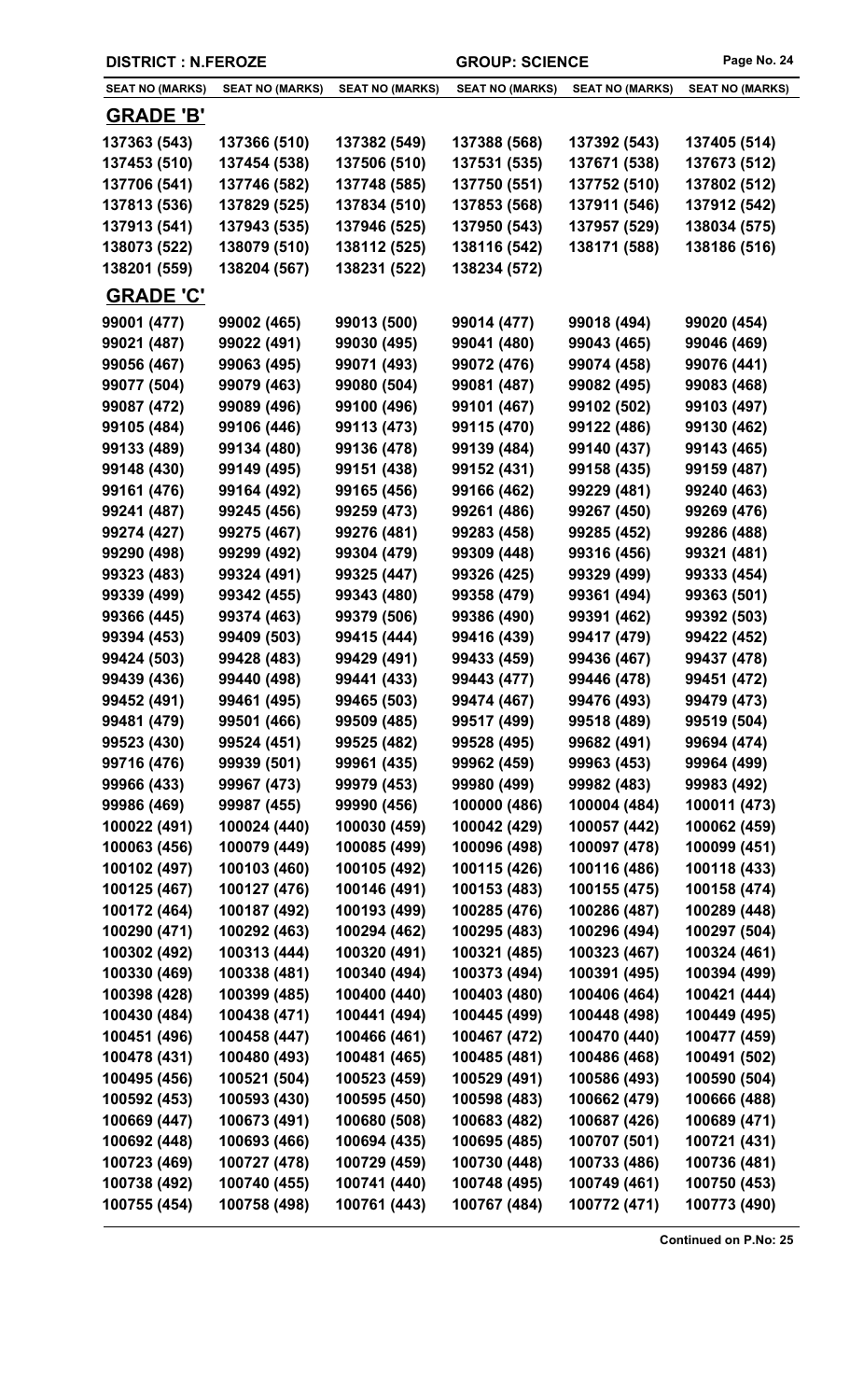|  | <b>DISTRICT : N.FEROZE</b> |
|--|----------------------------|
|--|----------------------------|

| <b>SEAT NO (MARKS)</b>       | <b>SEAT NO (MARKS)</b>       | <b>SEAT NO (MARKS)</b>       | <b>SEAT NO (MARKS)</b>       | <b>SEAT NO (MARKS)</b>       | <b>SEAT NO (MARKS)</b>       |
|------------------------------|------------------------------|------------------------------|------------------------------|------------------------------|------------------------------|
| <b>GRADE 'C'</b>             |                              |                              |                              |                              |                              |
| 100777 (464)                 | 100778 (455)                 | 100779 (462)                 | 100838 (462)                 | 100839 (453)                 | 100841 (471)                 |
| 100844 (476)                 | 100847 (496)                 | 100849 (493)                 | 100851 (450)                 | 100854 (463)                 | 100858 (436)                 |
| 100859 (451)                 | 100860 (500)                 | 100891 (442)                 | 100893 (469)                 | 100894 (459)                 | 100896 (438)                 |
| 100898 (476)                 | 100907 (487)                 | 100909 (444)                 | 100910 (480)                 | 100911 (494)                 | 100913 (483)                 |
| 100914 (455)                 | 100920 (453)                 | 100953 (447)                 | 100955 (483)                 | 100956 (479)                 | 100961 (491)                 |
| 100963 (434)                 | 100969 (451)                 | 100970 (479)                 | 100971 (493)                 | 100974 (467)                 | 100982 (497)                 |
| 100988 (500)                 | 100993 (448)                 | 100996 (484)                 | 100998 (475)                 | 100999 (447)                 | 101002 (494)                 |
| 101012 (498)                 | 101080 (499)                 | 101081 (476)                 | 101089 (500)                 | 101092 (440)                 | 101097 (440)                 |
| 101103 (488)                 | 101121 (491)                 | 101130 (452)                 | 101131 (494)                 | 101136 (489)                 | 101147 (464)                 |
| 101242 (478)                 | 101247 (460)                 | 101249 (490)                 | 101256 (489)                 | 101257 (430)                 | 101264 (491)                 |
| 101271 (488)                 | 101273 (456)                 | 101275 (488)                 | 101278 (430)                 | 101281 (466)                 | 101282 (488)                 |
| 101290 (459)                 | 101292 (487)                 | 101354 (445)                 | 101355 (425)                 | 101358 (450)                 | 101360 (502)                 |
| 101362 (481)                 | 101365 (497)                 | 101369 (478)                 | 101370 (491)                 | 101371 (425)                 | 101374 (474)                 |
| 101375 (487)                 | 101376 (487)                 | 101379 (438)                 | 101382 (491)                 | 101407 (454)                 | 101446 (453)                 |
| 101449 (503)                 | 101456 (476)                 | 101461 (497)                 | 101462 (478)                 | 101464 (488)                 | 101489 (502)                 |
| 101499 (482)                 | 101501 (472)                 | 101504 (497)                 | 101522 (466)                 | 101523 (503)                 | 101524 (494)                 |
| 101525 (504)                 | 101565 (452)                 | 101569 (487)                 | 101573 (480)                 | 101585 (439)                 | 101589 (453)                 |
| 101603 (440)                 | 101606 (464)                 | 101608 (466)                 | 101612 (471)                 | 101616 (496)                 | 101622 (501)                 |
| 101637 (500)                 | 101643 (483)                 | 101664 (492)                 | 101693 (502)                 | 101721 (447)                 | 101727 (487)                 |
| 101728 (495)                 | 101733 (465)                 | 101748 (425)                 | 101752 (479)                 | 101755 (485)                 | 101789 (462)                 |
| 101796 (504)                 | 101852 (504)                 | 101856 (500)                 | 101857 (495)                 | 101859 (449)                 | 101861 (500)                 |
| 101865 (499)                 | 101868 (501)                 | 101875 (448)                 | 101882 (474)                 | 101885 (436)                 | 101889 (496)                 |
| 101890 (504)                 | 101892 (466)                 | 101893 (499)                 | 101895 (459)                 | 101922 (498)                 | 101925 (456)                 |
| 101926 (488)                 | 101927 (450)                 | 101929 (425)                 | 101931 (458)                 | 101933 (463)                 | 101968 (503)                 |
| 101972 (482)                 | 101974 (439)                 | 101975 (437)                 | 101989 (503)                 | 101992 (455)                 | 101993 (501)                 |
| 101995 (482)                 | 102012 (484)                 | 102013 (473)                 | 102020 (464)                 | 102028 (478)                 | 102031 (453)                 |
| 102034 (469)                 | 102037 (442)                 | 102072 (507)                 | 102078 (453)                 | 102091 (494)                 | 102096 (462)                 |
| 102097 (481)                 | 102102 (462)                 | 102103 (499)                 | 102106 (501)                 | 102108 (493)                 | 102115 (470)                 |
| 102123 (492)                 | 102125 (490)                 | 102137 (499)                 | 102142 (453)                 | 102156 (492)                 | 102161 (431)                 |
| 102163 (483)                 | 102165 (501)                 | 102169 (489)                 | 102173 (471)                 | 102174 (466)                 | 102186 (433)                 |
| 102241 (472)                 | 102244 (444)                 | 102245 (495)                 | 102246 (425)                 | 102249 (501)                 | 102261 (443)                 |
| 102263 (472)                 | 102264 (451)                 | 102280 (484)                 | 102283 (491)                 | 102284 (469)                 | 102285 (475)                 |
| 102287 (465)                 | 102288 (448)                 | 102290 (450)                 | 102293 (438)                 | 102318 (459)                 | 102322 (485)                 |
| 102323 (504)                 | 102332 (444)                 | 102335 (486)                 | 102336 (464)                 | 102340 (452)                 | 102353 (474)                 |
| 102395 (471)                 | 102396 (489)                 | 102402 (441)                 | 102446 (502)                 | 102451 (440)                 | 102453 (493)                 |
| 102454 (448)                 | 102455 (456)                 | 102459 (453)                 | 102460 (450)                 | 102462 (499)                 | 102466 (469)                 |
| 102470 (493)                 | 102478 (499)                 | 102480 (443)                 | 102481 (470)                 | 102482 (463)                 | 102483 (480)                 |
| 102484 (472)                 | 102489 (446)                 | 102491 (497)                 | 102493 (502)                 | 102496 (442)                 | 102500 (490)                 |
| 102501 (463)                 | 102502 (480)                 | 102505 (435)                 | 102509 (479)                 | 102516 (437)                 | 102520 (459)                 |
| 102522 (468)                 | 102523 (458)                 | 102530 (490)                 | 102533 (472)                 | 102535 (469)                 | 102542 (473)                 |
| 102546 (440)                 | 102556 (502)                 | 102562 (492)                 | 102563 (427)                 | 102571 (497)                 | 102572 (450)                 |
| 102575 (492)                 | 102576 (456)                 | 102579 (482)                 | 102583 (426)                 | 102584 (456)                 | 102592 (468)                 |
| 102596 (440)                 | 102597 (498)                 | 102601 (503)                 | 102603 (474)                 | 102612 (460)                 | 102616 (471)                 |
| 102619 (490)                 | 102621 (493)                 | 102625 (493)                 | 102711 (483)                 | 102717 (463)                 | 102718 (468)                 |
| 102719 (444)                 | 102720 (477)                 | 102721 (496)                 | 102722 (495)<br>102764 (451) | 102737 (491)                 | 102741 (450)                 |
| 102747 (505)<br>102793 (473) | 102755 (449)<br>102794 (488) | 102759 (490)<br>102795 (464) | 102804 (462)                 | 102767 (440)<br>102805 (500) | 102791 (434)<br>102806 (496) |
| 102807 (457)                 | 102808 (495)                 | 102809 (473)                 | 102818 (488)                 | 102824 (478)                 | 102825 (463)                 |
| 102829 (489)                 | 102830 (467)                 | 102833 (472)                 | 102834 (425)                 | 102836 (462)                 | 102838 (482)                 |
| 102840 (457)                 | 102841 (461)                 | 102843 (429)                 | 102844 (451)                 | 102852 (431)                 | 102855 (503)                 |
| 102858 (473)                 | 102859 (474)                 | 102864 (485)                 | 102866 (453)                 | 102872 (448)                 | 102873 (427)                 |
|                              |                              |                              |                              |                              |                              |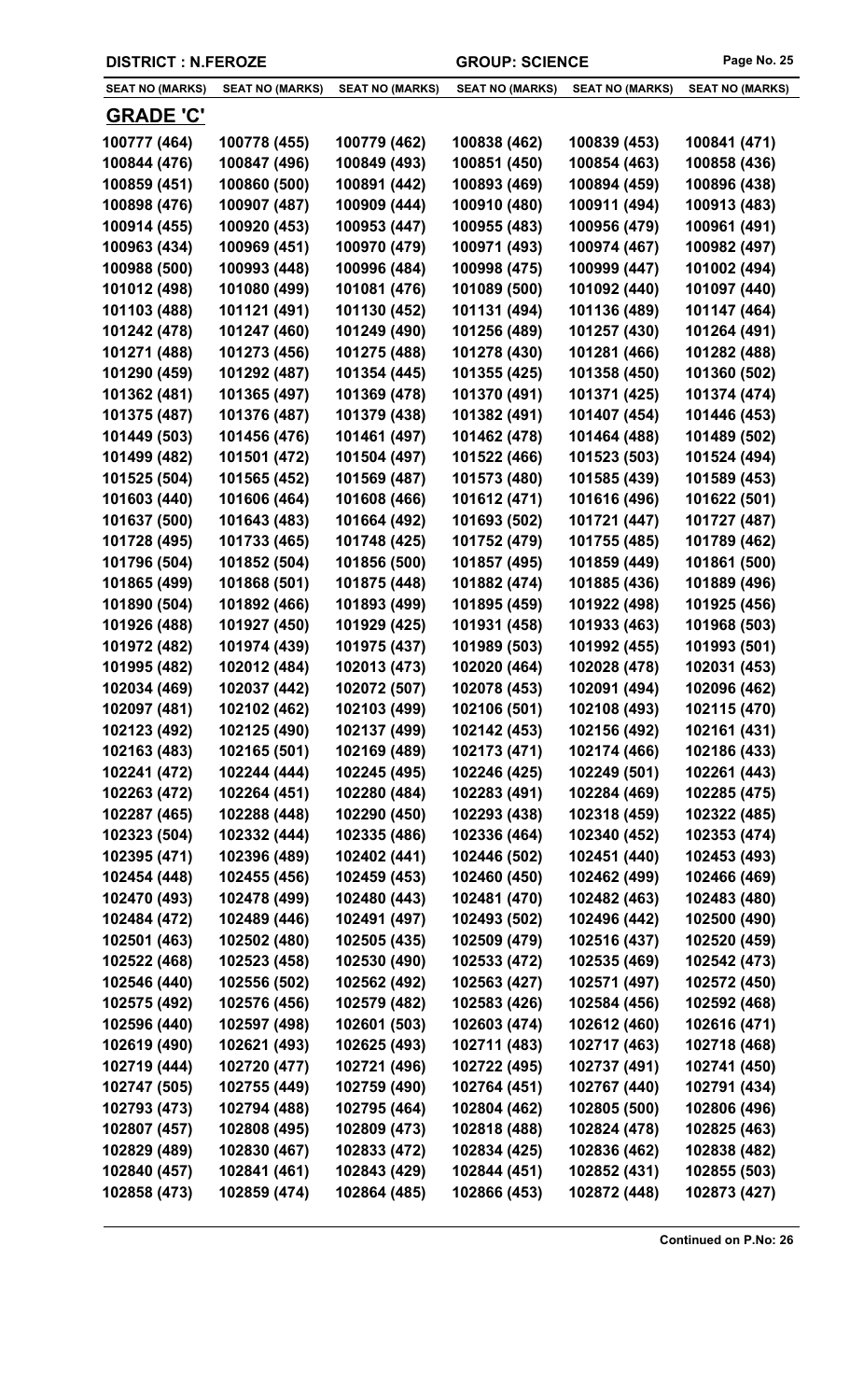| <b>DISTRICT : N.FEROZE</b> |  |
|----------------------------|--|
|----------------------------|--|

÷,

| <b>SEAT NO (MARKS)</b>       | <b>SEAT NO (MARKS)</b>       | <b>SEAT NO (MARKS)</b>       | <b>SEAT NO (MARKS)</b>       | <b>SEAT NO (MARKS)</b>       | <b>SEAT NO (MARKS)</b>       |
|------------------------------|------------------------------|------------------------------|------------------------------|------------------------------|------------------------------|
| <b>GRADE 'C'</b>             |                              |                              |                              |                              |                              |
| 102878 (482)                 | 102879 (501)                 | 102880 (502)                 | 102887 (500)                 | 102892 (452)                 | 102897 (484)                 |
| 102900 (494)                 | 102941 (472)                 | 102942 (474)                 | 102943 (477)                 | 102945 (498)                 | 102947 (489)                 |
| 102951 (444)                 | 102953 (492)                 | 102955 (497)                 | 102956 (471)                 | 102957 (483)                 | 102958 (483)                 |
| 102962 (436)                 | 102987 (435)                 | 102993 (478)                 | 103038 (436)                 | 103055 (483)                 | 103060 (491)                 |
| 103073 (466)                 | 103074 (443)                 | 103078 (457)                 | 103089 (426)                 | 103090 (466)                 | 103094 (471)                 |
| 103101 (439)                 | 103110 (482)                 | 103118 (440)                 | 103120 (427)                 | 103406 (460)                 | 103409 (447)                 |
| 103506 (474)                 | 103546 (471)                 | 103548 (468)                 | 103555 (466)                 | 103558 (480)                 | 103559 (447)                 |
| 103560 (434)                 | 103564 (428)                 | 103566 (435)                 | 103664 (501)                 | 103668 (455)                 | 103669 (501)                 |
| 103675 (468)                 | 103681 (498)                 | 103684 (494)                 | 103686 (495)                 | 103691 (470)                 | 103694 (496)                 |
| 103733 (436)                 | 103739 (489)                 | 103742 (497)                 | 103743 (431)                 | 103745 (458)                 | 103823 (458)                 |
| 103828 (468)                 | 103830 (497)                 | 103859 (498)                 | 103872 (494)                 | 103892 (493)                 | 103952 (463)                 |
| 103955 (496)                 | 103956 (467)                 | 103965 (462)                 | 103979 (449)                 | 104013 (425)                 | 104015 (442)                 |
| 104024 (442)                 | 104030 (455)                 | 104032 (489)                 | 104036 (481)                 | 104039 (472)                 | 104044 (503)                 |
| 104045 (489)                 | 104046 (465)                 | 104050 (486)                 | 104053 (494)                 | 104056 (467)                 | 104057 (493)                 |
| 104058 (437)                 | 104059 (497)                 | 104060 (425)                 | 104062 (488)                 | 104063 (444)                 | 104067 (485)                 |
| 104070 (463)                 | 104074 (483)                 | 104075 (499)                 | 104079 (480)                 | 104084 (472)                 | 104091 (433)                 |
| 104093 (489)                 | 104094 (463)                 | 104096 (494)                 | 104097 (492)                 | 104098 (480)                 | 104099 (503)                 |
| 104100 (441)                 | 104101 (468)                 | 104157 (435)                 | 104162 (480)                 | 104163 (457)                 | 104164 (433)                 |
| 104166 (481)                 | 104170 (477)                 | 104172 (443)                 | 104174 (449)                 | 104176 (452)                 | 104180 (435)                 |
| 104181 (425)                 | 104183 (441)                 | 104184 (489)                 | 104186 (471)                 | 104188 (444)                 | 104191 (453)                 |
| 104192 (498)                 | 104193 (504)                 | 104194 (485)                 | 104232 (466)                 | 104235 (500)                 | 104236 (454)                 |
| 104237 (493)                 | 104238 (477)                 | 104240 (467)                 | 104241 (493)                 | 104244 (437)                 | 104248 (469)                 |
| 104250 (460)                 | 104253 (445)                 | 104255 (488)                 | 104257 (433)                 | 104263 (502)                 | 104264 (462)                 |
| 104265 (455)                 | 104266 (460)                 | 104268 (457)                 | 104277 (493)                 | 104284 (454)                 | 104287 (487)                 |
| 104288 (478)                 | 104289 (485)                 | 104290 (455)                 | 104304 (483)                 | 104306 (490)                 | 104310 (477)                 |
| 104311 (436)                 | 104317 (496)                 | 104319 (504)                 | 104320 (481)                 | 104321 (477)                 | 104322 (484)                 |
| 104325 (470)                 | 104329 (470)                 | 104330 (463)                 | 104331 (437)                 | 104335 (440)                 | 104336 (452)                 |
| 104339 (491)                 | 104341 (492)                 | 104342 (464)                 | 104343 (461)                 | 104344 (504)                 | 104348 (452)                 |
| 104353 (444)                 | 104357 (425)                 | 104359 (454)                 | 104362 (471)                 | 104363 (458)                 | 104369 (467)                 |
| 104370 (434)                 | 104371 (477)                 | 104373 (443)                 | 104375 (477)                 | 104377 (459)                 | 104378 (467)                 |
| 104381 (477)                 | 104383 (447)                 | 104384 (501)                 | 104387 (463)                 | 104392 (466)                 | 104402 (490)                 |
| 104404 (488)                 | 104406 (483)                 | 104418 (425)                 | 104419 (483)                 | 104424 (495)                 | 104426 (428)                 |
| 104429 (431)                 | 104430 (493)                 | 104432 (501)                 | 104435 (487)                 | 104436 (437)                 | 104439 (465)                 |
| 104443 (445)                 | 104447 (489)                 | 104448 (479)                 | 104449 (467)                 | 104450 (486)                 | 104451 (452)                 |
| 104453 (464)                 | 104454 (427)                 | 104455 (462)                 | 104456 (425)                 | 104457 (426)                 | 104462 (428)                 |
| 104464 (425)                 | 104465 (452)                 | 104512 (455)                 | 104514 (425)                 | 104518 (443)                 | 104520 (503)                 |
| 104525 (488)                 | 104532 (425)                 | 104535 (483)                 | 104536 (480)                 | 104544 (487)                 | 104545 (496)                 |
| 104548 (482)                 | 104551 (440)                 | 104552 (427)                 | 104558 (453)                 | 104559 (446)                 | 104560 (494)                 |
| 104566 (449)                 | 104567 (491)                 | 104571 (496)                 | 104578 (495)                 | 104586 (458)                 | 104587 (462)                 |
| 104593 (478)                 | 104595 (482)                 | 104599 (496)                 | 104600 (487)                 | 104601 (437)                 | 104603 (467)                 |
| 104605 (459)                 | 104606 (468)                 | 104620 (494)                 | 104622 (425)                 | 104624 (497)                 | 104626 (466)                 |
| 104627 (446)                 | 104634 (441)                 | 104638 (479)                 | 104639 (429)                 | 104642 (487)                 | 104646 (434)                 |
| 104650 (491)                 | 104652 (456)                 | 104656 (465)                 | 104657 (498)                 | 104661 (502)                 | 104666 (493)                 |
| 104668 (446)                 | 104670 (473)                 | 104672 (471)                 | 104675 (493)                 | 104677 (502)                 | 104692 (450)                 |
| 104696 (494)                 | 104698 (496)                 | 104705 (488)                 | 104752 (498)                 | 104753 (458)                 | 104754 (468)                 |
| 104755 (467)                 | 104757 (427)                 | 104758 (484)                 | 104759 (444)                 | 104760 (468)                 | 104761 (490)                 |
| 104762 (502)<br>104784 (467) | 104768 (450)<br>104785 (497) | 104772 (479)<br>104790 (446) | 104774 (461)<br>104791 (476) | 104777 (462)<br>104792 (485) | 104781 (425)<br>104800 (450) |
| 104804 (460)                 | 104805 (486)                 | 104811 (492)                 | 104822 (465)                 | 104826 (454)                 | 104830 (489)                 |
| 104839 (451)                 | 104845 (476)                 | 104847 (495)                 | 104848 (470)                 | 104849 (441)                 | 104850 (474)                 |
| 104855 (446)                 | 104863 (494)                 | 104866 (477)                 | 104872 (501)                 | 104876 (429)                 | 104878 (493)                 |
|                              |                              |                              |                              |                              |                              |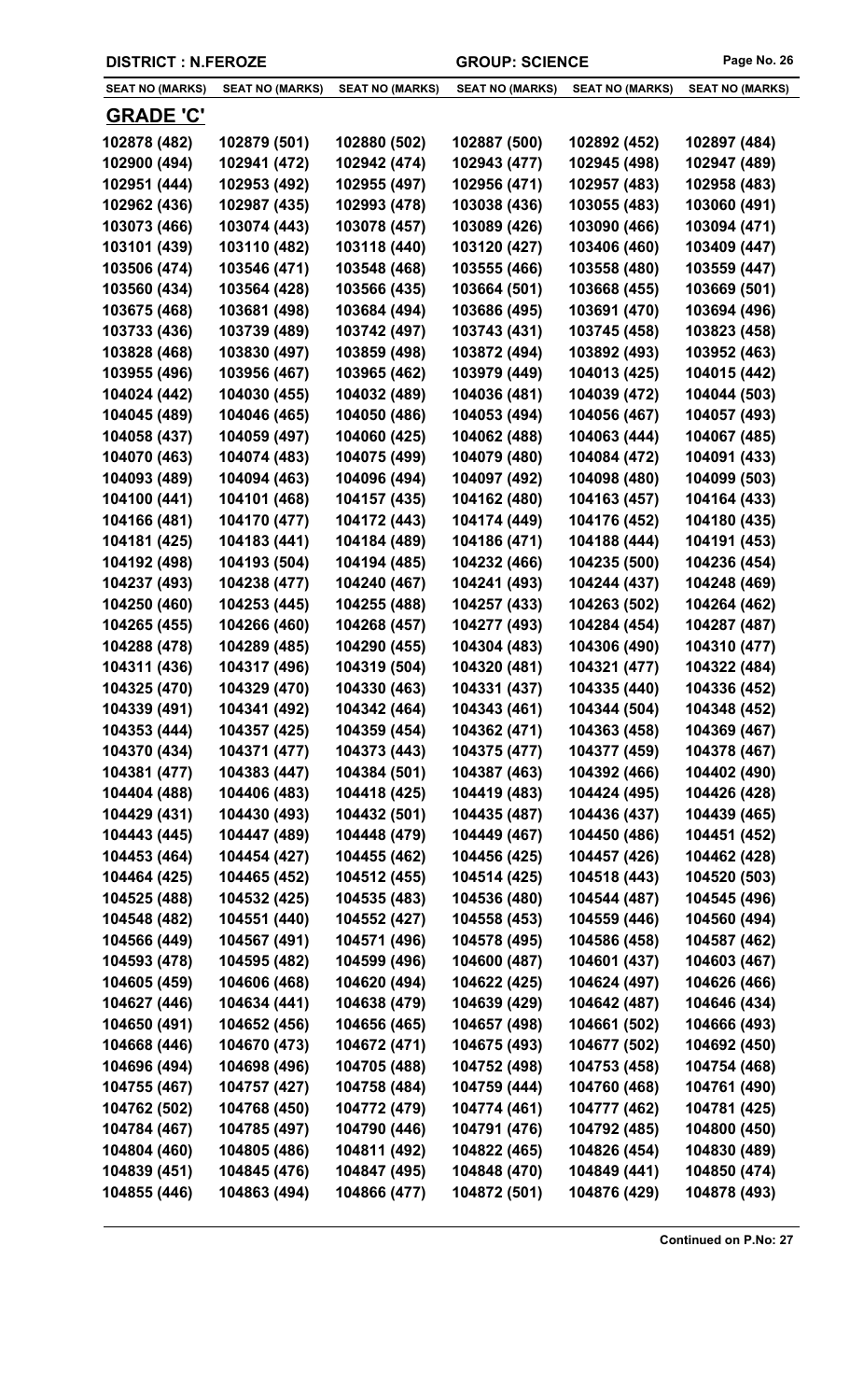|  | <b>DISTRICT : N.FEROZE</b> |
|--|----------------------------|
|--|----------------------------|

| <b>SEAT NO (MARKS)</b>       | <b>SEAT NO (MARKS)</b>       | <b>SEAT NO (MARKS)</b>       | <b>SEAT NO (MARKS)</b>       | <b>SEAT NO (MARKS)</b>       | <b>SEAT NO (MARKS)</b>       |
|------------------------------|------------------------------|------------------------------|------------------------------|------------------------------|------------------------------|
| <b>GRADE 'C'</b>             |                              |                              |                              |                              |                              |
| 104880 (491)                 | 104883 (480)                 | 104884 (482)                 | 104891 (489)                 | 104892 (477)                 | 104902 (493)                 |
| 104905 (504)                 | 104907 (496)                 | 104915 (479)                 | 104919 (471)                 | 104923 (470)                 | 104925 (428)                 |
| 104930 (459)                 | 104932 (474)                 | 104934 (500)                 | 104936 (490)                 | 104937 (500)                 | 104939 (483)                 |
| 104945 (481)                 | 104947 (451)                 | 104948 (452)                 | 104953 (462)                 | 104956 (446)                 | 104958 (472)                 |
| 104960 (504)                 | 104961 (495)                 | 104965 (458)                 | 104966 (444)                 | 104969 (501)                 | 104971 (500)                 |
| 104972 (500)                 | 104987 (462)                 | 104989 (440)                 | 104993 (504)                 | 104994 (460)                 | 104995 (442)                 |
| 104996 (464)                 | 105001 (482)                 | 105004 (473)                 | 105005 (490)                 | 105009 (450)                 | 105091 (499)                 |
| 105100 (496)                 | 105105 (460)                 | 105107 (459)                 | 105115 (435)                 | 105116 (479)                 | 105117 (490)                 |
| 105130 (452)                 | 105140 (483)                 | 105185 (448)                 | 105186 (503)                 | 105188 (503)                 | 105189 (462)                 |
| 105190 (492)                 | 105194 (450)                 | 105202 (494)                 | 105205 (482)                 | 105217 (437)                 | 105218 (459)                 |
| 105222 (499)                 | 105225 (503)                 | 105235 (492)                 | 105238 (487)                 | 105245 (476)                 | 105248 (473)                 |
| 105252 (441)                 | 105256 (503)                 | 105265 (442)                 | 105303 (463)                 | 105310 (493)                 | 105313 (456)                 |
| 105314 (433)                 | 105331 (436)                 | 105332 (449)                 | 105339 (448)                 | 105340 (502)                 | 105344 (492)                 |
| 105345 (436)                 | 105347 (441)                 | 105348 (488)                 | 105349 (461)                 | 105350 (488)                 | 105351 (470)                 |
| 105355 (483)                 | 105357 (473)                 | 105359 (493)                 | 105360 (476)                 | 105367 (454)                 | 105379 (455)                 |
| 105383 (477)                 | 105384 (501)                 | 105386 (469)                 | 105388 (470)                 | 105389 (496)                 | 105394 (467)                 |
| 105395 (468)                 | 105398 (463)                 | 105400 (486)                 | 105403 (429)                 | 105405 (439)                 | 105407 (463)                 |
| 105441 (427)                 | 105442 (504)                 | 105445 (455)                 | 105452 (499)                 | 105453 (482)                 | 105455 (489)                 |
| 105458 (493)                 | 105461 (472)                 | 105464 (476)                 | 105468 (485)                 | 105469 (471)                 | 105470 (477)                 |
| 105473 (452)                 | 105478 (462)                 | 105480 (449)                 | 105481 (492)                 | 105482 (492)                 | 105483 (497)                 |
| 105485 (479)                 | 105486 (468)                 | 105487 (486)                 | 105488 (462)                 | 105489 (462)                 | 105490 (504)                 |
| 105499 (468)                 | 105500 (502)                 | 105503 (493)                 | 105504 (484)                 | 105505 (502)                 | 105509 (427)                 |
| 105512 (459)                 | 105515 (469)                 | 105516 (437)                 | 105533 (493)                 | 105535 (483)                 | 105536 (493)                 |
| 105538 (444)                 | 105540 (484)                 | 105545 (446)                 | 105547 (462)                 | 105548 (456)                 | 105552 (473)                 |
| 105553 (487)                 | 105647 (485)                 | 105648 (480)                 | 105649 (464)                 | 105650 (446)                 | 105654 (426)                 |
| 105656 (462)                 | 105660 (472)                 | 105661 (428)                 | 105663 (483)                 | 105665 (469)                 | 105670 (454)                 |
| 105671 (473)                 | 105672 (484)                 | 105692 (465)                 | 105694 (498)                 | 105695 (476)                 | 105697 (491)                 |
| 105698 (475)                 | 105700 (497)                 | 105703 (450)                 | 105707 (497)                 | 105712 (485)                 | 105713 (499)                 |
| 105727 (458)                 | 105728 (497)                 | 105754 (444)                 | 105755 (445)                 | 105761 (485)                 | 105763 (503)                 |
| 105771 (493)                 | 105772 (470)                 | 105773 (462)                 | 105776 (501)                 | 105779 (425)                 | 105780 (450)                 |
| 105793 (492)                 | 105794 (425)                 | 105795 (491)                 | 105796 (425)                 | 105797 (442)                 | 105800 (477)                 |
| 105803 (469)                 | 105804 (484)                 | 105805 (436)                 | 105806 (475)                 | 105810 (427)                 | 105811 (493)                 |
| 105812 (436)                 | 105815 (474)                 | 105819 (451)                 | 105820 (437)                 | 105825 (485)                 | 105827 (469)                 |
| 105828 (454)                 | 105829 (447)                 | 105839 (501)                 | 105842 (460)                 | 105845 (434)                 | 105847 (434)                 |
| 105850 (477)                 | 105853 (444)                 | 105854 (487)                 | 105859 (437)                 | 105861 (425)                 | 105862 (425)                 |
| 105865 (446)                 | 105866 (453)                 | 105868 (461)                 | 105872 (454)                 | 105873 (469)                 | 105875 (480)                 |
| 105877 (495)<br>105894 (444) | 105883 (476)<br>105896 (435) | 105885 (486)<br>105904 (436) | 105887 (447)<br>105905 (449) | 105889 (504)<br>105906 (462) | 105890 (472)                 |
| 105911 (463)                 | 105914 (498)                 | 105916 (464)                 | 105920 (496)                 | 105923 (462)                 | 105909 (426)<br>105924 (483) |
| 105926 (438)                 | 105930 (444)                 | 105935 (482)                 | 105939 (498)                 | 105945 (481)                 | 105946 (444)                 |
| 105947 (432)                 | 105956 (497)                 | 105957 (425)                 | 105961 (436)                 | 105962 (432)                 | 105965 (457)                 |
| 105974 (434)                 | 105976 (473)                 | 105977 (493)                 | 105979 (452)                 | 105980 (428)                 | 105985 (442)                 |
| 105987 (445)                 | 105989 (437)                 | 105992 (468)                 | 105994 (427)                 | 105996 (455)                 | 105997 (425)                 |
| 105998 (491)                 | 106000 (488)                 | 106001 (488)                 | 106004 (493)                 | 106005 (463)                 | 106007 (504)                 |
| 106010 (471)                 | 106012 (498)                 | 106013 (437)                 | 106014 (475)                 | 106018 (482)                 | 106019 (446)                 |
| 106020 (433)                 | 106021 (454)                 | 106022 (438)                 | 106024 (469)                 | 106025 (495)                 | 106032 (496)                 |
| 106037 (440)                 | 106048 (485)                 | 106050 (454)                 | 106051 (443)                 | 106054 (448)                 | 106059 (453)                 |
| 106060 (449)                 | 106061 (491)                 | 106062 (425)                 | 106063 (430)                 | 106064 (499)                 | 106067 (459)                 |
| 106069 (502)                 | 106071 (465)                 | 106072 (469)                 | 106075 (467)                 | 106078 (448)                 | 106079 (434)                 |
| 106080 (462)                 | 106081 (493)                 | 106082 (478)                 | 106084 (435)                 | 106085 (436)                 | 106086 (457)                 |
| 106131 (425)                 | 106138 (461)                 | 106168 (426)                 | 106201 (492)                 | 106204 (451)                 | 106208 (473)                 |
|                              |                              |                              |                              |                              |                              |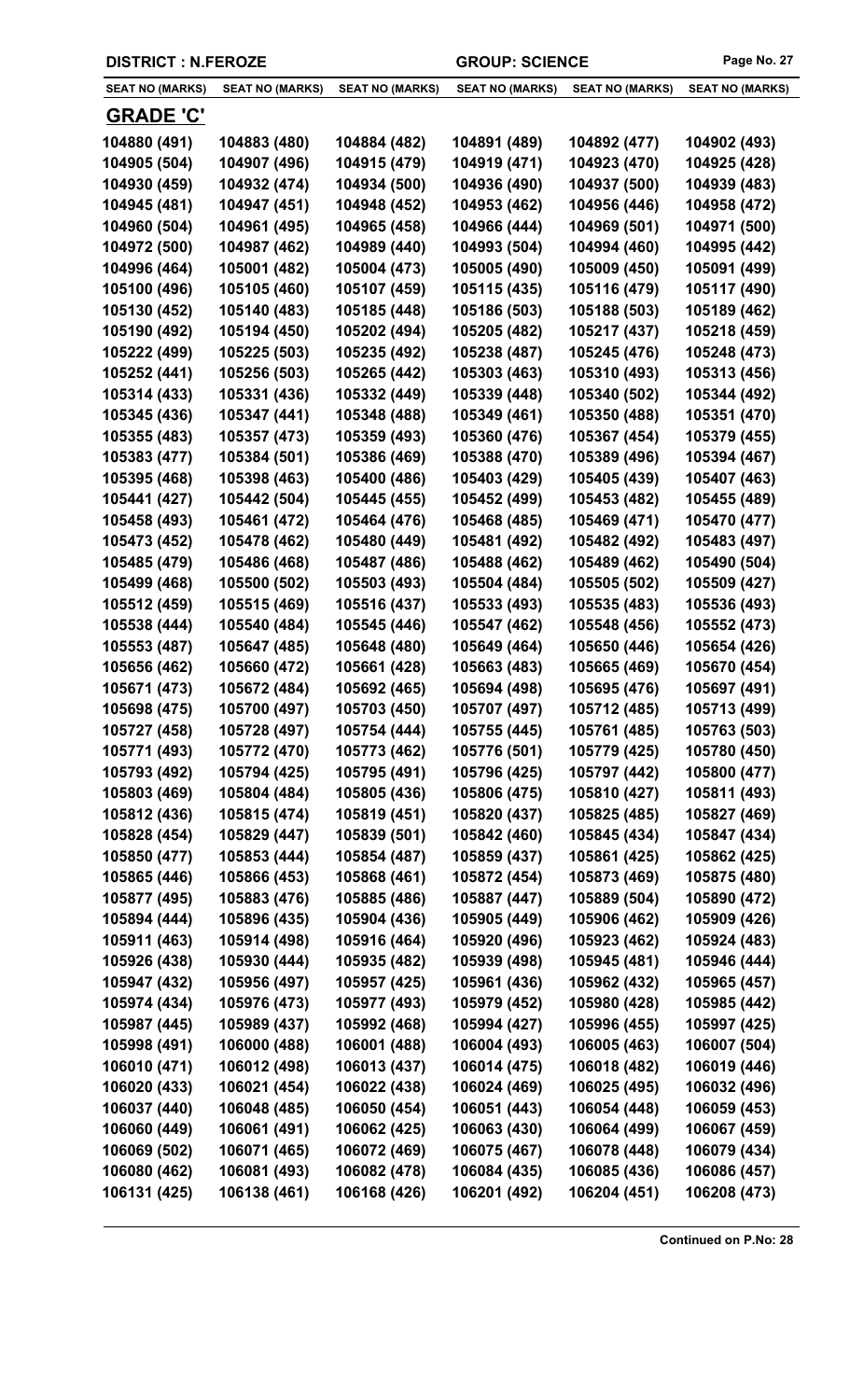|  | <b>DISTRICT : N.FEROZE</b> |
|--|----------------------------|
|--|----------------------------|

| <b>SEAT NO (MARKS)</b>       | <b>SEAT NO (MARKS)</b>       | <b>SEAT NO (MARKS)</b>       | <b>SEAT NO (MARKS)</b>       | <b>SEAT NO (MARKS)</b>       | <b>SEAT NO (MARKS)</b>       |
|------------------------------|------------------------------|------------------------------|------------------------------|------------------------------|------------------------------|
| <u>GRADE 'C'</u>             |                              |                              |                              |                              |                              |
| 106210 (431)                 | 106225 (431)                 | 106226 (449)                 | 106228 (428)                 | 106231 (495)                 | 106233 (492)                 |
| 106234 (476)                 | 106236 (425)                 | 106238 (426)                 | 106239 (458)                 | 106243 (454)                 | 106244 (477)                 |
| 106245 (436)                 | 106250 (496)                 | 106254 (459)                 | 106256 (479)                 | 106308 (496)                 | 106327 (474)                 |
| 106375 (466)                 | 106379 (487)                 | 106384 (449)                 | 106441 (502)                 | 106445 (445)                 | 106446 (453)                 |
| 106447 (455)                 | 106448 (459)                 | 106449 (454)                 | 106455 (466)                 | 106456 (431)                 | 106457 (444)                 |
| 106458 (446)                 | 106459 (444)                 | 106465 (452)                 | 106467 (436)                 | 106470 (432)                 | 106474 (477)                 |
| 106475 (454)                 | 106476 (456)                 | 106477 (486)                 | 106478 (453)                 | 106484 (434)                 | 106488 (492)                 |
| 106489 (495)                 | 106495 (428)                 | 106496 (477)                 | 106497 (469)                 | 106503 (480)                 | 106504 (490)                 |
| 106511 (425)                 | 106512 (443)                 | 106514 (499)                 | 106517 (486)                 | 106519 (482)                 | 106521 (453)                 |
| 106522 (463)                 | 106525 (488)                 | 106526 (452)                 | 106527 (425)                 | 106532 (499)                 | 106544 (467)                 |
| 106545 (438)                 | 106546 (434)                 | 106549 (474)                 | 106550 (453)                 | 106555 (474)                 | 106560 (465)                 |
| 106566 (457)                 | 106579 (452)                 | 106636 (476)                 | 106639 (469)                 | 106641 (487)                 | 106642 (467)                 |
| 106648 (494)                 | 106656 (440)                 | 106658 (479)                 | 106660 (477)                 | 106662 (492)                 | 106663 (495)                 |
| 106668 (425)                 | 106673 (499)                 | 106674 (478)                 | 106676 (452)                 | 106682 (479)                 | 106683 (469)                 |
| 106684 (485)                 | 106690 (426)                 | 106691 (485)                 | 106692 (489)                 | 106693 (490)                 | 106697 (425)                 |
| 106698 (451)                 | 106706 (468)                 | 106709 (425)                 | 106710 (425)                 | 106711 (465)                 | 106714 (493)                 |
| 106715 (475)                 | 106720 (489)                 | 106722 (445)                 | 106728 (479)                 | 106730 (490)                 | 106732 (440)                 |
| 106734 (500)                 | 106736 (495)                 | 106737 (447)                 | 106740 (494)                 | 106741 (501)                 | 106743 (452)                 |
| 106749 (471)                 | 106754 (473)                 | 106756 (454)                 | 106757 (504)                 | 106758 (477)                 | 106760 (465)                 |
| 106761 (482)                 | 106763 (469)                 | 106765 (502)                 | 106766 (437)                 | 106768 (498)                 | 106774 (439)                 |
| 106775 (448)                 | 106776 (447)                 | 106778 (500)                 | 106789 (496)                 | 106790 (425)                 | 106794 (464)                 |
| 106799 (440)                 | 106801 (483)                 | 106802 (474)                 | 106818 (500)                 | 106821 (433)                 | 106822 (475)                 |
| 106824 (499)                 | 106825 (475)                 | 106827 (490)                 | 106831 (475)                 | 106834 (500)                 | 106835 (479)                 |
| 106836 (502)                 | 106838 (458)                 | 106839 (453)                 | 106886 (502)                 | 106894 (493)                 | 106896 (488)                 |
| 106900 (473)                 | 106910 (489)                 | 106911 (478)                 | 106913 (491)                 | 106919 (473)                 | 106927 (480)                 |
| 106928 (482)                 | 106929 (479)                 | 106930 (497)                 | 106932 (445)                 | 106933 (451)                 | 106935 (447)                 |
| 106936 (434)                 | 106938 (480)                 | 106939 (462)                 | 106944 (481)                 | 106946 (499)                 | 106954 (442)                 |
| 106963 (502)                 | 106971 (486)                 | 106974 (473)                 | 107092 (466)                 | 107095 (468)                 | 107097 (476)                 |
| 107100 (491)                 | 107107 (448)                 | 107108 (450)                 | 107123 (500)                 | 107124 (493)                 | 107143 (482)                 |
| 107149 (445)                 | 107151 (475)                 | 107192 (500)                 | 107193 (496)                 | 107194 (450)                 | 107197 (490)                 |
| 107199 (466)                 | 107200 (439)                 | 107201 (445)                 | 107203 (485)                 | 107204 (426)                 | 107205 (443)                 |
| 107207 (483)                 | 107209 (441)                 | 107241 (455)                 | 107242 (438)                 | 107244 (445)                 | 107245 (492)                 |
| 107246 (497)                 | 107249 (502)                 | 107257 (448)                 | 107259 (482)                 | 107264 (441)                 | 107265 (468)                 |
| 107266 (475)                 | 107271 (502)                 | 107273 (494)                 | 107277 (484)                 | 107280 (496)                 | 107285 (466)                 |
| 107286 (470)                 | 107294 (503)                 | 107300 (503)                 | 107301 (466)                 | 107302 (474)                 | 107304 (486)                 |
| 107309 (500)                 | 107310 (499)                 | 107312 (482)                 | 107317 (478)                 | 107319 (466)                 | 107329 (434)                 |
| 107333 (450)                 | 107338 (432)                 | 107341 (471)                 | 107342 (491)                 | 107352 (432)                 | 107356 (499)                 |
| 107362 (492)                 | 107366 (500)                 | 107368 (496)                 | 107369 (500)                 | 107370 (492)                 | 107373 (473)                 |
| 107375 (467)                 | 107377 (462)                 | 107378 (442)                 | 107379 (468)                 | 107383 (480)                 | 107386 (436)                 |
| 107387 (467)                 | 107388 (489)                 | 107390 (455)                 | 107393 (443)                 | 107395 (468)                 | 107399 (483)                 |
| 107400 (460)                 | 107401 (467)                 | 107402 (455)                 | 107407 (475)                 | 107408 (439)                 | 107420 (453)                 |
| 107424 (487)                 | 107427 (453)                 | 107428 (425)                 | 107435 (488)                 | 107440 (492)                 | 107443 (441)                 |
| 107444 (425)                 | 107451 (456)                 | 107452 (474)                 | 107454 (427)                 | 107455 (490)                 | 107456 (486)                 |
| 107460 (452)                 | 107461 (468)                 | 107469 (437)                 | 107471 (499)                 | 107522 (437)                 | 107523 (490)                 |
| 107529 (502)                 | 107535 (501)                 | 107536 (501)                 | 107538 (438)                 | 107548 (462)                 | 107553 (425)                 |
| 107555 (452)                 | 107556 (453)                 | 107557 (444)                 | 107568 (469)                 | 107575 (457)                 | 107578 (490)                 |
| 107585 (495)                 | 107598 (500)                 | 107601 (485)                 | 107607 (465)                 | 107615 (483)                 | 107617 (460)                 |
| 107618 (450)<br>107701 (483) | 107640 (473)<br>107703 (475) | 107693 (504)<br>107729 (493) | 107696 (504)<br>107774 (464) | 107697 (425)<br>107793 (434) | 107700 (487)                 |
| 107826 (502)                 | 107848 (425)                 | 107849 (468)                 | 107921 (490)                 | 107961 (463)                 | 107798 (468)<br>107962 (457) |
| 107963 (508)                 | 107964 (493)                 | 107967 (474)                 | 107971 (483)                 | 107975 (488)                 | 107977 (474)                 |
|                              |                              |                              |                              |                              |                              |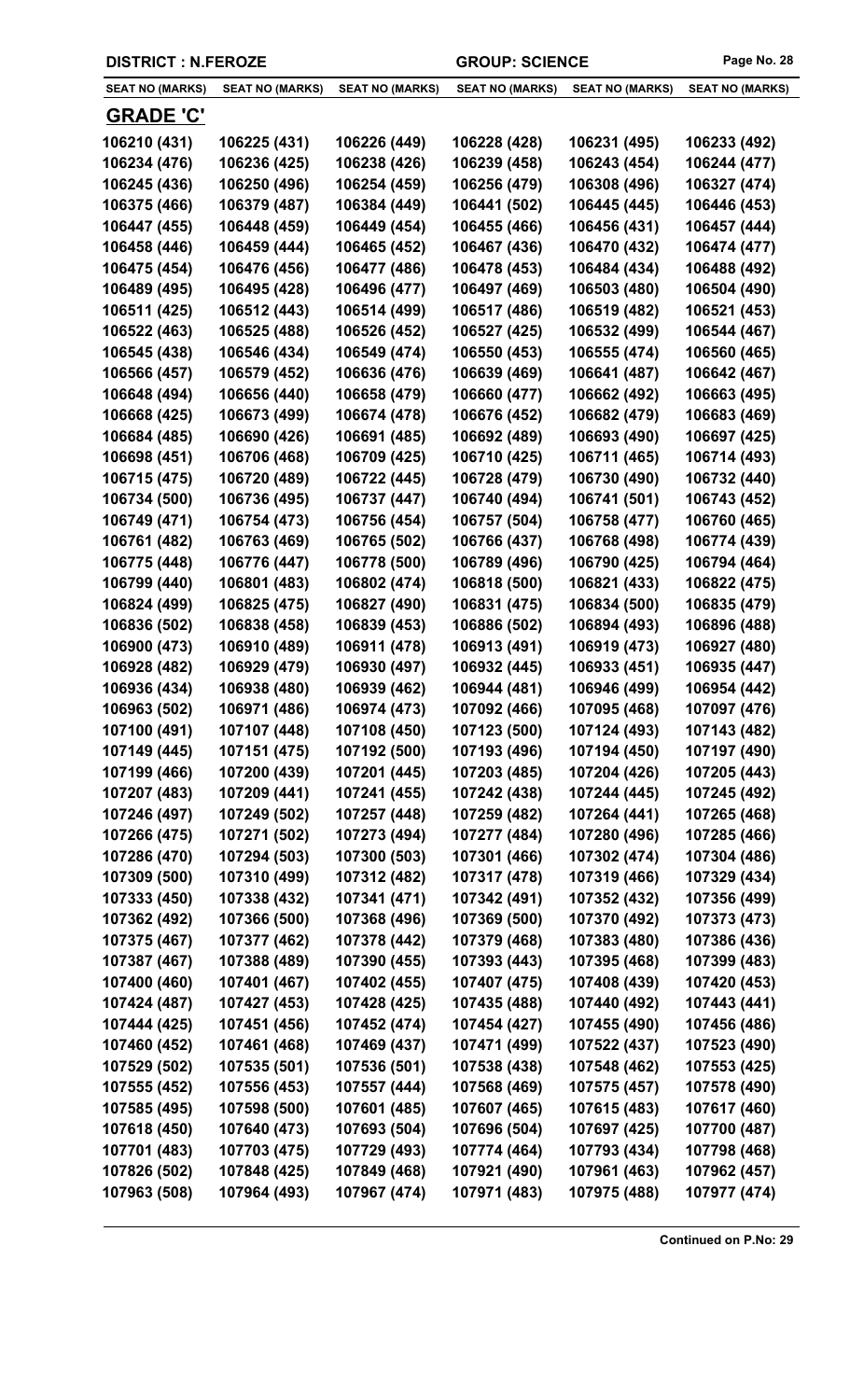|  | <b>DISTRICT : N.FEROZE</b> |
|--|----------------------------|
|--|----------------------------|

| <b>SEAT NO (MARKS)</b> | <b>SEAT NO (MARKS)</b> | <b>SEAT NO (MARKS)</b> | <b>SEAT NO (MARKS)</b> | <b>SEAT NO (MARKS)</b> | <b>SEAT NO (MARKS)</b> |
|------------------------|------------------------|------------------------|------------------------|------------------------|------------------------|
| <b>GRADE 'C'</b>       |                        |                        |                        |                        |                        |
| 107983 (476)           | 107991 (493)           | 107992 (444)           | 107993 (447)           | 108004 (425)           | 108013 (502)           |
| 108016 (502)           | 108018 (488)           | 108019 (458)           | 108033 (488)           | 108034 (498)           | 108041 (437)           |
| 108045 (425)           | 108046 (432)           | 108052 (459)           | 108055 (427)           | 108056 (501)           | 108057 (461)           |
| 108059 (492)           | 108060 (475)           | 108063 (487)           | 108066 (470)           | 108075 (492)           | 108076 (456)           |
| 108077 (427)           | 108079 (425)           | 108080 (485)           | 108083 (481)           | 108084 (472)           | 108087 (432)           |
| 108090 (471)           | 108106 (504)           | 108109 (430)           | 108117 (484)           | 108128 (473)           | 108152 (444)           |
| 108162 (465)           | 108164 (490)           | 108165 (487)           | 108168 (480)           | 108201 (426)           | 108208 (493)           |
| 108217 (475)           | 108219 (482)           | 108227 (503)           | 108229 (492)           | 108232 (467)           | 108240 (478)           |
| 108243 (486)           | 108244 (444)           | 108248 (476)           | 108250 (429)           | 108253 (440)           | 108254 (457)           |
| 108258 (492)           | 108262 (499)           | 108267 (426)           | 108272 (454)           | 108274 (444)           | 108275 (489)           |
| 108281 (453)           | 108282 (456)           | 108287 (481)           | 108294 (477)           | 108298 (484)           | 108310 (442)           |
| 108311 (493)           | 108312 (498)           | 108322 (479)           | 108329 (479)           | 108337 (502)           | 108339 (439)           |
| 108342 (486)           | 108407 (472)           | 108409 (445)           | 108418 (490)           | 108441 (503)           | 108446 (450)           |
| 108455 (432)           | 108461 (458)           | 108539 (428)           | 108540 (428)           | 108544 (504)           | 108567 (490)           |
| 108569 (470)           | 108572 (498)           | 108576 (463)           | 108581 (475)           | 108588 (435)           | 108590 (461)           |
| 108602 (491)           | 108605 (491)           | 108618 (493)           | 108628 (449)           | 108632 (428)           | 108634 (450)           |
| 108635 (470)           | 108638 (442)           | 108639 (492)           | 108642 (485)           | 108650 (453)           | 108655 (449)           |
| 108658 (453)           | 108669 (504)           | 108678 (478)           | 108680 (493)           | 108694 (500)           | 108704 (465)           |
| 108708 (464)           | 108722 (460)           | 108723 (501)           | 108729 (504)           | 108749 (466)           | 108752 (503)           |
| 108762 (498)           | 108764 (468)           | 108769 (464)           | 108774 (499)           | 108775 (501)           | 108803 (489)           |
| 108804 (483)           | 108818 (490)           | 108825 (462)           | 108828 (469)           | 108829 (492)           | 108838 (494)           |
| 108844 (429)           | 108848 (493)           | 108852 (498)           | 108855 (444)           | 108856 (437)           | 108859 (462)           |
| 108862 (502)           | 108868 (498)           | 108869 (440)           | 108872 (502)           | 108873 (467)           | 108874 (503)           |
| 108875 (490)           | 108876 (490)           | 109231 (497)           | 109236 (499)           | 109241 (471)           | 109244 (485)           |
| 109270 (459)           | 109271 (482)           | 109272 (489)           | 109273 (474)           | 109276 (482)           | 109277 (477)           |
| 109281 (503)           | 109283 (504)           | 109285 (452)           | 109286 (494)           | 109294 (464)           | 109300 (484)           |
| 109301 (469)           | 109304 (488)           | 109305 (499)           | 109306 (496)           | 109311 (449)           | 109315 (466)           |
| 109320 (491)           | 109321 (437)           | 109324 (485)           | 109325 (491)           | 109327 (449)           | 109331 (466)           |
| 109339 (453)           | 109349 (493)           | 109359 (504)           | 109360 (441)           | 109361 (498)           | 109383 (489)           |
| 109385 (468)           | 109387 (472)           | 109442 (499)           | 109443 (442)           | 109448 (479)           | 109450 (425)           |
| 109455 (474)           | 109463 (434)           | 109465 (440)           | 109466 (474)           | 109471 (491)           | 109473 (449)           |
| 109475 (456)           | 109477 (454)           | 109502 (503)           | 109504 (458)           | 109522 (491)           | 109546 (496)           |
| 109547 (445)           | 109591 (471)           | 109597 (443)           | 109598 (494)           | 109599 (430)           | 109600 (487)           |
| 109605 (485)           | 109626 (491)           | 109627 (496)           | 109633 (490)           | 109636 (458)           | 109643 (461)           |
| 109644 (490)           | 109645 (476)           | 109648 (426)           | 109650 (503)           | 109652 (449)           | 109662 (480)           |
| 109663 (486)           | 109676 (459)           | 109679 (488)           | 109681 (431)           | 109682 (477)           | 109689 (487)           |
| 109691 (493)           | 109692 (454)           | 109696 (441)           | 109700 (446)           | 109703 (453)           | 109704 (498)           |
| 109707 (503)           | 109711 (433)           | 109712 (425)           | 109715 (465)           | 109717 (438)           | 109720 (449)           |
| 109721 (453)           | 109722 (472)           | 109723 (428)           | 109724 (504)           | 109727 (435)           | 109728 (449)           |
| 109740 (472)           | 109743 (451)           | 109752 (432)           | 109762 (484)           | 109765 (472)           | 109766 (480)           |
| 109771 (426)           | 109778 (426)           | 109831 (503)           | 109834 (452)           | 109840 (478)           | 109842 (440)           |
| 109844 (503)           | 109847 (457)           | 109850 (493)           | 109861 (442)           | 109863 (491)           | 109865 (495)           |
| 109867 (502)           | 109868 (467)           | 109870 (457)           | 109873 (448)           | 109876 (432)           | 109879 (498)           |
| 109890 (504)           | 109894 (485)           | 109895 (453)           | 109896 (468)           | 109897 (449)           | 109898 (488)           |
| 109899 (441)           | 109903 (442)           | 109905 (504)           | 109911 (490)           | 109915 (484)           | 109916 (468)           |
| 109917 (449)           | 109920 (471)           | 109926 (435)           | 109930 (497)           | 109937 (499)           | 109946 (440)           |
| 109950 (452)           | 110013 (502)           | 110014 (503)           | 110021 (473)           | 110024 (474)           | 110029 (478)           |
| 110030 (475)           | 110033 (447)           | 110039 (452)           | 110040 (459)           | 110044 (426)           | 110081 (430)           |
| 110082 (493)           | 110083 (434)           | 110084 (441)           | 110086 (496)           | 110087 (456)           | 110090 (470)           |
| 110092 (503)           | 110095 (492)           | 110097 (433)           | 110098 (458)           | 110100 (461)           | 110101 (480)           |
| 110104 (485)           | 110105 (486)           | 110107 (464)           | 110109 (459)           | 110110 (458)           | 110112 (466)           |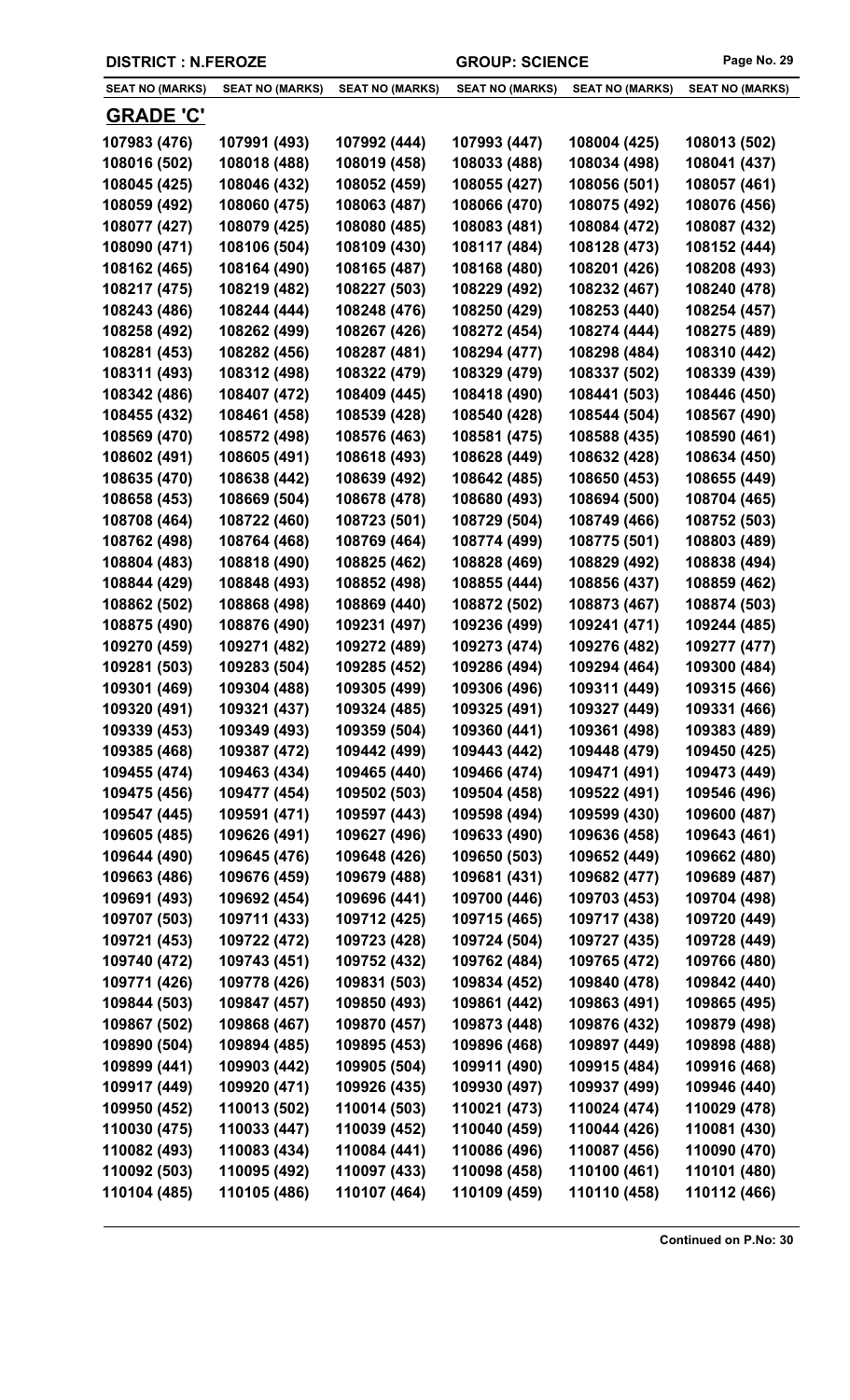|  | <b>DISTRICT : N.FEROZE</b> |
|--|----------------------------|
|--|----------------------------|

 $\overline{\phantom{0}}$ 

| <b>SEAT NO (MARKS)</b> | <b>SEAT NO (MARKS)</b> | <b>SEAT NO (MARKS)</b> | <b>SEAT NO (MARKS)</b> | <b>SEAT NO (MARKS)</b> | <b>SEAT NO (MARKS)</b> |
|------------------------|------------------------|------------------------|------------------------|------------------------|------------------------|
| <b>GRADE 'C'</b>       |                        |                        |                        |                        |                        |
| 110116 (445)           | 110118 (430)           | 110121 (492)           | 110122 (483)           | 110123 (445)           | 110124 (445)           |
| 110128 (487)           | 110132 (488)           | 110133 (474)           | 110181 (488)           | 110237 (495)           | 110253 (485)           |
| 110274 (498)           | 110279 (462)           | 110280 (492)           | 110351 (430)           | 110354 (496)           | 110357 (488)           |
| 110358 (492)           | 110364 (496)           | 110371 (448)           | 110374 (457)           | 110375 (496)           | 110378 (434)           |
| 110380 (502)           | 110384 (501)           | 110388 (428)           | 110391 (448)           | 110398 (443)           | 110399 (459)           |
| 110416 (497)           | 110418 (471)           | 110434 (473)           | 110461 (489)           | 110462 (442)           | 110464 (493)           |
| 110467 (475)           | 110473 (475)           | 110474 (446)           | 110476 (461)           | 110522 (469)           | 110523 (440)           |
| 110529 (497)           | 110530 (484)           | 110536 (498)           | 110540 (476)           | 110545 (447)           | 110552 (494)           |
| 110555 (436)           | 110556 (499)           | 110559 (482)           | 110560 (435)           | 110585 (497)           | 110587 (447)           |
| 110589 (445)           | 110592 (480)           | 110594 (439)           | 110595 (494)           | 110598 (431)           | 110644 (499)           |
| 110645 (485)           | 110647 (480)           | 110648 (501)           | 110649 (498)           | 110676 (495)           | 110677 (473)           |
| 110685 (500)           | 110692 (449)           | 110701 (498)           | 110703 (426)           | 110708 (475)           | 110712 (445)           |
| 110714 (476)           | 110719 (497)           | 110726 (472)           | 110727 (449)           | 110728 (500)           | 110730 (444)           |
| 110731 (428)           | 110733 (468)           | 110734 (488)           | 110735 (437)           | 110736 (476)           | 110748 (492)           |
| 110750 (464)           | 110756 (453)           | 110759 (432)           | 110760 (476)           | 110763 (456)           | 110771 (461)           |
| 110772 (488)           | 110773 (473)           | 110781 (483)           | 110785 (448)           | 110786 (468)           | 110797 (431)           |
| 110801 (475)           | 110802 (471)           | 110803 (482)           | 110851 (500)           | 110861 (451)           | 110862 (487)           |
| 110867 (498)           | 110868 (444)           | 110877 (457)           | 110878 (443)           | 110879 (456)           | 110880 (490)           |
| 110882 (466)           | 110884 (457)           | 110888 (455)           | 110890 (477)           | 110894 (448)           | 110900 (498)           |
| 110914 (497)           | 110917 (452)           | 110962 (498)           | 110963 (487)           | 110966 (475)           | 111003 (472)           |
| 111081 (499)           | 111085 (473)           | 111092 (470)           | 111100 (465)           | 111101 (446)           | 111104 (454)           |
| 111123 (491)           | 111128 (452)           | 111129 (425)           | 111137 (503)           | 111138 (441)           | 111141 (483)           |
| 111144 (453)           | 111146 (448)           | 111153 (493)           | 111163 (446)           | 111167 (475)           | 111168 (444)           |
| 111170 (475)           | 111175 (461)           | 111191 (480)           | 111196 (469)           | 111198 (480)           | 111205 (425)           |
| 111206 (471)           | 111207 (447)           | 111209 (440)           | 111210 (436)           | 111217 (453)           | 111222 (456)           |
| 111231 (494)           | 111241 (489)           | 111243 (442)           | 111250 (489)           | 111251 (435)           | 111258 (501)           |
| 111264 (478)           | 111272 (445)           | 111300 (474)           | 111302 (486)           | 111309 (475)           | 111322 (435)           |
| 111327 (501)           | 111329 (459)           | 111333 (451)           | 111337 (486)           | 111343 (489)           | 111344 (495)           |
| 111345 (488)           | 111347 (473)           | 111348 (429)           | 111349 (469)           | 111353 (456)           | 111355 (485)           |
| 111358 (470)           | 111359 (470)           | 111360 (494)           | 111364 (455)           | 111365 (430)           | 111453 (425)           |
| 111482 (446)           | 111525 (491)           | 111539 (504)           | 111548 (474)           | 111553 (446)           | 111558 (472)           |
| 111560 (428)           | 111571 (452)           | 111595 (478)           | 111609 (480)           | 111610 (427)           | 111613 (437)           |
| 111616 (472)           | 111618 (498)           | 111619 (479)           | 111626 (455)           | 111631 (494)           | 111632 (472)           |
| 111634 (444)           | 111641 (470)           | 111643 (491)           | 111653 (502)           | 111654 (462)           | 111658 (466)           |
| 111660 (451)           | 111692 (451)           | 111693 (488)           | 111695 (488)           | 111696 (474)           | 111697 (498)           |
| 111698 (479)           | 111699 (494)           | 111701 (484)           | 111702 (472)           | 111707 (502)           | 111711 (483)           |
| 111715 (482)           | 111717 (443)           | 111719 (481)           | 111721 (483)           | 111725 (480)           | 111731 (448)           |
| 111734 (460)           | 111735 (489)           | 111737 (495)           | 111738 (486)           | 111745 (471)           | 111747 (493)           |
| 111752 (485)           | 111754 (469)           | 111756 (462)           | 111759 (466)           | 111762 (479)           | 111763 (492)           |
| 111765 (451)           | 111768 (433)           | 111769 (499)           | 111771 (448)           | 111776 (498)           | 111780 (482)           |
| 111782 (448)           | 111784 (503)           | 111785 (501)           | 111788 (429)           | 111789 (428)           | 111793 (456)           |
| 111794 (467)           | 111795 (435)           | 111797 (471)           | 111798 (501)           | 111799 (498)           | 111801 (489)           |
| 111802 (501)           | 111803 (480)           | 111804 (471)           | 111805 (460)           | 111807 (479)           | 111808 (489)           |
| 111811 (451)           | 111812 (428)           | 111813 (448)           | 111814 (475)           | 111815 (498)           | 111818 (460)           |
| 111819 (447)           | 111820 (487)           | 111821 (457)           | 111828 (498)           | 111831 (471)           | 111835 (444)           |
| 111836 (425)           | 111837 (494)           | 111871 (447)           | 111875 (433)           | 111876 (477)           | 111877 (494)           |
| 111878 (472)           | 111884 (503)           | 111886 (489)           | 111887 (456)           | 111888 (427)           | 111889 (450)           |
| 111890 (489)           | 111908 (440)           | 111912 (434)           | 111914 (490)           | 111929 (484)           | 111932 (467)           |
| 111934 (438)           | 111935 (456)           | 111940 (475)           | 111941 (476)           | 111942 (458)           | 111946 (481)           |
| 111949 (445)           | 111950 (480)           | 111951 (463)           | 111953 (487)           | 111954 (484)           | 111960 (439)           |
| 111963 (488)           | 111964 (500)           | 111965 (431)           | 111968 (476)           | 111973 (449)           | 111974 (449)           |
|                        |                        |                        |                        |                        |                        |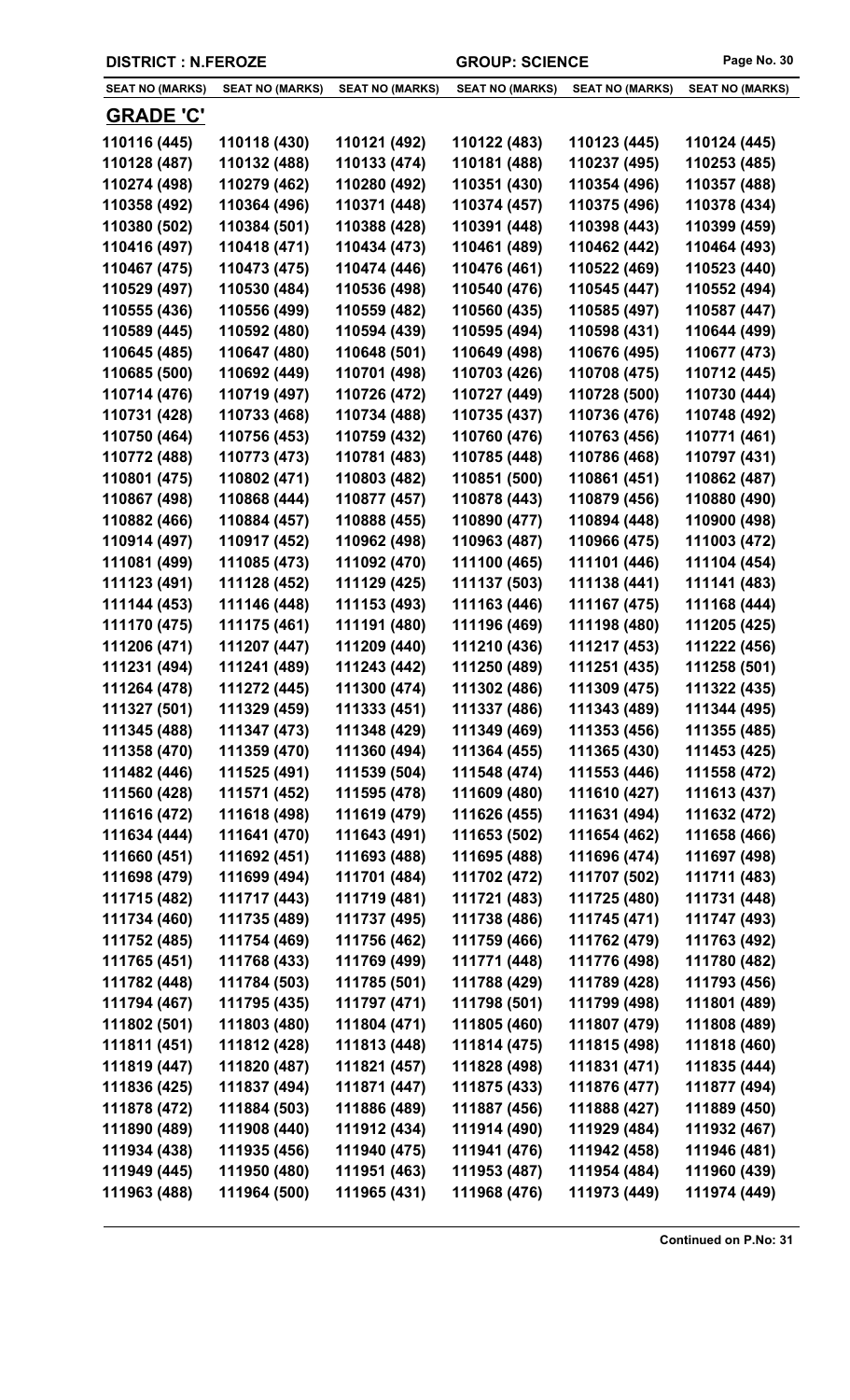|  | <b>DISTRICT : N.FEROZE</b> |
|--|----------------------------|
|--|----------------------------|

| <b>SEAT NO (MARKS)</b> | <b>SEAT NO (MARKS)</b> | <b>SEAT NO (MARKS)</b> | <b>SEAT NO (MARKS)</b> | <b>SEAT NO (MARKS)</b> | <b>SEAT NO (MARKS)</b> |
|------------------------|------------------------|------------------------|------------------------|------------------------|------------------------|
| <b>GRADE 'C'</b>       |                        |                        |                        |                        |                        |
| 111975 (490)           | 111982 (486)           | 111984 (494)           | 111988 (481)           | 111989 (447)           | 111990 (443)           |
| 111995 (457)           | 111996 (456)           | 111997 (497)           | 112001 (468)           | 112002 (475)           | 112004 (501)           |
| 112005 (471)           | 112008 (501)           | 112011 (501)           | 112014 (460)           | 112020 (500)           | 112027 (475)           |
| 112032 (485)           | 112034 (425)           | 112038 (477)           | 112041 (500)           | 112043 (470)           | 112044 (479)           |
| 112046 (464)           | 112101 (450)           | 112102 (435)           | 112104 (490)           | 112105 (472)           | 112106 (435)           |
| 112107 (496)           | 112111 (435)           | 112112 (451)           | 112115 (503)           | 112116 (472)           | 112119 (485)           |
| 112134 (494)           | 112138 (464)           | 112141 (491)           | 112143 (479)           | 112148 (503)           | 112150 (486)           |
| 112151 (434)           | 112155 (449)           | 112158 (490)           | 112160 (486)           | 112161 (484)           | 112163 (482)           |
| 112165 (458)           | 112166 (429)           | 112169 (459)           | 112170 (496)           | 112174 (456)           | 112176 (441)           |
| 112177 (473)           | 112178 (502)           | 112182 (442)           | 112183 (455)           | 112187 (442)           | 112188 (474)           |
| 112190 (484)           | 112191 (504)           | 112193 (460)           | 112197 (488)           | 112199 (435)           | 112201 (472)           |
| 112202 (425)           | 112207 (440)           | 112208 (464)           | 112209 (429)           | 112211 (491)           | 112213 (457)           |
| 112251 (468)           | 112364 (425)           | 112365 (437)           | 112366 (477)           | 112409 (480)           | 112419 (479)           |
| 112531 (448)           | 112561 (499)           | 112564 (440)           | 112566 (477)           | 112570 (456)           | 112572 (443)           |
| 112573 (504)           | 112575 (442)           | 112581 (469)           | 112582 (458)           | 112584 (427)           | 112588 (481)           |
| 112593 (502)           | 112596 (490)           | 112601 (491)           | 112602 (498)           | 112603 (486)           | 112606 (497)           |
| 112616 (455)           | 112623 (435)           | 112661 (460)           | 112662 (493)           | 112667 (498)           | 112670 (491)           |
| 112671 (430)           | 112672 (482)           | 112675 (495)           | 112676 (458)           | 112685 (495)           | 112687 (491)           |
| 112692 (504)           | 112696 (462)           | 112701 (502)           | 112702 (504)           | 112704 (475)           | 112705 (502)           |
| 112709 (478)           | 112710 (448)           | 112715 (493)           | 112720 (495)           | 112721 (488)           | 112732 (470)           |
| 112734 (434)           | 112737 (478)           | 112740 (485)           | 112741 (462)           | 112742 (487)           | 112748 (503)           |
| 112749 (446)           | 112751 (492)           | 112754 (471)           | 112760 (454)           | 112762 (467)           | 112763 (463)           |
| 112768 (471)           | 112770 (471)           | 112772 (503)           | 112780 (451)           | 112785 (432)           | 112786 (502)           |
| 112788 (502)           | 112796 (487)           | 112803 (495)           | 112908 (464)           | 112909 (496)           | 112912 (482)           |
| 112916 (426)           | 112926 (450)           | 112993 (492)           | 112998 (485)           | 113001 (464)           | 113002 (504)           |
| 113012 (479)           | 113013 (492)           | 113032 (502)           | 113037 (499)           | 113039 (455)           | 113047 (488)           |
| 113060 (501)           | 113075 (440)           | 113078 (451)           | 113116 (454)           | 113124 (452)           | 113126 (493)           |
| 113127 (455)           | 113130 (468)           | 113132 (428)           | 113133 (475)           | 113135 (432)           | 113136 (488)           |
| 113137 (494)           | 113138 (504)           | 113141 (486)           | 113147 (447)           | 113148 (461)           | 113150 (471)           |
| 113155 (472)           | 113157 (470)           | 113173 (472)           | 113174 (434)           | 113177 (481)           | 113178 (501)           |
| 113182 (497)           | 113185 (497)           | 113205 (496)           | 113209 (482)           | 113213 (432)           | 113215 (477)           |
| 113220 (482)           | 113231 (471)           | 136501 (439)           | 136504 (432)           | 136505 (469)           | 136507 (489)           |
| 136508 (440)           | 136509 (456)           | 136546 (430)           | 136549 (492)           | 136550 (481)           | 136551 (480)           |
| 136555 (468)           | 136558 (463)           | 136559 (465)           | 136561 (428)           | 136564 (455)           | 136591 (443)           |
| 136592 (491)           | 136594 (464)           | 136595 (454)           | 136596 (474)           | 136631 (446)           | 136646 (487)           |
| 136647 (449)           | 136651 (437)           | 136652 (494)           | 136683 (498)           | 136704 (474)           | 136732 (490)           |
| 136733 (434)           | 136734 (457)           | 136735 (445)           | 136756 (442)           | 136841 (479)           | 136842 (467)           |
| 136843 (425)           | 136844 (444)           | 136846 (431)           | 136873 (447)           | 136874 (455)           | 136875 (483)           |
| 136876 (461)           | 136877 (450)           | 136879 (425)           | 136911 (442)           | 136912 (475)           | 136913 (428)           |
| 136914 (450)           | 136915 (486)           | 136917 (468)           | 136918 (472)           | 136919 (454)           | 136920 (469)           |
| 136951 (430)           | 136952 (431)           | 136966 (495)           | 136976 (479)           | 136978 (484)           | 136980 (437)           |
| 136981 (433)           | 136982 (471)           | 136984 (425)           | 136986 (431)           | 136988 (483)           | 136989 (442)           |
| 136994 (425)           | 136996 (457)           | 136997 (439)           | 137024 (476)           | 137025 (459)           | 137028 (480)           |
| 137151 (452)           | 137173 (466)           | 137201 (494)           | 137205 (444)           | 137206 (453)           | 137224 (435)           |
| 137225 (487)           | 137226 (458)           | 137241 (469)           | 137242 (448)           | 137246 (436)           | 137248 (488)           |
| 137250 (493)           | 137251 (437)           | 137292 (471)           | 137312 (440)           | 137315 (450)           | 137321 (431)           |
| 137367 (494)           | 137384 (478)           | 137385 (453)           | 137386 (431)           | 137391 (469)           | 137393 (457)           |
| 137395 (442)           | 137396 (486)           | 137397 (466)           | 137399 (448)           | 137401 (466)           | 137403 (454)           |
| 137406 (425)           | 137407 (487)           | 137408 (472)           | 137409 (481)           | 137411 (440)           | 137412 (467)           |
| 137433 (432)           | 137434 (466)           | 137451 (483)           | 137492 (462)           | 137502 (456)           | 137503 (474)           |
| 137504 (474)           | 137505 (461)           | 137532 (444)           | 137533 (436)           | 137535 (425)           | 137561 (464)           |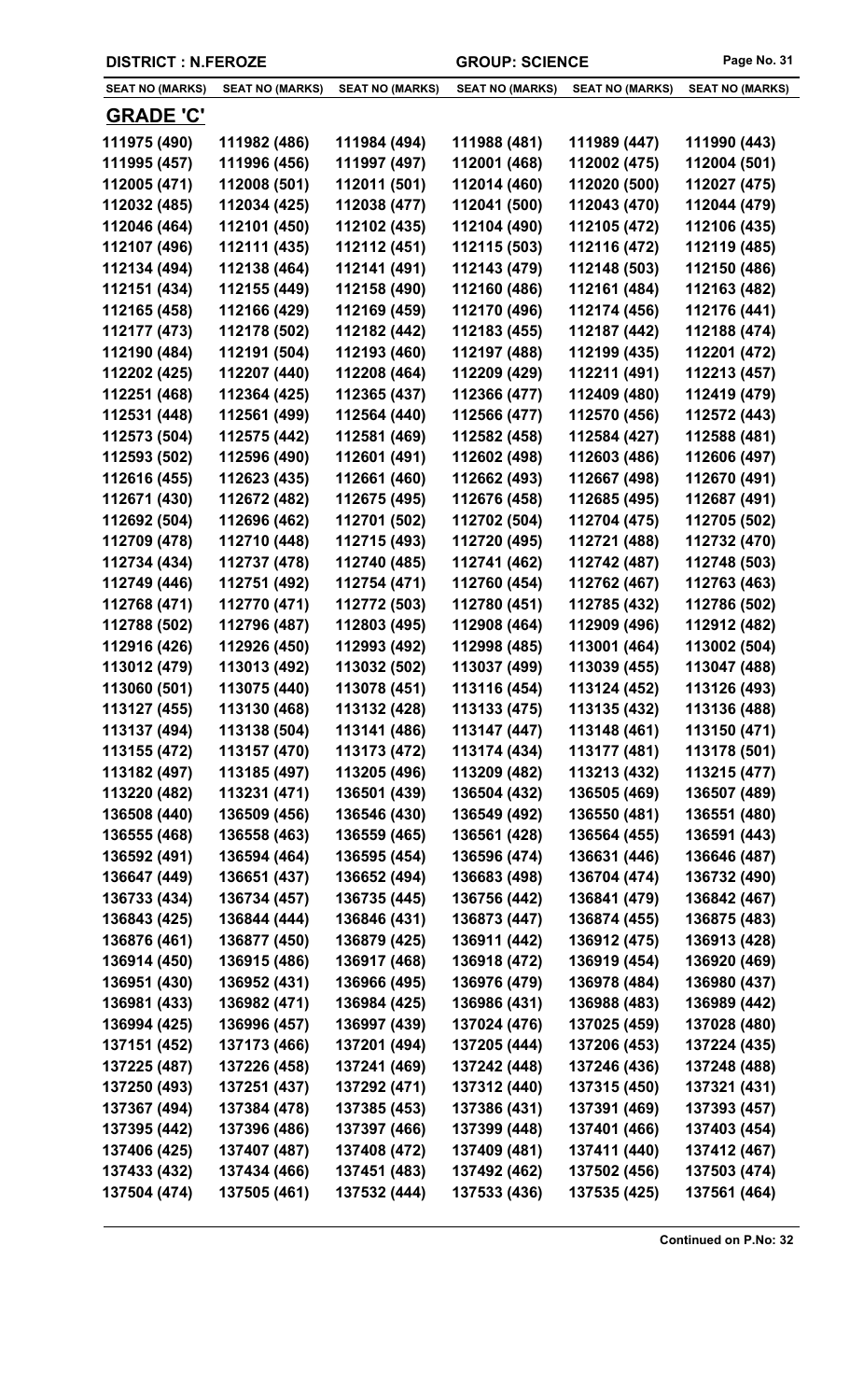| <b>DISTRICT : N.FEROZE</b>   |                              |                              | <b>GROUP: SCIENCE</b>        |                              | Page No. 32                  |
|------------------------------|------------------------------|------------------------------|------------------------------|------------------------------|------------------------------|
| <b>SEAT NO (MARKS)</b>       | <b>SEAT NO (MARKS)</b>       | <b>SEAT NO (MARKS)</b>       | <b>SEAT NO (MARKS)</b>       | <b>SEAT NO (MARKS)</b>       | <b>SEAT NO (MARKS)</b>       |
| <b>GRADE 'C'</b>             |                              |                              |                              |                              |                              |
| 137562 (426)                 | 137587 (479)                 | 137588 (475)                 | 137589 (442)                 | 137593 (430)                 | 137623 (449)                 |
| 137624 (425)                 | 137625 (460)                 | 137641 (453)                 | 137643 (496)                 | 137644 (498)                 | 137646 (437)                 |
| 137674 (450)                 | 137691 (426)                 | 137692 (432)                 | 137708 (449)                 | 137736 (498)                 | 137747 (482)                 |
| 137749 (435)                 | 137753 (488)                 | 137811 (495)                 | 137812 (475)                 | 137814 (425)                 | 137826 (457)                 |
| 137828 (427)                 | 137832 (457)                 | 137836 (466)                 | 137837 (437)                 | 137854 (452)                 | 137871 (455)                 |
| 137881 (463)                 | 137921 (436)                 | 137922 (502)                 | 137923 (454)                 | 137924 (484)                 | 137941 (491)                 |
| 137942 (457)                 | 137944 (426)                 | 137948 (446)                 | 137952 (461)                 | 137958 (431)                 | 137959 (454)                 |
| 138021 (471)                 | 138023 (469)                 | 138024 (477)                 | 138025 (441)                 | 138026 (458)                 | 138031 (504)                 |
| 138032 (496)                 | 138072 (454)                 | 138075 (432)                 | 138076 (473)                 | 138080 (474)                 | 138081 (452)                 |
| 138082 (499)                 | 138083 (494)                 | 138111 (494)                 | 138113 (472)                 | 138114 (443)                 | 138117 (456)                 |
| 138118 (449)                 | 138181 (432)                 | 138182 (425)                 | 138183 (439)                 | 138185 (457)                 | 138187 (448)                 |
| 138189 (459)                 | 138190 (432)                 | 138191 (487)                 | 138232 (429)                 | 138235 (496)                 | 138261 (472)                 |
| 138262 (454)                 | 138263 (465)                 |                              |                              |                              |                              |
| <u>GRADE 'D'</u>             |                              |                              |                              |                              |                              |
| 99004 (418)                  | 99107 (395)                  | 99126 (414)                  | 99147 (416)                  | 99150 (410)                  | 99157 (344)                  |
| 99160 (407)                  | 99278 (385)                  | 99305 (406)                  | 99330 (381)                  | 99336 (420)                  | 99365 (404)                  |
| 99385 (420)                  | 99410 (405)                  | 99421 (421)                  | 99450 (397)                  | 99503 (416)                  | 99522 (400)                  |
| 99972 (423)                  | 100067 (415)                 | 100072 (386)                 | 100100 (413)                 | 100170 (409)                 | 100171 (416)                 |
| 100186 (397)                 | 100205 (369)                 | 100291 (385)                 | 100293 (411)                 | 100674 (385)                 | 100679 (418)                 |
| 100691 (393)                 | 100732 (387)                 | 100735 (396)                 | 100739 (411)                 | 100840 (419)                 | 100908 (391)                 |
| 101001 (394)                 | 101010 (410)                 | 101245 (389)                 | 101267 (349)                 | 101276 (419)                 | 101284 (378)                 |
| 101289 (383)                 | 101299 (410)                 | 101352 (411)                 | 101356 (412)                 | 101357 (403)                 | 101359 (392)                 |
| 101377 (410)                 | 101657 (370)                 | 101749 (373)                 | 101888 (413)                 | 102077 (421)                 | 102260 (407)                 |
| 102457 (402)                 | 102512 (375)                 | 102515 (418)                 | 102517 (381)                 | 102521 (415)                 | 102543 (418)                 |
| 102554 (414)                 | 102561 (413)                 | 102564 (402)                 | 102600 (403)                 | 102608 (413)                 | 102609 (414)                 |
| 102707 (418)                 | 102749 (370)                 | 102803 (403)                 | 102810 (399)                 | 102820 (417)                 | 102842 (411)                 |
| 102845 (367)<br>103549 (421) | 102847 (359)<br>103563 (423) | 102901 (416)<br>103565 (414) | 103062 (402)<br>103567 (397) | 103125 (412)<br>103746 (391) | 103547 (403)<br>103748 (354) |
| 103822 (370)                 | 104037 (411)                 | 104072 (405)                 | 104087 (357)                 | 104088 (409)                 | 104092 (393)                 |
| 104102 (415)                 | 104171 (409)                 | 104175 (410)                 | 104177 (417)                 | 104189 (404)                 | 104190 (393)                 |
| 104260 (416)                 | 104271 (416)                 | 104313 (414)                 | 104332 (389)                 | 104333 (406)                 | 104345 (398)                 |
| 104352 (395)                 | 104354 (351)                 | 104355 (383)                 | 104358 (389)                 | 104365 (407)                 | 104366 (403)                 |
| 104374 (392)                 | 104380 (417)                 | 104397 (343)                 | 104405 (417)                 | 104412 (413)                 | 104421 (408)                 |
| 104433 (396)                 | 104437 (400)                 | 104438 (412)                 | 104440 (345)                 | 104444 (383)                 | 104459 (399)                 |
| 104521 (410)                 | 104530 (389)                 | 104538 (387)                 | 104540 (381)                 | 104547 (416)                 | 104556 (366)                 |
| 104557 (419)                 | 104612 (395)                 | 104618 (423)                 | 104633 (418)                 | 104704 (413)                 | 104769 (417)                 |
| 104778 (389)                 | 104819 (408)                 | 104838 (416)                 | 104840 (404)                 | 104841 (415)                 | 104909 (382)                 |
| 104927 (398)                 | 105219 (409)                 | 105249 (415)                 | 105320 (409)                 | 105322 (407)                 | 105361 (410)                 |
| 105364 (418)                 | 105368 (411)                 | 105491 (402)                 | 105519 (414)                 | 105646 (406)                 | 105669 (413)                 |
| 105696 (404)                 | 105760 (414)                 | 105791 (389)                 | 105798 (390)                 | 105802 (398)                 | 105816 (411)                 |
| 105871 (415)                 | 105880 (413)                 | 105881 (408)                 | 105886 (390)                 | 105888 (395)                 | 105899 (403)                 |
| 105900 (397)                 | 105910 (393)                 | 105915 (414)                 | 105918 (404)                 | 105919 (406)                 | 105927 (402)                 |
| 105929 (412)                 | 105942 (406)                 | 105944 (415)                 | 105959 (379)                 | 105963 (416)                 | 105966 (412)                 |
| 105970 (349)                 | 106003 (408)                 | 106008 (396)                 | 106009 (421)                 | 106057 (404)                 | 106066 (364)                 |
| 106070 (373)                 | 106087 (398)                 | 106135 (423)                 | 106137 (377)                 | 106167 (390)                 | 106376 (414)                 |
| 106399 (405)                 | 106515 (393)                 | 106528 (414)                 | 106552 (410)                 | 106556 (408)                 | 106561 (410)                 |
| 106565 (362)                 | 106567 (414)                 | 106652 (424)                 | 106687 (378)                 | 106688 (370)                 | 106694 (407)                 |
| 106696 (388)                 | 106713 (416)                 | 106724 (398)                 | 106735 (389)                 | 106738 (398)                 | 106748 (364)                 |
| 106828 (383)                 | 106830 (411)                 | 106837 (404)                 | 106890 (412)                 | 106968 (399)                 | 107093 (418)                 |
| 107114 (417)                 | 107134 (418)                 | 107175 (389)                 | 107191 (418)                 | 107250 (383)                 | 107251 (419)                 |
| 107283 (416)                 | 107348 (397)                 | 107384 (398)                 | 107396 (405)                 | 107404 (405)                 | 107412 (377)                 |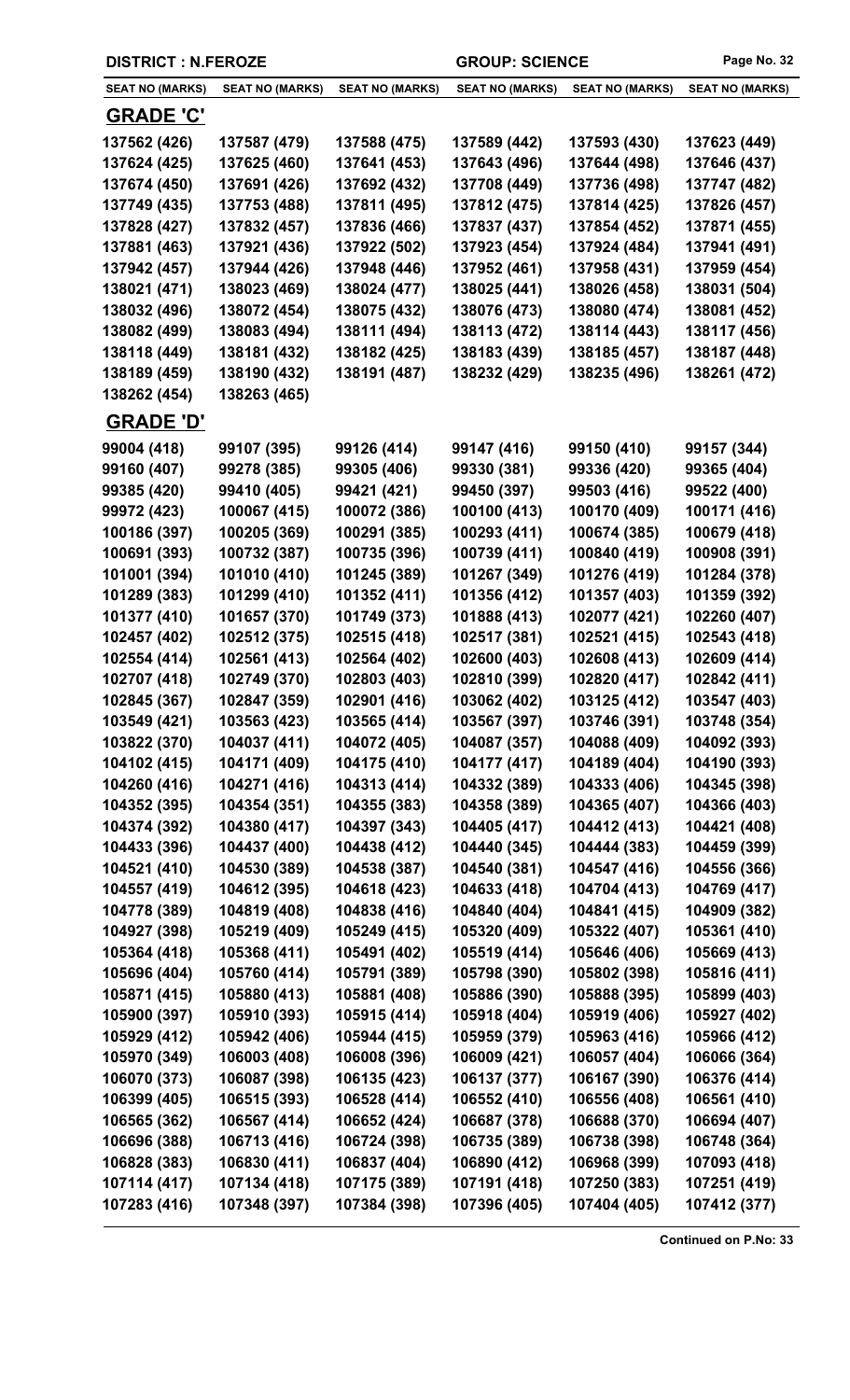| <b>DISTRICT : N.FEROZE</b> |                           |                        |                        | <b>GROUP: SCIENCE</b>  |                        |
|----------------------------|---------------------------|------------------------|------------------------|------------------------|------------------------|
| <b>SEAT NO (MARKS)</b>     | <b>SEAT NO (MARKS)</b>    | <b>SEAT NO (MARKS)</b> | <b>SEAT NO (MARKS)</b> | <b>SEAT NO (MARKS)</b> | <b>SEAT NO (MARKS)</b> |
| <u>GRADE 'D'</u>           |                           |                        |                        |                        |                        |
| 107414 (406)               | 107417 (409)              | 107418 (390)           | 107421 (399)           | 107437 (404)           | 107457 (409)           |
| 107526 (394)               | 107543 (416)              | 107710 (418)           | 107713 (408)           | 107728 (421)           | 107792 (419)           |
| 107969 (395)               | 108007 (419)              | 108061 (411)           | 108093 (398)           | 108094 (363)           | 108225 (417)           |
| 108249 (415)               | 108265 (402)              | 108271 (418)           | 108277 (371)           | 108306 (412)           | 108345 (402)           |
| 108406 (409)               | 108653 (412)              | 108730 (410)           | 109234 (417)           | 109375 (421)           | 109444 (399)           |
| 109449 (405)               | 109622 (384)              | 109634 (355)           | 109637 (399)           | 109672 (400)           | 109683 (408)           |
| 109688 (369)               | 109690 (410)              | 109694 (401)           | 109739 (391)           | 109751 (413)           | 109774 (408)           |
| 109775 (424)               | 109835 (416)              | 109841 (404)           | 109860 (409)           | 109907 (409)           | 109924 (417)           |
| 109940 (412)               | 109949 (410)              | 109951 (410)           | 110034 (387)           | 110041 (401)           | 110085 (348)           |
| 110106 (423)               | 110524 (394)              | 110568 (419)           | 110588 (379)           | 110597 (420)           | 110700 (399)           |
| 110809 (412)               | 110857 (417)              | 110872 (418)           | 110893 (398)           | 110908 (409)           | 110916 (403)           |
| 111087 (411)               | 111105 (405)              | 111142 (370)           | 111184 (419)           | 111249 (378)           | 111265 (348)           |
| 111350 (393)               | 111368 (410)              | 111615 (388)           | 111704 (412)           | 111732 (415)           | 111760 (415)           |
| 111790 (418)               | 111881 (403)              | 111893 (386)           | 111937 (392)           | 111948 (404)           | 111955 (391)           |
| 111976 (389)               | 111977 (401)              | 111980 (418)           | 112162 (390)           | 112164 (369)           | 112189 (391)           |
| 112198 (405)               | 112200 (397)              | 112203 (379)           | 112206 (402)           | 112367 (409)           | 112517 (369)           |
| 112520 (389)               | 112674 (408)              | 112922 (400)           | 113009 (400)           | 113015 (419)           | 113020 (408)           |
| 113128 (370)               | 113146 (417)              | 113176 (400)           | 113230 (402)           | 136542 (345)           | 136543 (417)           |
| 136545 (392)               | 136554 (415)              | 136560 (410)           | 136562 (390)           | 136565 (414)           | 136648 (407)           |
| 136649 (365)               | 136701 (397)              | 136702 (404)           | 136716 (403)           | 136916 (377)           | 136977 (380)           |
| 136979 (407)               | 136983 (382)              | 136985 (388)           | 136987 (347)           | 136990 (403)           | 136991 (390)           |
| 136995 (400)               | 137012 (395)              | 137021 (354)           | 137022 (354)           | 137023 (376)           | 137026 (402)           |
| 137029 (366)               | 137030 (366)              | 137031 (380)           | 137032 (390)           | 137122 (388)           | 137171 (400)           |
| 137172 (386)               | 137191 (410)              | 137202 (414)           | 137203 (405)           | 137221 (359)           | 137222 (407)           |
| 137223 (388)               | 137244 (400)              | 137249 (411)           | 137291 (354)           | 137311 (417)           | 137319 (394)           |
| 137351 (391)               | 137365 (408)              | 137387 (415)           | 137394 (411)           | 137398 (407)           | 137400 (397)           |
| 137402 (419)               | 137404 (366)              | 137432 (395)           | 137452 (402)           | 137501 (403)           | 137507 (400)           |
| 137534 (400)               | 137536 (419)              | 137537 (417)           | 137590 (400)           | 137591 (408)           | 137645 (386)           |
| 137712 (386)               | 137754 (408)              | 137827 (404)           | 137835 (408)           | 137838 (406)           | 137872 (373)           |
| 137926 (415)               | 137945 (390)              | 137947 (378)           | 137953 (367)           | 137954 (410)           | 137955 (400)           |
| 138022 (378)               | 138027 (401)              | 138028 (386)           | 138071 (411)           | 138115 (395)           | 138236 (398)           |
| <b>GRADE 'E'</b>           |                           |                        |                        |                        |                        |
| 138184 (332)               |                           |                        |                        |                        |                        |
|                            | <b>FAILURE CANDIDATES</b> |                        |                        |                        |                        |
| 99006 (503)                | 99009 (394)               | 99011 (398)            | 99033 (533)            | 99042 (408)            | 99045 (371)            |
| 99058 (462)                | 99066 (502)               | 99097 (431)            | 99112 (446)            | 99124 (429)            | 99127 (409)            |
| 99128 (585)                | 99129 (493)               | 99137 (539)            | 99141 (519)            | 99145 (447)            | 99154 (362)            |
| 99156 (489)                | 99167 (586)               | 99225 (397)            | 99227 (360)            | 99232 (387)            | 99234 (398)            |
| 99238 (420)                | 99362 (416)               | 99382 (496)            | 99418 (439)            | 99420 (334)            | 99434 (479)            |
| 99449 (401)                | 99527 (311)               | 99545 (300)            | 99585 (518)            | 99693 (400)            | 99711 (552)            |
| 99836 (550)                | 99890 (202)               | 99965 (324)            | 99998 (432)            | 100071 (348)           | 100089 (392)           |
| 100110 (597)               | 100121 (421)              | 100126 (334)           | 100132 (341)           | 100144 (557)           | 100154 (482)           |
| 100174 (628)               | 100184 (599)              | 100209 (347)           | 100218 (387)           | 100220 (517)           | 100393 (393)           |
| 100427 (438)               | 100665 (394)              | 100670 (363)           | 100675 (442)           | 100686 (366)           | 100712 (418)           |
| 100715 (393)               | 100728 (371)              | 100734 (407)           | 100751 (441)           | 100757 (462)           | 100762 (378)           |
| 100774 (213)               | 100918 (421)              | 101003 (346)           | 101004 (376)           | 101118 (442)           | 101157 (392)           |
| 101161 (349)               | 101195 (330)              | 101272 (431)           | 101277 (383)           | 101288 (401)           | 101353 (300)           |

**101363 (424) 101507 (470) 101561 (512) 101582 (456) 101588 (384) 101601 (564) 101619 (376) 101641 (485) 101642 (500) 101646 (518) 101661 (591) 101662 (634) 101698 (543) 101703 (583) 101725 (390) 101732 (458) 101758 (413) 102000 (299)**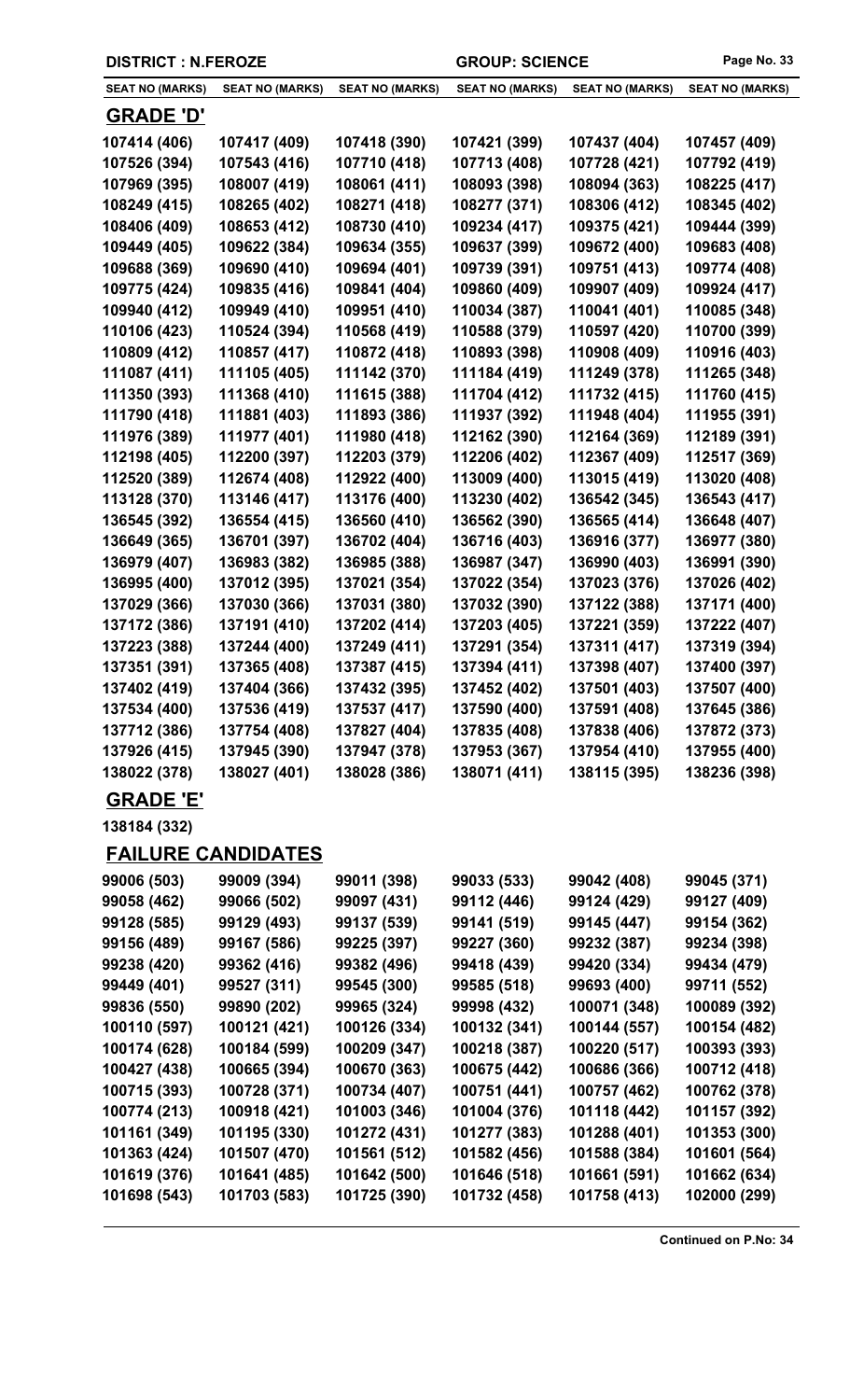| <b>SEAT NO (MARKS)</b> | <b>SEAT NO (MARKS)</b>    | <b>SEAT NO (MARKS)</b> | <b>SEAT NO (MARKS)</b> | <b>SEAT NO (MARKS)</b> | <b>SEAT NO (MARKS)</b> |
|------------------------|---------------------------|------------------------|------------------------|------------------------|------------------------|
|                        | <b>FAILURE CANDIDATES</b> |                        |                        |                        |                        |
| 102006 (415)           | 102022 (434)              | 102029 (452)           | 102030 (389)           | 102035 (421)           | 102076 (456)           |
| 102089 (431)           | 102095 (425)              | 102116 (489)           | 102155 (407)           | 102157 (439)           | 102162 (363)           |
| 102171 (423)           | 102314 (368)              | 102316 (390)           | 102324 (417)           | 102331 (367)           | 102337 (437)           |
| 102414 (378)           | 102447 (367)              | 102450 (363)           | 102456 (369)           | 102473 (560)           | 102492 (384)           |
| 102513 (336)           | 102526 (406)              | 102527 (459)           | 102528 (352)           | 102532 (337)           | 102544 (385)           |
| 102545 (386)           | 102549 (421)              | 102555 (387)           | 102558 (314)           | 102565 (391)           | 102567 (319)           |
| 102573 (380)           | 102586 (463)              | 102587 (390)           | 102589 (412)           | 102593 (409)           | 102613 (480)           |
| 102622 (305)           | 102744 (374)              | 102768 (384)           | 102802 (405)           | 102811 (419)           | 102828 (407)           |
| 102848 (304)           | 102849 (367)              | 102850 (381)           | 102854 (368)           | 102862 (309)           | 102870 (402)           |
| 102877 (376)           | 102895 (453)              | 102946 (400)           | 102963 (388)           | 102990 (378)           | 103035 (458)           |
| 103044 (443)           | 103105 (356)              | 103116 (416)           | 103244 (312)           | 103336 (565)           | 103356 (616)           |
| 103519 (531)           | 103569 (345)              | 103570 (371)           | 103795 (480)           | 103815 (438)           | 103819 (383)           |
| 103821 (376)           | 103829 (452)              | 103852 (505)           | 103853 (403)           | 103861 (467)           | 103863 (489)           |
| 104023 (301)           | 104025 (395)              | 104027 (381)           | 104035 (355)           | 104065 (453)           | 104066 (399)           |
| 104068 (412)           | 104090 (406)              | 104095 (384)           | 104152 (397)           | 104159 (322)           | 104233 (391)           |
| 104239 (425)           | 104259 (319)              | 104261 (376)           | 104262 (394)           | 104267 (404)           | 104269 (451)           |
| 104270 (387)           | 104279 (381)              | 104283 (386)           | 104286 (397)           | 104291 (453)           | 104294 (361)           |
| 104298 (389)           | 104340 (322)              | 104346 (372)           | 104350 (322)           | 104351 (318)           | 104360 (323)           |
| 104368 (342)           | 104396 (328)              | 104446 (394)           | 104458 (193)           | 104463 (252)           | 104511 (273)           |
| 104513 (454)           | 104539 (328)              | 104541 (428)           | 104546 (367)           | 104575 (584)           | 104577 (464)           |
| 104588 (410)           | 104594 (313)              | 104596 (336)           | 104597 (404)           | 104623 (276)           | 104631 (438)           |
| 104635 (237)           | 104643 (407)              | 104644 (439)           | 104645 (386)           | 104649 (613)           | 104651 (563)           |
| 104653 (492)           | 104669 (89)               | 104673 (496)           | 104681 (526)           | 104707 (307)           | 104708 (491)           |
| 104756 (431)           | 104767 (408)              | 104770 (471)           | 104776 (363)           | 104789 (484)           | 104814 (585)           |
| 104842 (409)           | 104860 (417)              | 104887 (403)           | 104888 (510)           | 104889 (469)           | 104901 (537)           |
| 104912 (298)           | 104916 (533)              | 105003 (523)           | 105093 (260)           | 105094 (520)           | 105097 (552)           |
| 105106 (447)           | 105111 (365)              | 105120 (527)           | 105132 (567)           | 105133 (424)           | 105138 (578)           |
| 105211 (253)           | 105214 (314)              | 105232 (505)           | 105234 (382)           | 105446 (422)           | 105447 (405)           |
| 105448 (479)           | 105459 (355)              | 105466 (425)           | 105471 (350)           | 105494 (460)           | 105511 (407)           |
| 105521 (404)           | 105526 (501)              | 105532 (126)           | 105537 (497)           | 105549 (292)           | 105651 (403)           |
| 105668 (396)           | 105674 (414)              | 105702 (386)           | 105739 (541)           | 105777 (393)           | 105778 (433)           |
| 105792 (379)           | 105801 (425)              | 105809 (379)           | 105814 (366)           | 105822 (403)           | 105833 (344)           |
| 105838 (311)           | 105855 (353)              | 105858 (403)           | 105863 (353)           | 105869 (287)           | 105870 (431)           |
| 105879 (358)           | 105893 (232)              | 105901 (479)           | 105903 (428)           | 105908 (351)           | 105912 (388)           |
| 105917 (402)           | 105949 (417)              | 105950 (443)           | 105964 (343)           | 105971 (396)           | 105973 (420)           |
| 105975 (383)           | 105981 (392)              | 105982 (322)           | 105984 (370)           | 105988 (349)           | 106028 (485)           |
| 106068 (374)           | 106074 (421)              | 106076 (378)           | 106207 (378)           | 106220 (415)           | 106237 (338)           |
| 106242 (389)           | 106248 (316)              | 106377 (475)           | 106378 (315)           | 106443 (258)           | 106574 (389)           |
| 106575 (441)           | 106645 (369)              | 106646 (352)           | 106649 (396)           | 106653 (454)           | 106661 (401)           |
| 106665 (468)           | 106695 (369)              | 106708 (403)           | 106764 (363)           | 106773 (441)           | 106783 (552)           |
| 106785 (379)           | 106788 (312)              | 106800 (349)           | 106803 (470)           | 106820 (382)           | 106897 (312)           |
| 106926 (405)           | 106975 (370)              | 107104 (419)           | 107105 (393)           | 107118 (443)           | 107137 (402)           |
| 107140 (361)           | 107142 (413)              | 107150 (398)           | 107153(0)              | 107154 (197)           | 107202 (379)           |
| 107208 (432)           | 107267 (455)              | 107269 (582)           | 107275 (472)           | 107279 (393)           | 107291 (365)           |
| 107307 (381)           | 107318 (511)              | 107321 (426)           | 107330 (400)           | 107335 (481)           | 107339 (462)           |
| 107340 (332)           | 107360 (457)              | 107376 (418)           | 107394 (452)           | 107403 (460)           | 107415 (385)           |
| 107425 (520)           | 107429 (398)              | 107442 (379)           | 107447 (345)           | 107459 (388)           | 107462 (327)           |
| 107463 (515)           | 107525 (373)              | 107541 (374)           | 107558 (363)           | 107582 (365)           | 107586 (308)           |
| 107612 (330)           | 107626 (449)              | 107649 (286)           | 107707 (504)           | 107712 (368)           | 107721 (143)           |
| 107730 (333)           | 107782 (311)              | 108085 (448)           | 108098 (384)           | 108163 (398)           | 108251 (446)           |
| 108314 (360)           | 108344 (405)              | 108451 (410)           | 108558 (252)           | 108563 (569)           | 108587 (441)           |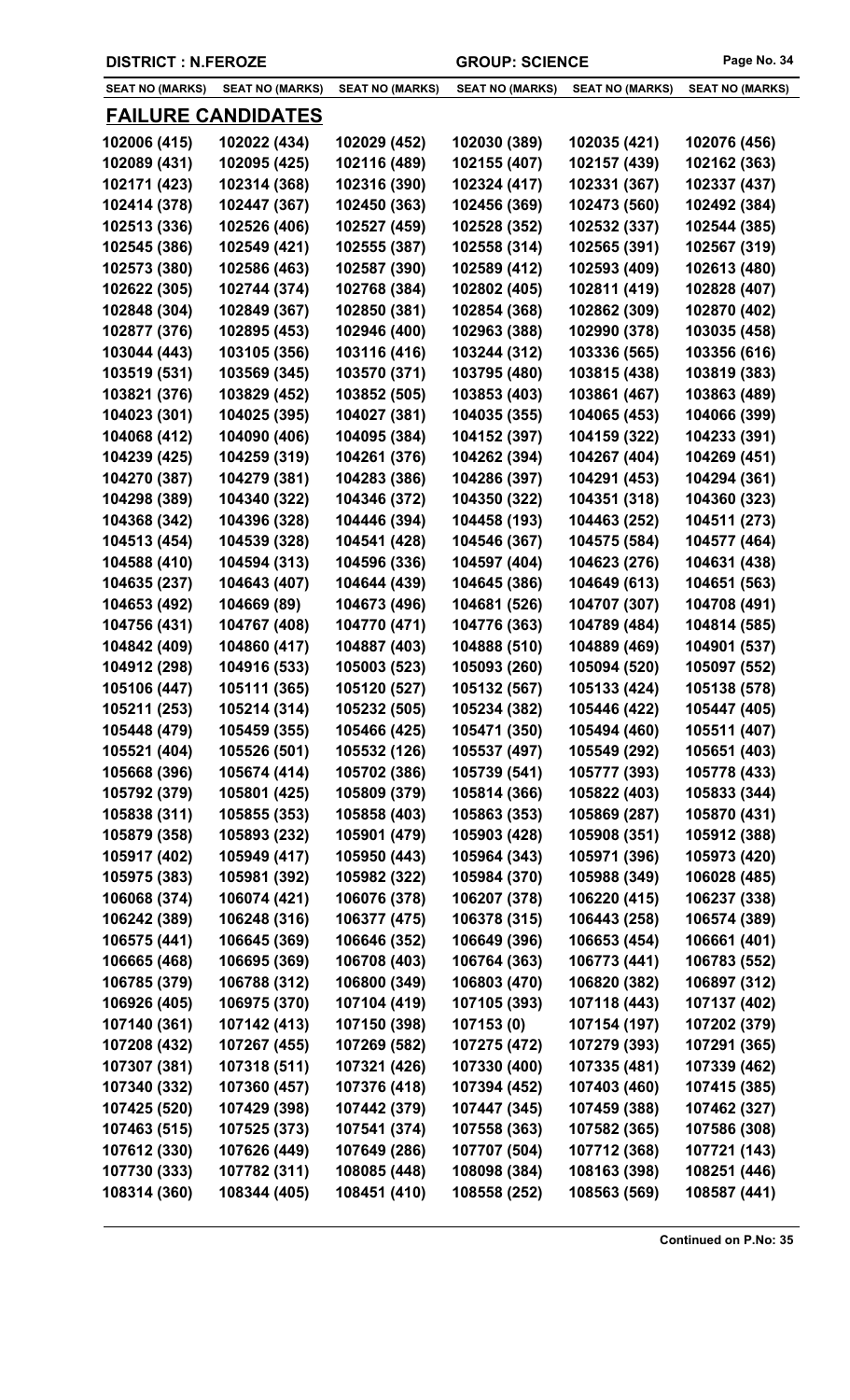L

| <b>SEAT NO (MARKS)</b> | <b>SEAT NO (MARKS)</b>    | <b>SEAT NO (MARKS)</b>                                         | <b>SEAT NO (MARKS)</b> | <b>SEAT NO (MARKS)</b> | <b>SEAT NO (MARKS)</b> |
|------------------------|---------------------------|----------------------------------------------------------------|------------------------|------------------------|------------------------|
|                        | <b>FAILURE CANDIDATES</b> |                                                                |                        |                        |                        |
| 108589 (480)           | 108607 (169)              | 108648 (524)                                                   | 108660 (415)           | 108700 (500)           | 108714 (436)           |
| 108737 (402)           | 108747 (582)              | 108751 (497)                                                   | 108766 (458)           | 108770 (446)           | 108782 (508)           |
| 108830 (574)           | 108843 (561)              | 108845 (444)                                                   | 108849 (572)           | 108854 (487)           | 108860 (427)           |
| 108861 (450)           | 108865 (438)              | 108866 (419)                                                   | 108877 (343)           | 108878 (440)           | 109256 (298)           |
| 109357 (475)           | 109388 (505)              | 109446 (402)                                                   | 109469 (349)           | 109472 (408)           | 109532 (366)           |
| 109620 (404)           | 109625 (313)              | 109628 (475)                                                   | 109635 (396)           | 109642 (336)           | 109653 (428)           |
| 109655 (590)           | 109656 (349)              | 109658 (430)                                                   | 109659 (385)           | 109660 (485)           | 109661 (472)           |
| 109664 (480)           | 109665 (382)              | 109667 (399)                                                   | 109671 (461)           | 109674 (337)           | 109677 (80)            |
| 109680 (386)           | 109686 (373)              | 109713 (409)                                                   | 109769 (338)           | 109772 (491)           | 109773 (353)           |
| 109779 (386)           | 109780 (381)              | 109784 (369)                                                   | 109785 (430)           | 109843 (364)           | 109857 (395)           |
| 109884 (318)           | 109914 (348)              | 109942 (416)                                                   | 110022 (325)           | 110032 (457)           | 110043 (407)           |
| 110049 (445)           | 110094 (350)              | 110126 (330)                                                   | 110531 (426)           | 110539 (492)           | 110551 (489)           |
| 110672 (451)           | 110689 (356)              | 110696 (437)                                                   | 110697 (389)           | 110698 (456)           | 110702 (376)           |
| 110704 (375)           | 110720 (386)              | 110721 (397)                                                   | 110743 (408)           | 110751 (448)           | 110757 (382)           |
| 110767 (369)           | 110776 (387)              | 110778 (473)                                                   | 110783 (326)           | 110798 (456)           | 110799 (472)           |
| 110800 (337)           | 110804 (362)              | 110805 (397)                                                   | 110806 (421)           | 110807 (393)           | 110808 (304)           |
| 110852 (381)           | 110860 (323)              | 110873 (389)                                                   | 110901 (526)           | 110918 (299)           | 110919 (425)           |
| 110920 (434)           | 110921 (440)              | 110924 (406)                                                   | 111034 (390)           | 111046 (273)           | 111113 (362)           |
| 111132 (382)           | 111133 (394)              | 111134 (404)                                                   | 111139 (329)           | 111149 (290)           | 111194 (492)           |
| 111197 (500)           | 111211 (405)              | 111216 (494)                                                   | 111218 (367)           | 111244 (367)           | 111248 (466)           |
| 111316 (369)           | 111323 (456)              | 111328 (418)                                                   | 111330 (323)           | 111332 (444)           | 111335 (364)           |
| 111336 (506)           | 111339 (529)              | 111340 (351)                                                   | 111341 (368)           | 111352 (437)           | 111361 (462)           |
| 111362 (419)           | 111367 (433)              | 111454 (428)                                                   | 111472 (393)           | 111479 (364)           | 111486 (377)           |
| 111492 (459)           | 111535 (497)              | 111542 (479)                                                   | 111546 (295)           | 111590 (318)           | 111648 (391)           |
| 111703 (491)           | 111705 (358)              | 111710 (456)                                                   | 111723 (419)           | 111736 (429)           | 111739 (483)           |
| 111755 (412)           | 111767 (455)              | 111775 (383)                                                   | 111777 (423)           | 111791 (378)           | 111816 (511)           |
| 111838 (238)           | 111874 (447)              | 111880 (484)                                                   | 111895 (467)           | 111920 (443)           | 111925 (465)           |
| 111944 (384)           | 111952 (469)              | 111987 (428)                                                   | 111994 (374)           | 112003 (428)           | 112009 (429)           |
| 112022 (496)           | 112023 (420)              | 112045 (395)                                                   | 112103 (432)           | 112117 (445)           | 112122 (400)           |
| 112149 (418)           | 112159 (490)              | 112167 (353)                                                   | 112180 (389)           | 112181 (444)           | 112196 (399)           |
| 112210 (496)           | 112253 (448)              | 112511 (568)                                                   | 112519 (329)           | 112631 (425)           | 112677 (348)           |
| 112686 (419)           | 112695 (452)              | 112738 (376)                                                   | 112759 (365)           | 112932 (507)           | 113010 (184)           |
| 113014 (442)           | 113114 (355)              | 113144 (363)                                                   | 136847 (481)           | 136872 (462)           | 136896 (446)           |
| 136897 (390)           | 136992 (403)              | 137013 (365)                                                   | 137033 (387)           | 137121 (478)           | 137174 (460)           |
| 137243 (349)           | 137281 (590)              | 137293 (536)                                                   | 137313 (439)           | 137314 (382)           | 137316 (442)           |
| 137322 (459)           | 137323 (295)              | 137324 (396)                                                   | 137326 (417)           | 137361 (52)            | 137381 (472)           |
| 137383 (333)           | 137389 (425)              | 137390 (361)                                                   | 137410 (354)           | 137431 (431)           | 137491 (434)           |
| 137538 (351)           | 137592 (423)              | 137594 (463)                                                   | 137621 (458)           | 137622 (385)           | 137626 (378)           |
| 137642 (455)           | 137707 (365)              | 137709 (406)                                                   | 137711 (343)           | 137801 (459)           | 137851 (403)           |
| 137852 (371)           | 137855 (415)              | 137856 (378)                                                   | 137857 (440)           | 137927 (397)           | 137951 (355)           |
| 137956 (520)           | 138084 (462)              |                                                                |                        |                        |                        |
|                        |                           | <b>Result with held for want of documents</b>                  |                        |                        |                        |
| 105556                 | 112805                    | 112806                                                         |                        |                        |                        |
|                        |                           | <b>Result with held due to use of Unfairmeans/Copying Case</b> |                        |                        |                        |
| 99095                  | 99282                     | 99284                                                          | 99300                  | 99302                  | 99308                  |
| 99312                  | 99320                     | 100317                                                         | 100473                 | 100482                 | 100866                 |
| 100892                 | 100897                    | 100957                                                         | 101133                 | 101293                 | 101295                 |
| 101300                 | 101361                    | 101364                                                         | 101367                 | 101368                 | 102590                 |
| 102712                 | 102723                    | 102724                                                         | 102763                 | 102837                 | 103831                 |
| 103835                 | 103845                    | 103860                                                         | 104054                 | 104234                 | 104254                 |
|                        |                           |                                                                |                        |                        |                        |